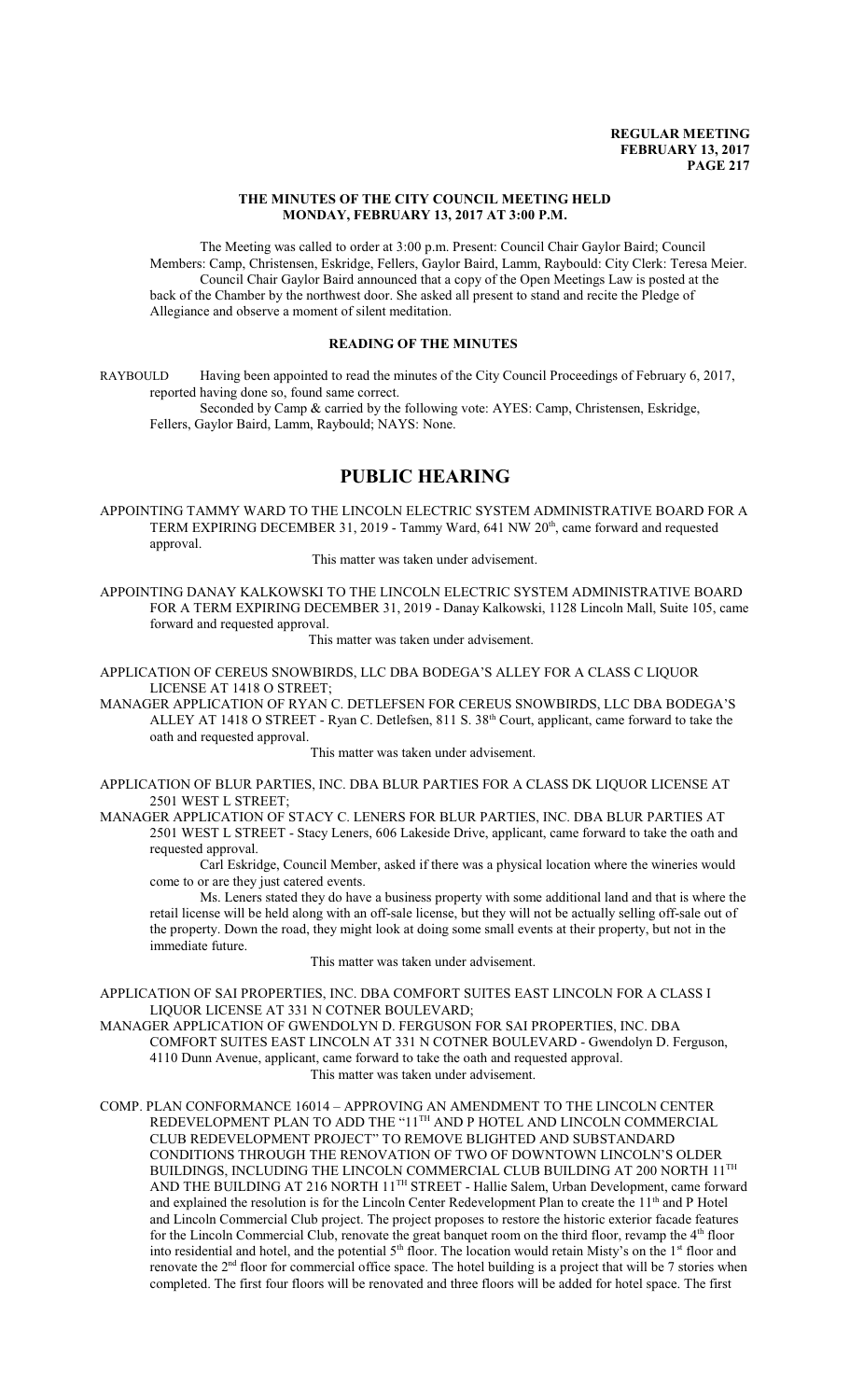floor would be a lounge area with food service. The result will be a boutique hotel with approximately 32 rooms. The project will also include construction of a skywalk between the hotel and the existing garage. Additional improvements include the 11<sup>th</sup> Street right-of-way to blend the P Street streetscape improvements with 11<sup>th</sup> Street. The 7-8 million dollar project will generate approximately just over \$1 million in TIF that is projected at this point. This could go up to \$1.4 million in TIF. The TIF will be used to support the public improvements and enhancements, such as the facade, right-of-way improvements, and potentially skywalk improvements. Urban Development believes that without the TIF the project will not be completed as shown and they have had previous ideas proposed on this exact area and those were not able to be executed. The latest was in 2008, and that plan will be removed and replaced with the current plan amendment. The cost benefit analysis shows that approximately \$116,000 of TIF would be generated each year and about \$19,000 would then be foregone by the City for the next 15 years. It is anticipated that the project would generate additional employment in the project area, approximately 10-15 FTE's. Urban Design Committee approved this design on January 10, 2017. The Planning Commission approved this project on January 18, 2017. There are several things this does to the Comprehensive Plan: preservation of Downtown as an entertainment center, residential choices in the area, the ability to have a lot in walking distance, adaptive reuse of existing buildings, further supports the Lincoln Redevelopment Plan, consistent and complimentary uses of existing land, encourages rehabilitation of existing structures, and expands housing opportunity for a 24/7 livable community in Downtown. Discussion followed.

Jon Camp, Council Member, asked for clarification on the \$19,000 being forgone by the City. Ms. Salem clarified the \$19,000 will not be available for tax purposes, but will go towards the project for improvements on the project area. So the \$116,000 generated per year by the project would go towards paying off the bond on the project and \$19,000 of that would ordinarily be going to the City but, instead, it will be going to pay off the bond. The \$116,000 would be the TIF per year.

Gill Peace, P Studio Architects, 1835 Kings Hwy, came forward representing the design team and shared the 3<sup>rd</sup> floor ballroom will be left alone as much as possible to maintain the historic feel but there will be some modern amenities added to make it available as an entertainment option. When the project is complete, there will be two buildings with three separate owners all coming together to make one single project. A new elevator will be installed to allow access from the new hotel directly to the ballroom. This will help align the existing floors. Nothing about this project displaces the existing tenants. Misty's will still retain the first floor and the one other commercial tenant in the 200 building will remain also. There are currently no tenants in the 216 building. There is also a 'u' shaped 4<sup>th</sup> floor that will wrap around and be able to look down on the 3<sup>rd</sup> floor ballroom. The completed project will have the ballroom and a number of surrounding suites that will be available to the hotel along with the residents.

Leirion Gaylor Baird, Council Chair, inquired about the potential 5<sup>th</sup> floor and if that design has already been sketched out.

Mr. Peace stated they have not sketched anything out with the potential 5<sup>th</sup> floor. That is something the owner has brought up relatively recently in the design process, mostly as a reaction to a strong market in the Downtown area for more living. In the coming weeks and months, this deal will be decided on. Once this is decided on, it will then go back in front of the Urban Design Committee.

Kent Seacrest, Seacrest & Kalkowski Law, 1128 Lincoln Mall, Suite 105, came forward and stated this design is with the 2 buildings and 3 owners who initially tried to do this solo but that did not work with this project because of the complexitity of the buildings. They also tried to put the two buildings together and that effort failed because the floors are different elevation. The question was, what do you do with a grand ballroom? The highest and best use would probably not be a grand ballroom. It could be filled in and the space could be used for something else. Maintaining the ballroom might not be the highest and best use for that space, but it is historically the greatest use and that is to retain its character. It will then be complimented with the hotel next to it. There is still \$1 million that is short for public improvements that the developer will have to pick up.

Ms. Gaylor Baird asked what the public improvements would be for the use of TIF.

Mr. Seacrest confirmed the public enhancements would be on P Street and the skywalk. The main focus would be on the facade. The old hotel building is one of Lincoln's oldest buildings and the Commercial Club building was built in 1911. The Facade is the most expensive because of the rehab and historic features. When new buildings are being built in Lincoln, it is important to try and maintain the historic part of the buildings.

Jane Raybould, Council Member, asked for time frames.

Mr. Seacrest stated they are currently working on a Redevelopment Agreement. There have been a number of drafts and this could potentially come back in front of Council as early as March, 2017. They are shooting for a 2018 opening with hopes to catch football season. Construction will hopefully start this Spring and will be a fast construction season.

This matter was taken under advisement.

COMP. PLAN CONFORMANCE 16012 – APPROVING AN AMENDMENT TO THE ANTELOPE VALLEY REDEVELOPMENT PLAN TO ADD THE "TELEGRAPH DISTRICT PHASE 2: TELEGRAPH FLATS & TELEGRAPH LOFTS EAST REDEVELOPMENT PROJECT" TO CREATE A MIXED-USE RESIDENTIAL AND RETAIL AREA IN WHAT WAS FORMERLY THE FISHER FOODS SITE GENERALLY LOCATED SOUTHEAST OF 20 TH AND N STREETS AND A 3-STORY MIXED-USE BUILDING PROVIDING FOR FIRST FLOOR RETAIL/RESTAURANT USES, LIVE/WORK LOFT, AND MULTI-FAMILY HOUSING WITH UPPER FLOORS CONTAINING ABOUT 46 RESIDENTIAL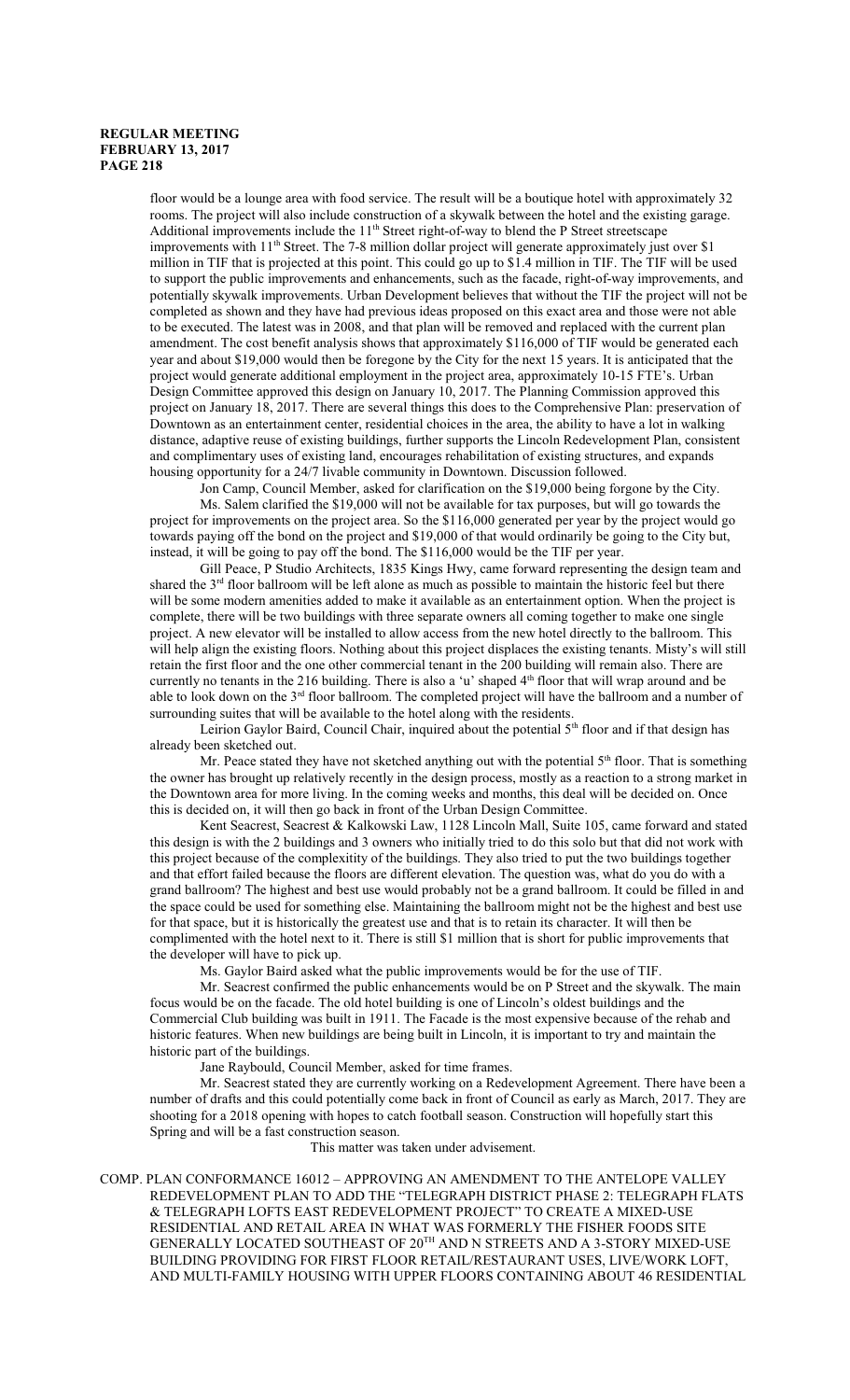UNITS WITH A COMBINED AREA OF 61,975 SQUARE FEET, UNDERGROUND PARKING AND OFF-STREET SURFACE PARKING ARE ALSO INCLUDED, AND RENOVATED STREETSCAPE IMPROVEMENTS ARE PLANNED THROUGHOUT THE PHASE 2 PROJECT AREA, ON PROPERTY GENERALLY LOCATED BETWEEN L STREET AND THE ALLEY NORTH OF N STREET, AND SOUTH  $20^{\rm TH}$  STREET TO THE ANTELOPE VALLEY CHANNEL, INCLUDING THE MUNY POOL BUILDING - Wynn Hjermstad, Urban Development, came forward and shared this is an amendment to the Antelope Valley Redevelopment Plan that adds the second phase of the Telegraph District. The second phase includes the old Fisher Food complex and a new building on the corner of 21<sup>st</sup> and N. The buildings for phase 2 include the dairy building, towel building and the power plant building. The name of this project is Telegraph Flats. The towel building will be renovated to include 1st floor retail and approximately 4 residential units on the back side. The dairy building will be renovated and expanded to include about 15 residential units as well as 1<sup>st</sup> floor retail. The southern section of the building is in poor condition and cannot be saved and renovated. That portion of the building will be demolished and a new addition built. The power plant building will be renovated to provide social amenities for tenants of the other two buildings. There will be about 80 off street parking on the east side of the project. Across from N Street there is a City owned lot that will be sold to the developer and that will also provide parking. Most of the Telegraph District is intended to be very urban and a very vibrant mixed use feel. On 20<sup>th</sup> Street there is a slight difference, eventually, there will be additional residential planned, and on 20<sup>th</sup> Street will be more residential. There will later be a vacation request because there is 4 feet needed to get steps built up to the residential units that is currently in the public right-of-way. There will be balconies built that are designed to be removed because there is currently a sewer under where the balconies will be built, and if there every needs to be work performed on the sewer the balcony can be removed. The second phase of this project is called Telegraph Lofts East and that will be at 21<sup>st</sup> and N and will have parking behind it. This intersection is intended to be a focal point of the Telegraph District. It includes almost 21,000 square feet of retail and restaurant, living and working lofts, multi family housing, as well as 46 units on the upper floors. This will include a slight alteration to the bike lane to provide parking. There will be about 65 underground stalls and about 200 off street surface parking, along with the additional angled parking provided on 21<sup>st</sup> Street. The third piece of the project is the streetscape that will be on 20<sup>th</sup> Street, 21<sup>st</sup> Street, N Street and M Street. This will include planters, pavers, dock landscape, pedestrian lighting, and banners. The Muny building is also included in this amendment. There are currently no plans for that building, but Parks & Rec will be vacating that building in April. That building is a City owned building and it was included in the Redevelopment Agreement to provide potential opportunity in the future. LES has a substation at 21<sup>st</sup> and N and there might be an enhanced screen wall that will go along with enhancements on the streetscape project. The project received unanimous approval by Urban Design Committee in January and by the Planning Commission in February. There was a neighborhood meeting held in January with about 30 people attending with no opposition to the project. Downtown design standards will apply with this project as well as PUD, which will come through with the Redevelopment Agreement. Private investment is over \$22 million and about \$2.8 million in TIF. The developer would like to start construction in Spring or Summer of 2017.

Jane Raybould, Council Member, inquired about how the removal balconies will work.

Ms. Hjermstad explained the balcony will be bolted on and are able to be removed. This is due to the sewer and at some point the developer would like to relocate that sewer, but that will depend on future development of the Telegraph District.

Carl Eskridge, Council Member, asked how many phases there would be on this project.

Ms. Hjermstad said there will be future phases but she does not think the developers know exactly how many phases there will be in total.

Leirion Gaylor Baird, Council Chair, asked for further explanation of the on street parking.

Ms. Hjermstad explained on 21<sup>st</sup> Street there will be diagonal parking as well as some on N Street. This area is zoned B-4 and there is an amendment to waive the parking requirements.

Jon Camp, Council Member, asked with waiving the parking requirements, what obligation will that put on the City later to provide a parking structure?

Ms. Hjermstad stated that the parking that this project will need are being provided by the developers. In future phases and future developments, there has been discussion on providing parking facilities. At this point, there is no obligation for the City to provide parking.

Ms. Gaylor Baird asked how the bike lane would be altered.

Ms. Hjermstad stated it is not being altered very much but it will be moved slightly to provide the parking. They have also worked with the designers of the bikeway and it is still safe for the bikers. Discussion followed.

Roy Christensen inquired about the carwash exits on the west side of 21<sup>st</sup> Street and how that will work with this project.

Ms. Hjermstad shared there is a car wash exit, but that is currently City owned land. The carwash main access point is off N Street and they will retain that access off N Street. The City is currently allowing them to use the access off  $21<sup>st</sup>$  Street.

Mr. Camp asked what was intended with the telephone museum.

Ms. Hjermstad explained the owners of the building are allowing the museum to stay until another location is found. They are in the process of finding a museum planner to help them identify a new location, but also what can be done to help improve the museum. They would like to stay in or near the Telegraph District.

Trent Fellers, Council Member, stated on the east side of the building, there is a lot that is used for parking for the ball fields and asked if there was any alteration to access that.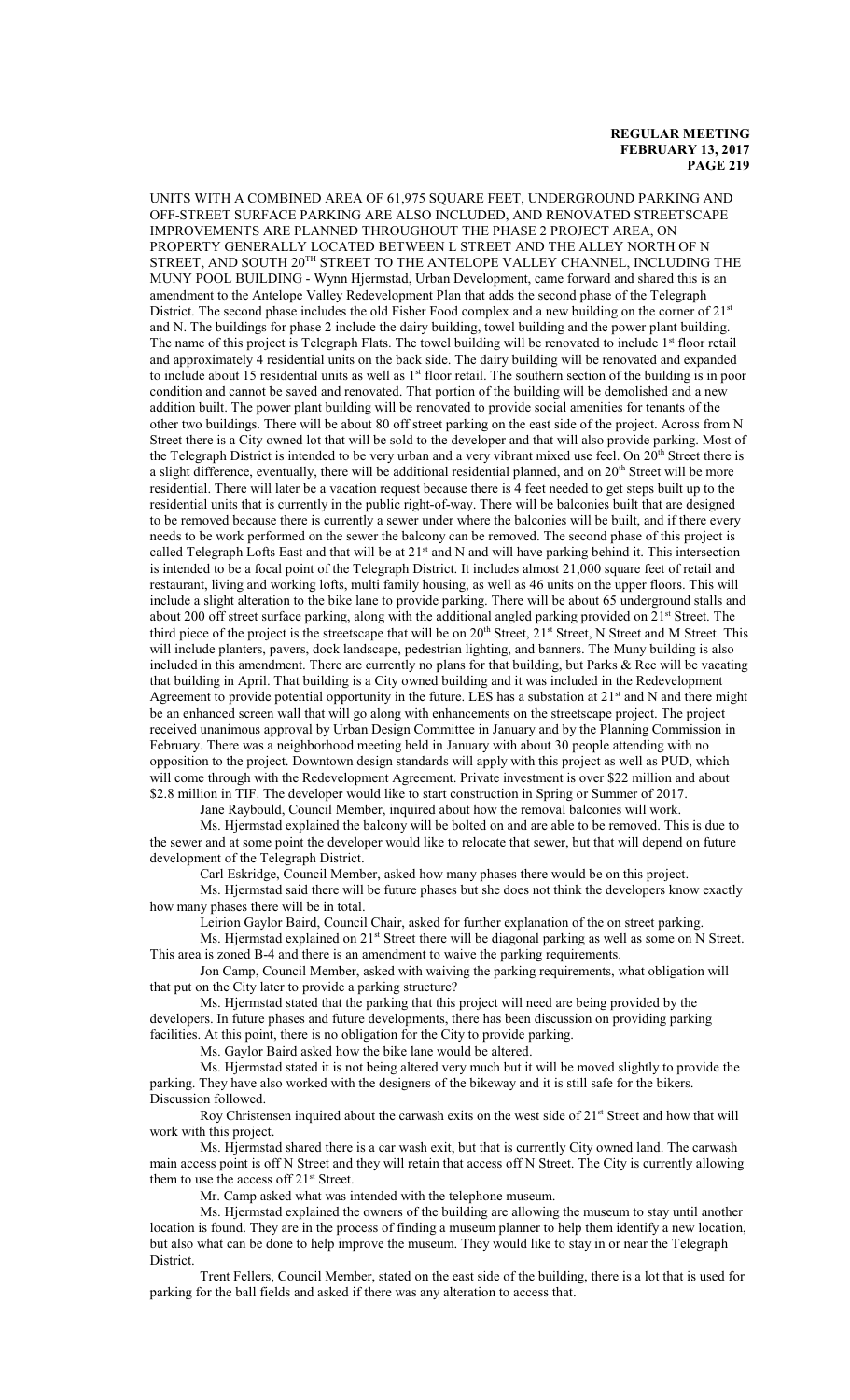Ms. Hjermstad said they have been talking about an additional access. It will stay in City ownership and that would be another discussion but there will still be access to that off of 21<sup>st</sup> Street. Once Parks moves out of that building, it will be fenced off because it will be a vacant building and they do not want anyone back where the vacant building is. Discussion followed.

Ms. Gaylor Baird asked if the TIF numbers come from phase two or if that includes phase one as well.

Ms. Hjermstad stated the \$2.8 million in TIF is just for phase two and the bond vote did not influence that number.

Mr. Christensen said before the Telegraph District there was another developer, The Hoppe Brothers, that went in to try and develop this land and spent a lot of money doing some demolition, and asked if they have been made whole and will they be.

Ms. Hjermstad said they have not been made whole and that is still being negotiated. The Hoppe Brothers did invest money and from a legal perspective, the City is not obligated to reimburse them. There was a Redevelopment Agreement with them, that identified the work they were going to do that was to be reimbursed with TIF. They were not able to complete the project.

Mr. Christensen asked if anyone was legally obligated to repay them.

Ms. Hjermstad said to her knowledge no one is legally obligated to repay them.

Mr. Christensen shared that he was told by The Hoppe Brothers that it was not that they could not finish the project but that the project was taken away from them by the City.

Ms. Hjermstad stated that is incorrect. The second invitation for redevelopment proposal was not done until after the project fell apart. However, the City does recognize that they put a lot into the project and they have not forgotten that.

Kent Seacrest, Seacrest & Kalkowski Law, 1128 Lincoln Mall, Suite 105, came forward representing EADO LLC, whose principal are primarily made up of Speedway Motors and Nelnet. The Telegraph Project was in a flood plain area prior to the Antelope Valley Project. This area is bigger than the Haymarket area but will not be as intense with as many tall buildings or parking garages because it will have lower scale buildings, but the area is very large. The historic buildings in phase 2 will be transformed for reuses of retail and urban residential. In this phase, 12 blocks will be transformed, and there is no project that has worked on that many blocks in one project. The Redevelopment Agreement will hopefully we ready in early Spring, 2017. This is a major investment, and there will be more phases to come.

Mr. Christensen asked if there was any intent to reimburse The Hoppe Brothers.

Mr. Seacrest stated the new developers that he represents were not present when any of those previous agreements were made. They are coming in as the second developer of record and they will be negotiating and buying some City land at fair market value. There does not seem to be any other way to do this and what the City decides to do with the proceeds is up to the City and not the developer. It is better that the previous demolition did occur because the value is higher in its current condition.

This matter was taken under advisement.

APPROVING THE TRANSFER OF FUNDS FROM APPROVED APPROPRIATIONS INTO THE PARKS & RECREATION DEPARTMENT HVAC PROJECT FUND #465 CIP FOR RENOVATION OF THE HVAC (HEATING, VENTILATION, AIR CONDITIONING) SYSTEM AT BELMONT RECREATION CENTER - Lynn Johnson, Director of Parks & Recreation, came forward and shared this action is establishing funding for a joint project with the City and Lincoln Public Schools for the renovation with Belmont Schools and Belmont Rec Center. This project is off the City standard budget process timing. LPS has a 10 year facilities plan that they prioritize their renovation projects and work off. They had some remaining bond funds that came available and that moved the priority of this project up. Now, Parks & Rec is working to align City funding with the LPS project. Belmont Recreation Center was constructed in 1992 and it was done with an addition to the Belmont Elementary School. At that time there was a centralized boiler system installed that serves the school building as well as the recreation center. The gym at the school does not have air conditioning because at that time it was not policy that school gyms be air conditioned. With this project, the gym will be air conditioned and will make it a more comfortable space. Although LPS calls this an indoor air control project, this is really a building rehabilitation project. They will do work on the exterior of the building and interior. The heating and cooling system will be replaced throughout the entire building. The project is being led by LPS and is part of a much larger project. This is about an \$11 million dollar project of which the City has a relatively small component of that. A lot of the discussion up- to-date has really discussed two options. One option is connecting into the LPS ground heat source system or the option to develop a stand-alone boiler system. The question is what is the appropriate payback period when doing an energy efficient project within a public building. The City partners with LPS because some of the recreation centers are partnered with the public schools. Another question would be is this a good use of the funds or are there other priorities that would suggest that we do not want to make this long term investment.

JJ Yost, Planning and Construction Manager with Parks & Rec, came forward and explained the primary focus is to update the HVAC system and it is the intention of LPS to do that with some ground pump heating systems. The other work that will go along with this project is the replacement of the exterior roof, refinishing of the brick, if needed, on the exterior, replacement of all interior lighting with LED lighting, and some architectural work, which consist of replacement of ceilings, floor tiles, carpeting, repainting of the walls, and fixing cabinets. The facility has aged and it is time to give it these updates. All of those projects are included in the costs estimates that have been presented.

Jane Raybould, Council Member, stated this is a good project but looking at some of the costs asked for more clarification on the price of the roof.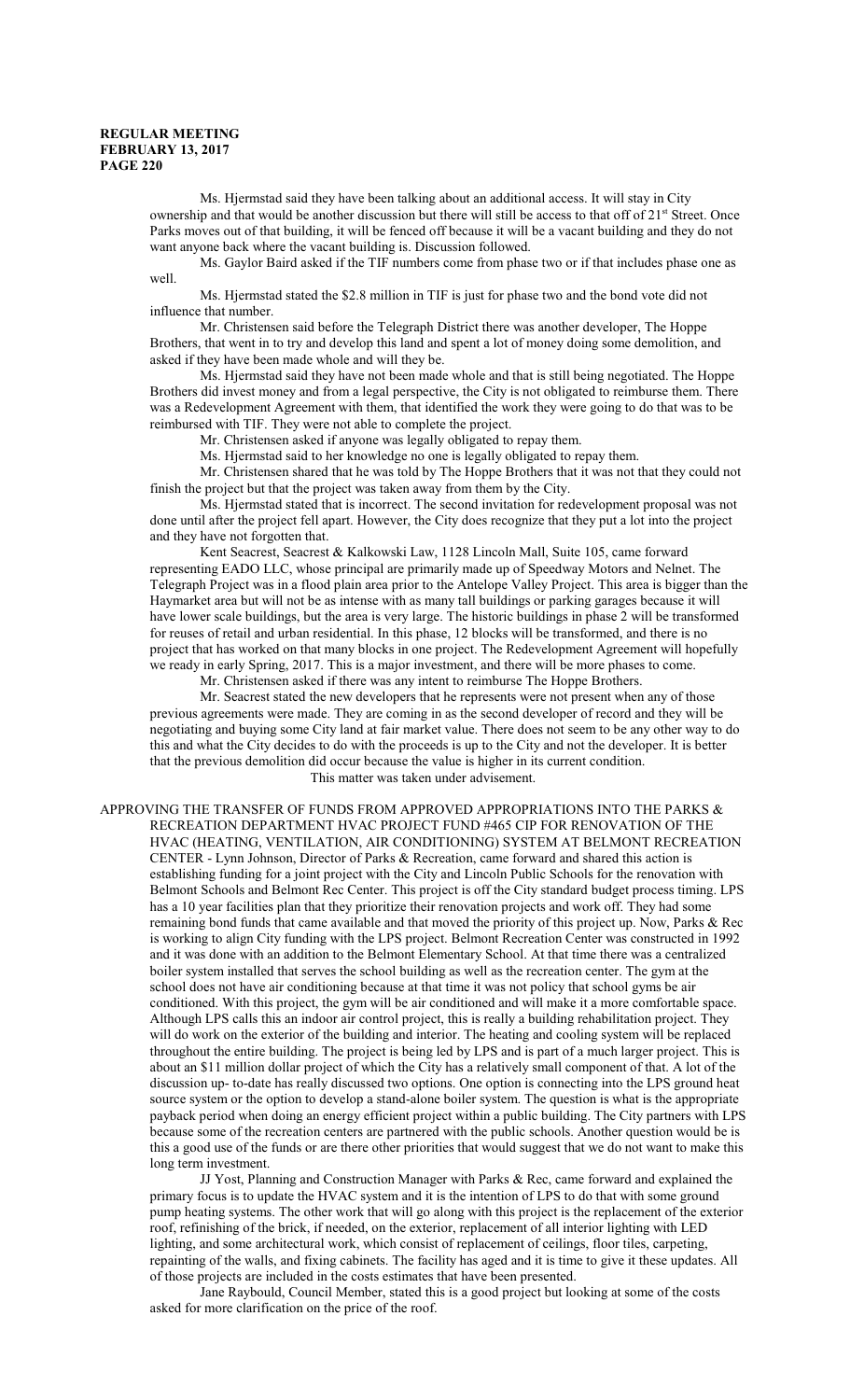Mr. Yost shared the estimate is \$12 per square foot. That is an all in cost for removing the existing roof, disposing of those materials, and replacing the new roof.

Ms. Raybould stated on the gym side of the project there is roughly 13,800 square feet and the City's share is \$82,800. This means that LPS will match that, but if you look down on the Recreation Center and the smaller roof of 9,383 square foot comes out to be \$112,596 which is just the costs of the City. That seems substantially higher than what a new roof in commercial facilities would cost.

Dan Thompson, Mechanical Engineer with Engineering Technologies, came forward and explained the roof estimates came from an estimate from a roofing contractor. The type of roof being proposed is a little different than is seen in a lot of commercial buildings. It is a modified bitumen roof, which is basically a tar roof. LPS has chosen that type of roof because it has a longer life cycle on it. It is typically a 20 year roof, whereas most roofs are about 15 years.

Ms. Raybould stated with a new roof and LED lighting there should be efficiency savings but, based off the cost analysis and projections, it seems that there are no energy savings.

Mr. Thompson stated the current insulation that is there now is good and does not need to be replaced, so there will be no extra value out of the roof. What is being gained out of the roof is the life cycle because the current warranty of the roof is out.

Ms. Raybould asked what the current rFactor is of the roof.

Mr. Thomson shared that he believes it is around an r30 right now.

Ms. Raybould inquired about the LED lighting projection because there are also no savings on the lighting.

Mr. Thompson explained the LED lighting, when comparing the light fixture itself to a florescent t12 light fixture, and if you change a light bulb in your house from a regular light to an LED light you will get a good payback of a few years. The efficiency of an LED light to a florescent is about a 4<sup>th</sup>, but with this commercial application this cannot be done this way. This is because you cannot take an LED tube into a florescent fixture because the balance is not compatible with an LED. The whole fixture has to be replaced. It is not just taking out just the bulb like you would at home. The next thing is the light level and ceiling tiles. There are additional costs for a longer payback.

Ms. Raybould stated there still should be energy savings and she is not seeing that on the spreadsheet and it appears the utility costs for the new system is the same as the old one.

Mr. Thompson confirmed the payback in the utility numbers that are shown, there is a considerable amount of payback between the two. The comparison is just to compare the mechanical system.

Ms. Raybould pointed out that the previous utility cost was around \$26,000 and moving to a newer boiler system the utility costs increases.

Mr. Yost stated part of that is the new stand-alone gently used boiler, but it is also removal from a central more efficient boiler system. They are now going to a stand alone boiler system that will now just serve the rec center and they are decoupling from a larger boiler system that served the whole facility. So there is a little increase to have to use or energize that new boiler.

Mr. Thompson explained there are two utility bills, one is a bill for the rec center that the City gets and a bill that LPS gets for their equipment. The bill that goes to LPS has the boiler system and the gas usage for the boiler on their bill. So as of now, the City is not seeing that in their utility costs.

Mr. Yost stated the City is billed by LPS for their usage.

Mrs. Raybould is still concerned that, with all these changes, there are still no greater efficiencies, and inquired if there were other systems that could be more energy efficient.

Mr. Thompson confirmed they have not looked into a different system because to do that there would be more costs involved to remodel the building. Right now the system has hot water piping running around the facility, it has air volume boxes above the ceilings. To change the type of system, all the old stuff will have to be removed that is around the building, and they will have to put in new infrastructure to be able to support the new system.

Mrs. Raybould inquired about the architectural costs because it appears those have increased as well.

Mr. Thompson said the space is already limited in the building and they prefer to not have any additions on the building and they have been trying to find every spot that can be used inside the rec center.

Jon Camp, Council Member, asked what new equipment was needed.

Mr. Thompson stated there will be new equipment for the GO thermostat and new equipment where the boiler will be placed.

Mr. Camp stated that LPS advised they would let the boiler stay where it currently is.

Mr. Yost explained they are getting a new used boiler, but they need to find a place in the rec center to put the boiler because all the space they had before for a boiler will now be used for the new HVAC systems. They will have to take some storage space away from the rec center.

Mr. Camp stated a boiler now should not take up a lot of space.

Mr. Thompson stated they need room for the boiler, a way to feed water into it, pumps, and electrical panels.

Mr. Yost shared the difference between the architectural numbers for option B is to use existing space at the rec center and replacing ceiling grids, painting, and replacing flooring. In option A, where the numbers are higher, they are having to do a small addition to do the HVAC system because they cannot fit that into the existing space. Discussion followed.

Ms. Raybould pointed out that just for the rec center, which is 12,200 square feet, the utility costs are \$44,400 for temperature control and \$47,500 for swapping out pumps and piping for a boiler system, which is a lot of money for a small facility.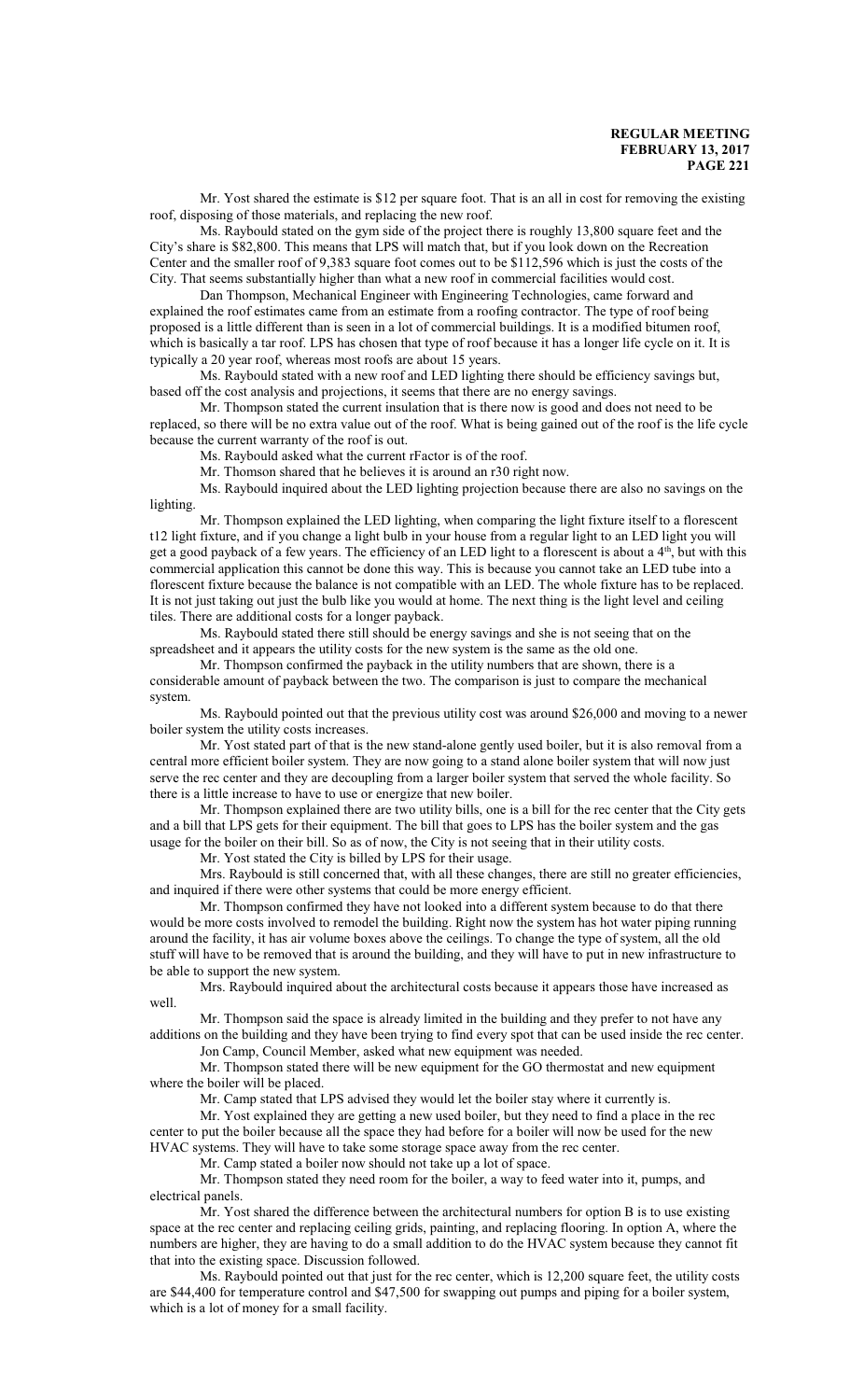Mr. Thompson explained the temperature control system is about 20 years old. As soon as LPS does their renovation, they will take their old controls out of the school. They will then update to the newer version of the handover controls. The handover control system which is now controlling the City's portion does not work anymore because it cannot work on an old system. Discussion followed.

Mr. Camp asked about the roofing and the weight loads and switching to a TPO roof or an EPDM roof that have 20 year warranties to save some costs.

Mr. Thompson stated an EPDM roof is a less expensive roof, but does not have the life of the roof that is preferred by LPS. It is a great benefit to the City to join the facilities. LPS has someone on staff who only focuses on temperature controls, for instance. So they do have people monitor the buildings and monitor the temperatures. LPS also has the maintenance personnel who does maintenance on the facilities.

Carl Eskridge, Council Member, inquired about the temperature control on the rec center, will the boiler system be able to heat the gym in the winter and cool it in the summer.

Mr. Thompson shared the gym is currently not air conditioned and the gym will have air condition with this new project. Regardless of what option is picked, there will be air conditioning added to the gym. The rest of the facility should be comfortable with the new system.

Mrs. Raybould asked about the Capital Improvement Budget and the funding gaps that they see every year and the requests that come in regarding improvements on facilities.

Mr. Johnson explained there is a 10 year facility plan that is looked at and determines what upcoming replacements project are needed and this is done on a 2 year cycle. The last time the plan was looked at, there was about a \$2.9 million dollar annualized need. There are some projects that have been completed at this point. There are three primary funding sources that go into the Parks & Rec CIP. One of those funding sources is Keno and there are about \$1.3 million in there now. The revenue that comes in from cell towers also goes into the CIP and that is about another \$230,000 - \$250,000, and the rest is general revenue. There is still an annualized gap of about \$765,000. Even with all the efforts, there is still a gap moving forward and they are not able to keep up with repair and replacement like they would like to. Discussion followed.

Trent Fellers, Council Member, asked Mr. Johnson what his recommendation would be.

Mr. Johnson confirmed he would recommend the long term investment and using the ground source heat pump system. This is consistent with what has been done with other facilities.

Mr. Camp stated Parks has asked for a delay regarding the funding source and there is not a huge emphasize on what is the best approach, but now the question is where does the funding come from. The City is in a fortunate situation and there are a number of places where funds are. No one is concerned about the taxpayers and getting them money back. The best way to do this is to use Keno funds and if they do not have enough Keno funds, then maybe they need to borrow from another source and pay back from future Keno funds with interest and principal. Discussion followed.

Leirion Gaylor Baird, Council Chair, inquired about this type of approach being implemented a number of times before and asked for explanation on that.

Mr. Johnson stated this has been implemented three times before and when F Street Community System was built they made the decision to use the ground source heating system. The City is partnered at Calvert Recreation Center with Calvert Elementary School. The same is with Irving Recreation Center and Irvingdale Middle School. This is the same approach to partner with LPS and LPS taking the lead on the project and also to come up with the best approach.

This matter was taken under advisement

APPROVING THE 1222 P STREET REDEVELOPMENT AGREEMENT BETWEEN THE CITY OF LINCOLN AND BRICK AND MORTAR INVESTMENTS, LLC RELATING TO THE REDEVELOPMENT OF PROPERTY LOCATED AT 1222 P STREET TO DEMOLISH THE EXISTING BUILDING EXCEPT FOR APPROXIMATELY THE FRONT 20 FEET ABUTTING P STREET, BY RENOVATING THE FAÇADE OF THE EXISTING BUILDING, AND BY CONSTRUCTING THREE NEW STORIES OVER A PORTION OF THE EXISTING TWO STORY BUILDING TO BE USED FOR RETAIL AND RESIDENTIAL SPACE. (RELATED ITEMS 17R-37, 17R-38, 17-17) (ACTION DATE: 2/27/17); AMENDING THE FY 16/17 CIP TO AUTHORIZE AND APPROPRIATE \$470,000 IN TIF FUNDS FOR THE 1222 P STREET PROJECT. (RELATED ITEMS 17R-37, 17R-38, 17-17) (ACTION DATE: 2/27/17); ORDINANCE AUTHORIZING THE ISSUANCE OF NOT TO EXCEED \$470,000 AGGREGATE PRINCIPAL AMOUNT OF 1222 P STREET REDEVELOPMENT PROJECT TAX ALLOCATION BONDS. (RELATED ITEMS 17R-37, 17R-38, 17-17) - Dallas McGee, Urban Development, came forward and shared that 5 weeks ago there was a Redevelopment Plan Amendment that was brought in front of Council and approved. During the past 5 weeks, they have been working on the Redevelopment Agreement. This agreement is for the reuse of the 1222 P Street buildings. Today, the building looks much like it looked 100 years ago. With the reuse of the building, the facade of the existing structure will remain. However, there will be three new floors added to the building. The three new floors will accommodate 29 residential units. The first floor will remain retail use. The project investment was approximately \$4 million dollars that is being made to reuse the building. They estimate the project to generate \$470,000 of TIF that will be able to assist with the project. The TIF will be used primarily for interior demolition, facade enhancements, and energy enhancements. Once this project is done, it will continue to strengthen the P Street District and the continuous use of the P Street District. With Councils approval, the developer will begin construction as early as April, 2017. The project will then be scheduled to be completed in the Summer of 2018.

Carl Eskridge, Council Member, asked how this project would work with there being no street level.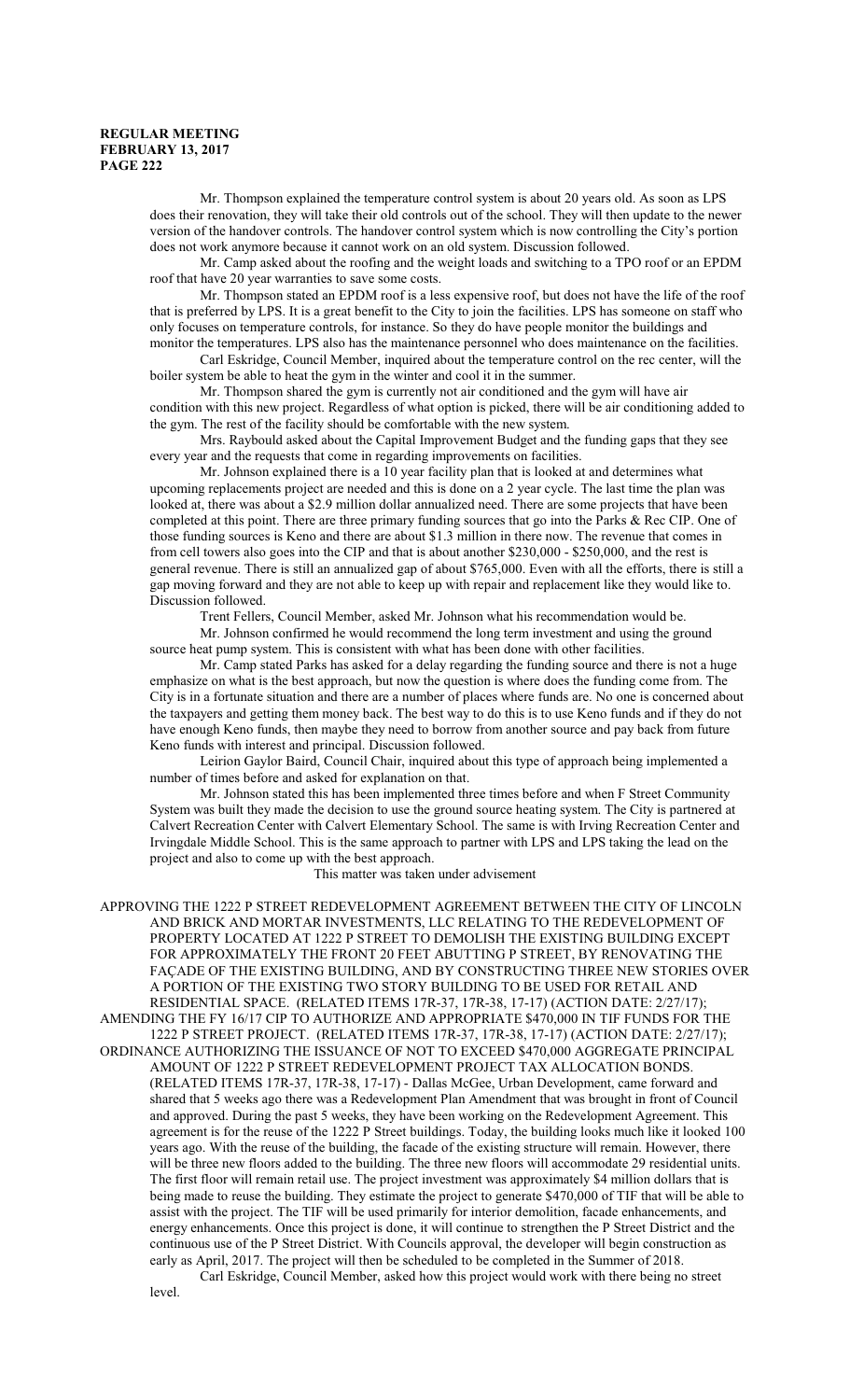Mr. McGee confirmed that with this project there would be a street level. They can enter on the ground level and there will be no need to go down or up to get to the first floor and that will be the retail floor.

Leirion Gaylor Baird, Council Chair, asked with the 29 residential units is there a certain demographics that is targeted.

Mr. McGee stated students are not the target, but more so young professionals.

Tom Huston, Cline Williams Law Firm, 233 S. 13<sup>th</sup> Street, Suite 1900, came forward on behalf of Brick and Mortar Investments, LLC and shared the front 20 feet will be retained, but the interior of that will be reconstructed so that there will no longer be a split level, but the entry will be at the ground level. The five new structures will be built behind the facade. The first floor will still maintain 3,500 square feet of retail space. The unit mix is primarily studio apartments and 1 bedroom apartments. The one thing that has not been negotiated is up to 22 parking stalls for the residence with an adjacent parking garage focusing on the Q Place Garage and the University Place Parking Garage. The Redevelopment Agreement does provide for a new explicit approval process of the final construction plans. The construction plans that are attached have been signed by the Mayor. This agreement also implements a new process that requires the redeveloper to request a notice to proceed and, in order to proceed, the developer has to demonstrate that they have paid the cost of issuance, they have paid their administration fees, exterior drawings have been approved, they have posted the necessary security under the Redevelopment Agreement, and they have recorded the memorandum of the Redevelopment Agreement.

Roy Christensen, Council Member, inquired about the blank number in the Redevelopment Agreement.

Mr. Huston confirmed that number should be the \$470,000 minus the \$14,700 number. The final agreement before it is signed by the Mayor will have that page corrected.

Ms. Gaylor Baird inquired about the 22 parking stalls and where those would be.

Mr. Huston explained they wanted to have the ability of the residence to have close adjacent parking. The tenants will be flexible whether the parking is in the University Place Garage to the east, or in the Q Place Garage, which is approximately a block or block and a half to the north.

Carl Eskridge, Council Member, asked if there was availability in the parking garage right across the street.

Mr. Huston confirmed that to his knowledge that parking garage is full. They envision their tenants to not be active drivers. The demographics are the people who want to be close to everything and live in Downtown.

Jon Camp, Council Member, asked about parking costs.

Mr. Huston stated under the terms of the Redevelopment Agreement, the redeveloper has the right to lease up to 22 parking stalls at the current monthly rate of the City.

Richard Halvorsen, 6311 Inverness Road, came forward in opposition to priority parking of 22 stalls.

Ms. Gaylor Baird, asked what the vision was for parking downtown with multiple projects in the works and needing parking downtown.

Mr. McGee stated parking is always an issue with Downtown and there is a plan to provide parking with both this development and the other hotel development. They are currently working with the parking manager and they are always looking for an option to expand parking in the Downtown area. This matter was taken under advisement

AMENDING CHAPTER 8.32 OF THE LINCOLN MUNICIPAL CODE RELATING TO SOLID WASTES BY AMENDING SECTION 8.32.010 TO CHANGE THE DEFINITIONS OF BUILDING RUBBISH AND DEMOLITION DEBRIS TO INCLUDE ROOF SHINGLES AND OTHER ROOF COVERINGS IN THOSE DEFINITIONS; AND REPEALING SECTION 8.32.010 AS HITHERTO EXISTING - Donna Garden, Public Works, came forward and shared this change modifies the definition of certain terms so that asphalt shingles and roofing materials can be disposed of at the N. 48<sup>th</sup> construction demolition waste landfill. In May, 2016, there was a hail storm and that resulted in a tremendous increase in the amount of asphalt shingles to the landfill. In a typical year, they might see 15,000 ton of asphalt shingles. This past year, since May, they have seen 34,000 ton of asphalt shingles. This change provides an option to use the shingles in a beneficial way, by creating a mound over the garbage that was dumped at 48<sup>th</sup> Street over the 1950's to the 1980's. Unlike Bluff Road Landfill, the 48<sup>th</sup> Street Landfill has no liner, so it is beneficial to mound materials on top of the garbage to allow rain water to run off as opposed to water running through the garbage and eventually carry pollutants into the ground water. Asphalt shingles only take up space at the Bluff Road Landfill and they can create layers that hinder the landfill gas collection.

Jon Camp, Council Member, asked about the costs that would be anticipated by the building community or homeowners when they have their roofs replaced.

Ms. Garden stated State Law allows us to put it in the Construction Demolition Landfill, but the code only allows the shingles to go to the Bluff Road Landfill. This means they would be paying the costs of a ton of refuse which is \$31.75 per ton. This definition change would allow for beneficial use and would decrease the costs to \$4 per ton for the shingles.

Leirion Gaylor Baird, Council Chair, asked if there was any downside to making this change.

Ms. Garden stated they do not believe there is a downside. It is allowed under State Law as construction and demolition waste. If it is being used to protect the rain water then it is probably one of the best materials that can be used.

This matter was taken under advisement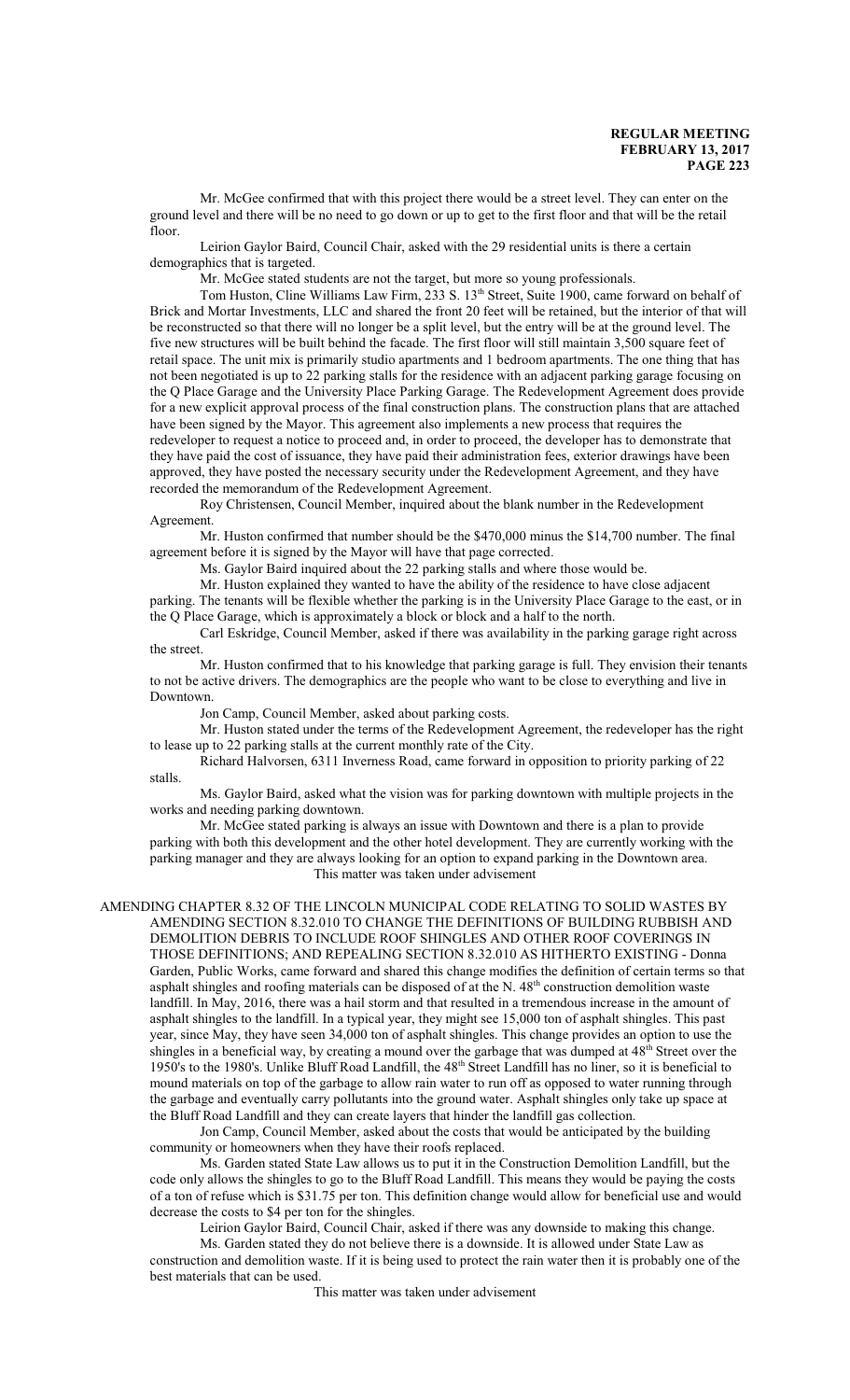CHANGE OF ZONE 16044 – APPLICATION OF SOUTHWEST FOLSOM DEVELOPMENT, LLC FOR A CHANGE OF ZONE FROM R-4 RESIDENTIAL DISTRICT TO R-3 RESIDENTIAL DISTRICT ON PROPERTY GENERALLY LOCATED AT SOUTH FOLSOM STREET AND WEST AMARANTH LANE. (1/30/17 - PUBLIC HEARING DELAYED TO 2/13/17) (RELATED ITEMS: 17-14, 17R-29); PRELIMINARY PLAT 16008 – APPEAL OF JON WILBECK, JAMES URBAUER, MICHAEL AND ANNATA SULLIVAN, HEIDI WRIGHT, LARRY D. FRAHM, MATTHEW L. THOMAS, AND JODY P. KRANENZEL FROM THE PLANNING COMMISSION'S APPROVAL OF A NEW R-3 RESIDENTIAL DISTRICT PRELIMINARY PLAT, WITH REQUESTED WAIVERS TO SUBDIVISION REGULATIONS AND DESIGN STANDARDS, ON PROPERTY GENERALLY LOCATED AT SOUTH FOLSOM STREET AND WEST AMARANTH LANE. (RELATED ITEMS: 17-14, 17R-29) (ACTION DATE: 2/27/17) - Mark Palmer, Olsson and Associates, 601 P Street, came forward and stated the property was zoned back in 2005, it has since sat and a developer has come along and decided to develop the property. They are actually down zoning the property from R-4 to R-3. There was a preliminary plat that was conditionally approved at the Planning Commission with unanimous approval. The property today is R-4 to the north and R-3 to the south. There had been a lot of interest in apartments in this area back in 2005. That is not what the current developers intend to do with this property. They are looking to do the standard single-family residential. This is adjacent to the Southwest Village PUD. There is 1.3 million square feet of retail uses approved in the PUD area. This is not the only place in Lincoln where a development is abutting an acreage. On Highway 2 and 84<sup>th</sup> Street, they have development like this, along with another one in Northeast Lincoln. This area is in conformance with the Comprehensive Plan and again it was zoned as R-3 and R-4 zoning in 2005. The Preliminary Plat meets the City Design Standards and Zoning Standards.

Bob Benes, 1633 Normandy Court, came forward and stated the goal, as the developer, is to build homes in this area. This is just phase one of their plan and they have also purchased ground to the north and they own land almost up to the Spirit Ball Field. This is a big area of development, with potential to have 1000 new homes, a new school, and a great way to help Lincoln grow. This is a great location and there is a lot of talk of expanding places to live in the Downtown area but not everyone wants to live in Downtown and raise a family. Places like this are ideal with the ease of getting to Downtown. They are also working on commercial ideas. There are some users that are already looking into it.

Carl Eskridge, Council Member, inquired about the proposal for a new elementary school. Mr. Benes stated they do envision a new school but they have not signed any agreement that involved a school.

Mr. Eskridge asked if no school was built, what school would kids go to?

Mr. Benes confirmed the schools to be Adams Elementary, Scott Middle School, and Southwest High School.

Jane Raybould, Council Member, asked about the outreach to the individuals in the neighborhood.

Mr. Benes explained when this was initially zoned and platted they did an outreach with neighborhood meetings. Unfortunately, these meetings were back in 2005. They are simply coming in with less density and a new preliminary plat and they did notify the immediate neighbors, but they did not feel a neighborhood meeting was necessary because they do not affect very many neighbors driving wise. Their entrance to the development would come off Folsom. They do not connect to the gravel road that will come through the acreage. Some day, the City will require that to be connected, but right now there is no connection.

Cyndi Lamm, Council Member, asked although this area will be less dense, is the area that is platted the same area that was considered in 2005.

Mr. Palmer confirmed it is one portion of the area. The entire parcel from SW  $12<sup>th</sup>$  Street to Folsom is annexed and in the City limits. This has all been zoned R-3 and R-4 zoning. This is one piece of the large parcel that got annexed and zoned.

Mrs. Lamm shared the individuals who were in opposition at the meeting were concerned about this type of development being adjacent to their neighborhood without transition, would this still be the case with this type of development being less dense than what would have happened in 2005.

Mr. Palmer explained if the market had stayed strong, this development would have been developed with apartments and the entirety would have been a lot denser and that would have been the case with that type of development.

Roy Christensen, Council Member, asked the developer at what point do they think the concerns of the existing neighbors might impact or override their right to develop the property as they see fit.

Mr. Benes stated he grew up on farms and acreages, but he also realizes that growth happens and Lincoln has to grow. They will run into these areas and pockets or acres. When an acre is bought next too, or by abutting land that is zoned and annexed for housing, they have to know that at some point that land will be built on. They are doing the best they can to try and get a good balance.

Rick Peo, City Attorney, came forward and explained he thinks Councils discretion is somewhat taken away in this situation. When the land subdivision was adopted, they put the criteria in for having an approval of a preliminary plat and that preliminary plat is supposed to be designed in accordance with the existing zoning or proposed zoning that would be amenable. If a person complies with all the standards and requirements of the preliminary plat, the ordinance says it should be approved. It really is not a discretionary point of view at that time. The discretion really would fall with asking if the change of zone is appropriate to down zone it from R-4 to R-3 or are the requested waivers appropriate. If all other standards have been met and it conforms to the zoning then the development would have to be allowed to occur.

Jon Wilbeck, 6800 SW 9<sup>th</sup> Street, came forward in opposition stating his property is directly adjacent from the proposed project. He would request a buffer zone of either green space or lower density lots on the southern edge. The decision from the Planning Commission was not unanimous as stated before.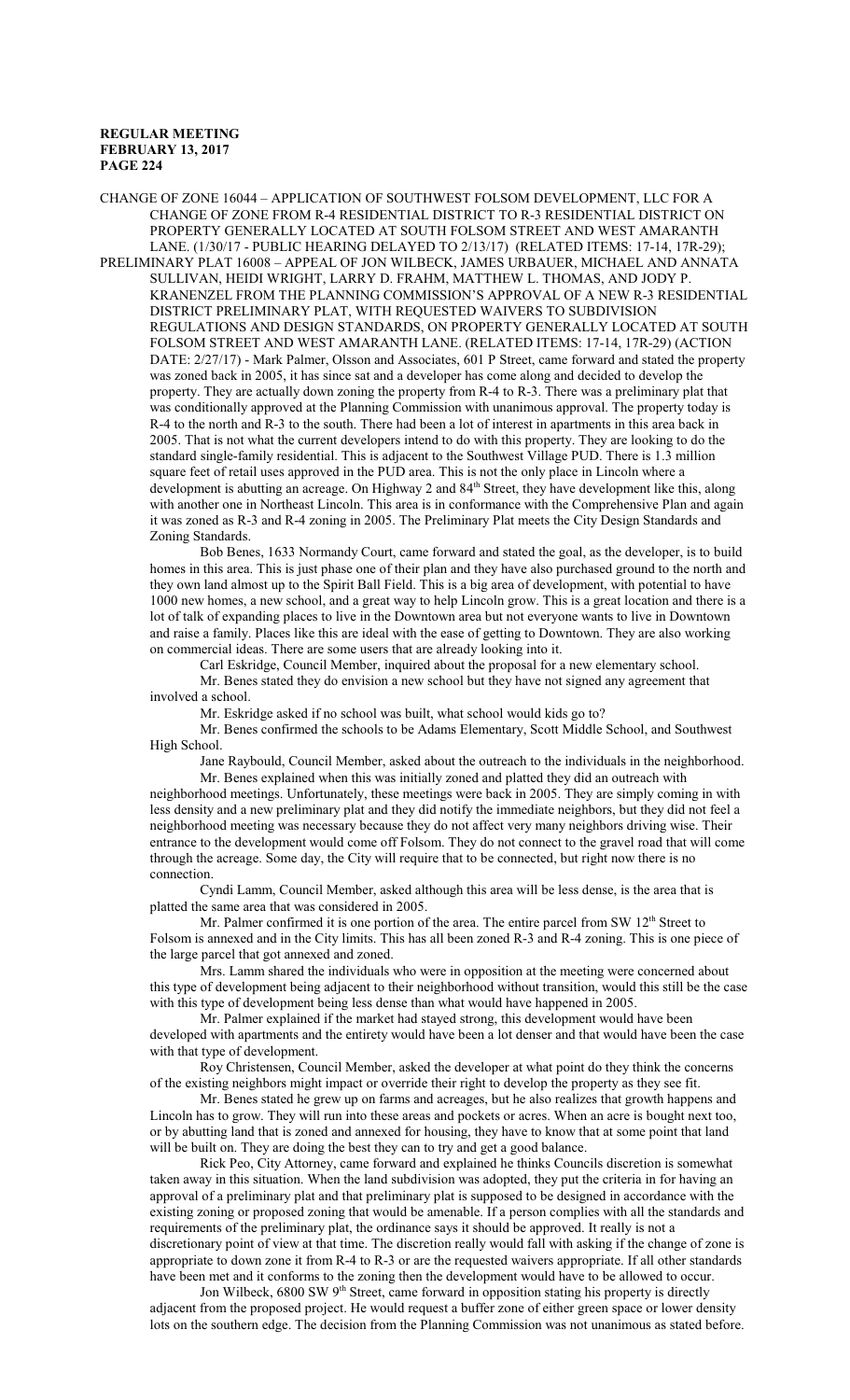There was a Planning Commission Member who voted against the plat stating, "lower density in these areas is a good idea, the neighbors raise a good point about transition area. There is no need to add pressure on those folks who have chosen to live in a lower density area. It is more important for the people moving in to get used to conditions."

Ms. Raybould asked what Mr. Wilbeck considered to be a reasonable number of lots that are adjacent to his property.

Mr. Wilbeck stated he proposed reducing the number of lots in block 8 from the proposed 7 to potentially 4.

Mr. Christensen asked at what point does Mr. Wilbeck think the developer can do what they want with their property that can be overridden with Mr. Wilbeck's concerns.

Mr. Wilbeck explained there is no good answer to that question, unless there is an opportunity to sit down and meet and possibly come up with a compromise. The developer or engineer has not reached out to the neighbors since the Planning Commission to try and work something out. There was only a letter from the builders stating if there was any problem during construction to contact them.

Mr. Peo stated regarding an appeal and appeal rights, when anyone appeals a decision from the Planning Commission to City Council, the entire matter comes in front of Council. The appeal decision is not made on individual items. Once one person appeals, the entire preliminary plat comes in front of Council.

Mr. Christensen asked if the Council decided to deny the application, what would the applicants next step be.

Mr. Peo explained the next step would be to appeal the Council's decision to District Court. Discussion followed.

David Cary, Planning Department Director, came forward and clarified the intent of the appeal email sent to Mr. Wilbeck was to clarify that once one appeal has been received the item will come forward in front of Council. At that time, as many people as they would like to come testify can do so.

Jody Kranenzel, 630 W. Denton Road, came forward in opposition stating there was no drainage report and that the water would drain straight down to his property.

Cindy Kranenzel, 630 W. Denton Road, came forward in opposition, and inquired about the road on N. Folsom that is just south of Old Cheney Road that is currently gravel and if that road was going to be upgraded and if that is City owned property or County property.

James Urbauer, 6900 SW. 9<sup>th</sup> Street, came forward in opposition and proposed that SW 9<sup>th</sup> Street remain an entry way for just his development and neighbors.

Matthew Thomas, 1111 Gailyn Circle, came forward in opposition.

Michael Sullivan, 6801 SW 9<sup>th</sup> Street, came forward in opposition.

Mr. Benes came forward and explained when this ground was looked at, it took a long time to come up with the layout that is being proposed. It is a mix of smaller lots and mid sized lots. There are no luxury lots because they felt those lots would work better in another area. There are outlots against the acreage for drainage which will serve as a buffer. A normal lot size in a starter area would be from around 50 - 62 foot wide, with a depth of about 105 -110 feet deep. These lots are 150 feet deep to allow for another 45 feet of buffer between a normal back lot and to someone's property line. Southpoint only required 100 foot buffer from the commercial property to residential. It is a very expensive first phase of development and they could potentially lose money. They have to put a turn lane on Folsom, bring the sewer quite a ways, build all the drainage, detention cells, and build the storm sewer. There could have been another 20 lots on this property, but they did the best they could to keep the existing neighbors in mind. The current rules are to mail notices out to residents within 200 feet and he understands within this area that might only be a few neighbors and that could be the confusion or the miscommunication.

Jon Camp, Council Member, inquired about the transition concerns of the neighbors.

Mr. Benes shared the lots that are adjacent to the current residence are 150 feet deep and, as you go further east, there is an outlot that is a buffer.

Mr. Camp asked if there were plans for some type of landscaping to assist with the buffer. Mr. Benes stated they do not have plans to have landscaping. The added depth is a big deal and

most people are putting in fences. There is not a big budget for landscape plans.

Mr. Palmer addressed the drainage questions confirming a full drainage study was provided to Ben Higgins, but it was a week late and it did not get into the initial review. They do understand the water and the amount of drainage that flows downward. There will be a 42 inch pipe that will be the primary drainage route. They plan to have all the drainage diverted to run through the 42 inch pipe. When streets, roads, and storm sewers are installed it will not flow in the drainage way that it did before.

Ms. Raybould asked about other developments that are similar to this that are adjacent to acreages and that have already been built if those areas have buffers and how deep are those lots.

Mr. Palmer stated he only worked on one of those developments and those lots are 60x120 all the way around the perimeter, but no specific outlot was dedicated for a buffer.

Ms. Raybould asked Mr. Benes if he considered reducing the number of lots that abuts the acreage.

Mr. Benes shared that their cost on this project compared to a per lot basis compared to Southeast Lincoln is higher just because of the amount of off-site and turn lanes and sewers. This project is also part of the 300 acres north of this. To reduce this and put one lot where two lots could be would require that one lot to be sold for \$100,000. This would result in a loss of money.

Ms. Raybould asked if this project goes forward will the roadways be constructed first, meaning all the storm water and drainage will be in place before constructing the houses.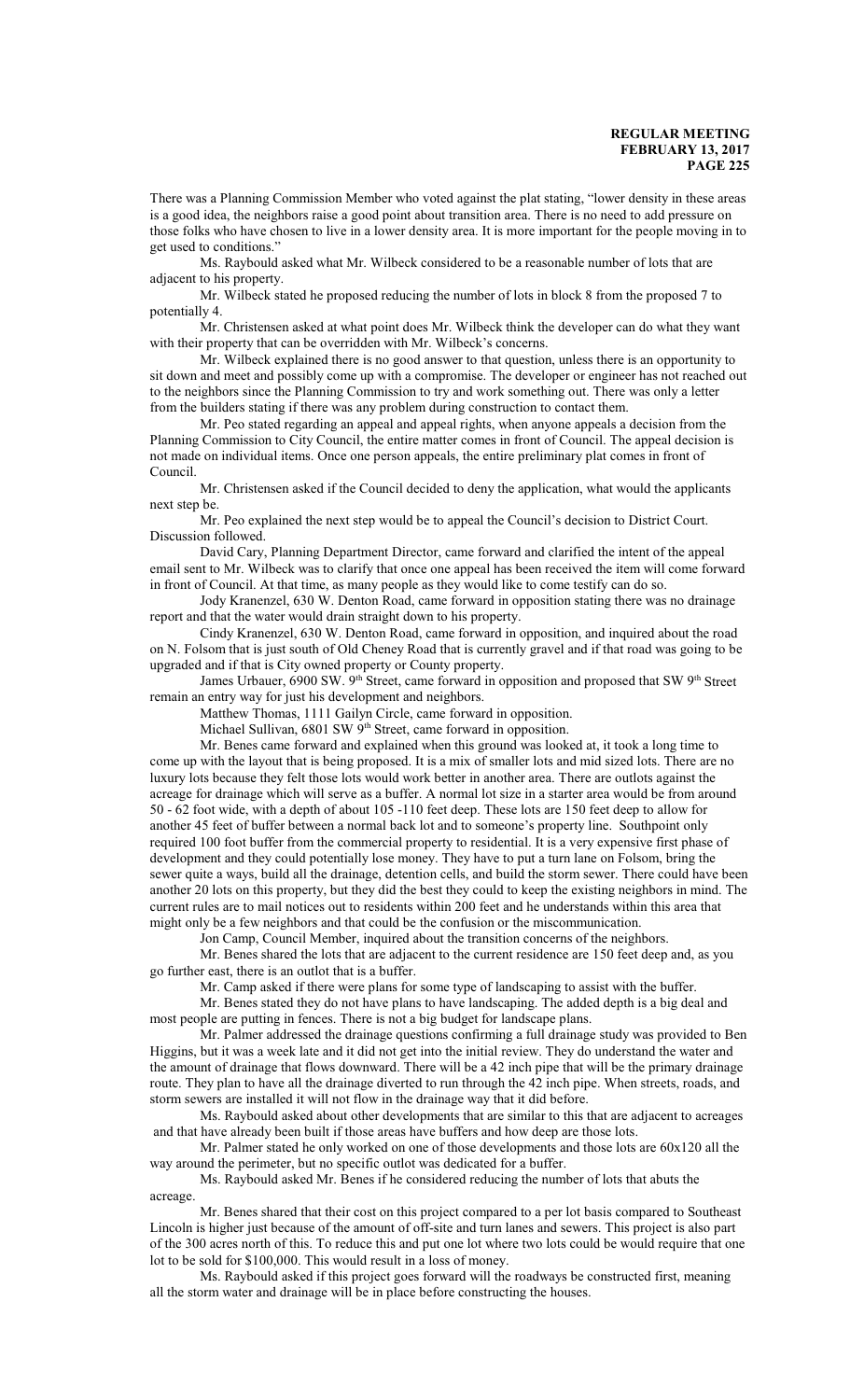Mr. Palmer explained the first phase is the southeast portion of the development. This development will not touch 9<sup>th</sup> Street until that is needed and all access will come up Folsom Street. There will be one access point built today and later a future access point will be built off Folsom. There will be no access to the gravel road that the neighbors use. All the infrastructure will be built and paved before any construction will occur.

Mr. Benes said some sort of development will happen because the land is annexed and zoned. The City will at some point require 9<sup>th</sup> Street to be connected to the gravel road. The gravel road is a County road.

Mr. Palmer stated he would hope that maybe they do not have connect to the 9<sup>th</sup> Street connection until after the property has been developed.

Ms. Raybould inquired about the drainage reports given late and the outcome of that report.

Mr. Palmer confirmed he is unaware of input that Mr. Higgins has provided after receiving the report. Discussion followed.

Leirion Gaylor Baird, Council Chair, asked if there were any issues from Planning Department regarding the drainage studies.

Mr. Cary stated there are no issues at this point to be concerned about.

Ms. Gaylor Baird asked about a pedestrian easement that was recommended by Planning but over turned by the Planning Commission.

Mr. Cary explained that there are pedestrian connectivity requirements that can be waived when there are good reasons for that. There are a number of requested waivers with this project and the Planning Department agreed with three of those waivers. The fourth waiver had to do with making a connection in block 7 off of the cul-de-sac. That is a typical block where there would be a pedestrian easement to make for a dozen of lots that would have to walk around the block. Planning did agree to waive that fourth waiver. In this case, it causes out of direction walking of a significant amount. The other two waivers that were requested were to come out to Folsom and there would have not been much of a benefit as far as out of direction sidewalks.

Ms. Gaylor Baird stated there are conflicting accounts in the staff report between whether or not the waiver would require a reduction in the number of lots and how is Council supposed to analyze the conflict.

Mr. Cary said when the staff looked at this they were of the opinion that it would not result in the elimination of lots. It is a typical 15 foot wide easement that is required and that is why Planning pushed to not agree to that waiver.

Ms. Gaylor Baird asked why they agreed to waive a block length of 1000 feet.

Mr. Cary shared that they were reasonable expectations to have pedestrians get around in a fairly short way. The out of direction expectation was not as great on the other waivers.

Trent Fellers, Council Member, asked if this was coming up in front of Council because it is not annexed nor in City limits.

Mr. Peo confirmed the property is annexed and is in City limits, but the problem is, a lot of these decision had already been made back in 2005. Buffer zones were not put on the property at that point even though it was abutting each piece of land. There were a lot of decisions that could have been made that were not made at that time.

Ms. Raybould asked about the pedestrian easement. In some of the other recent developments, was there a requirement or a need to have a pedestrian easement and was that also a requirement by Planning.

Mr. Cary said any recent approval that have gone through for a recent development regarding pedestrian easement has been part of the review process. Planning tries to assess if those easements are reasonable, while also being true to the actual requirement. That requirement is there in residential neighborhoods so pedestrian activity can be fairly easy. They do try to avoid long blocks, and long streets without the pedestrian capability of getting through the block.

Ms. Gaylor Baird asked if there was a relationship between meeting the requirements of the preliminary plat and the existence of waivers and are you actually meeting the requirements of the preliminary plat if you are granted waivers.

Mr. Peo explained that if the waivers are granted then you have met the requirements and, if not, then you have to redesign it to conform to the lack of the waiver, and that is usually conditions of preliminary plats. If it is not waived then a new design is required.

Mr. Palmer clarified they are planning to build a multi-use trail. It would not be a bike trial, but there is a major electrical line that runs along the north side of the property. Discussion followed. This matter was taken under advisement

# **COUNCIL ACTION**

#### **REPORTS OF CITY OFFICERS**

REAPPOINTING LAYNE SUP TO THE LINCOLN ELECTRIC SYSTEM ADMINISTRATIVE BOARD FOR A TERM EXPIRING DECEMBER 31, 2019 - CLERK read the following resolution, introduced by Trent Fellers, who moved its adoption:

A-90228 BE IT RESOLVED by the City Council of the City of Lincoln, Nebraska:

That the reappointment of Layne Sup to the Lincoln Electric System Administrative Board, for a term expiring December 31, 2019, is hereby approved.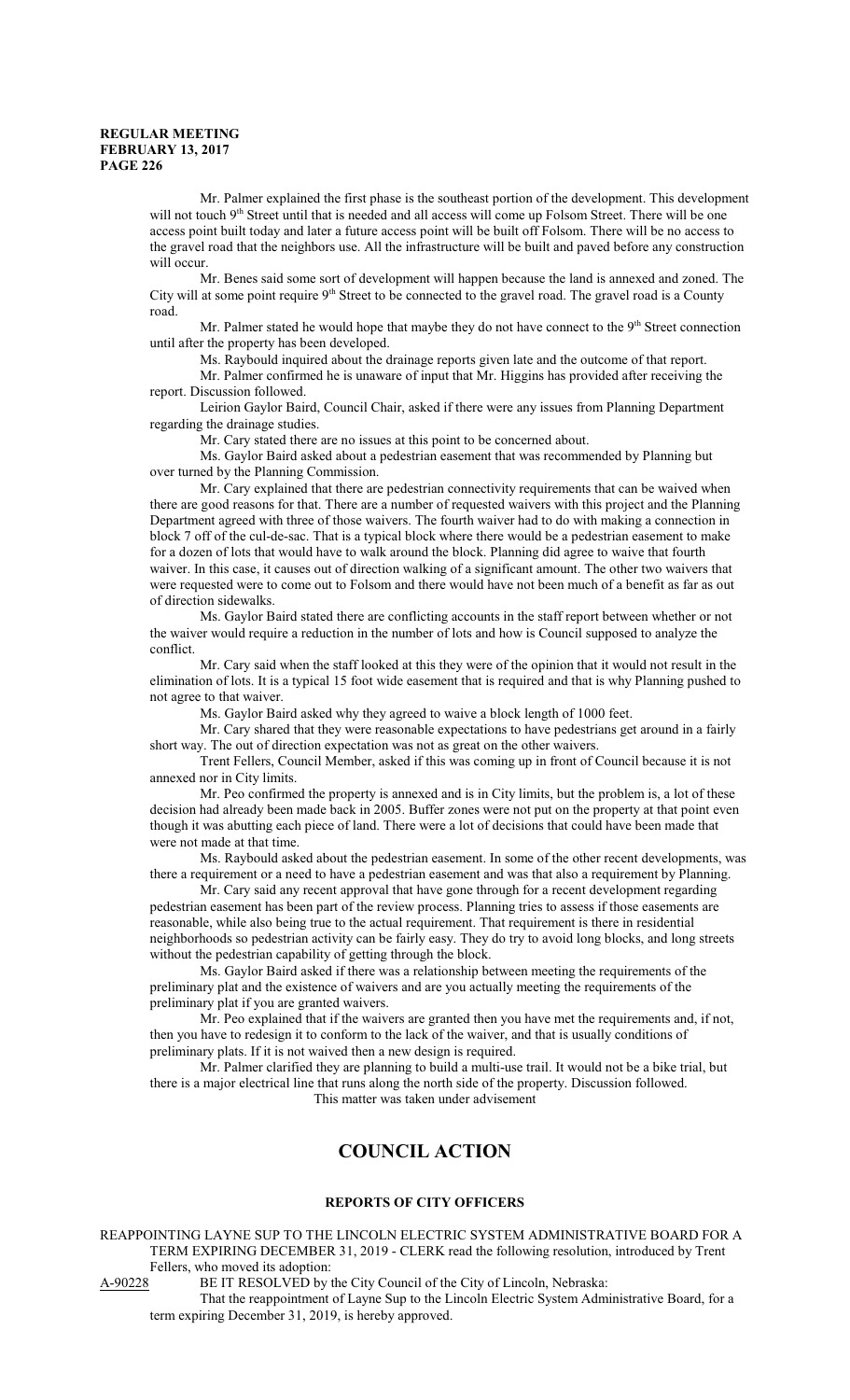Introduced by Trent Fellers

Seconded by Eskridge & carried by the following vote: AYES: Camp, Christensen, Eskridge, Fellers, Gaylor Baird, Lamm, Raybould; NAYS: None.

APPOINTING TAMMY WARD TO THE LINCOLN ELECTRIC SYSTEM ADMINISTRATIVE BOARD FOR A TERM EXPIRING DECEMBER 31, 2019 - CLERK read the following resolution, introduced by Trent Fellers, who moved its adoption:

A-90229 BE IT RESOLVED by the City Council of the City of Lincoln, Nebraska:

That the appointment of Tammy Ward to the Lincoln Electric System Administrative Board, for a term expiring December 31, 2019, is hereby approved.

Introduced by Trent Fellers

Seconded by Eskridge & carried by the following vote: AYES: Camp, Christensen, Eskridge, Fellers, Gaylor Baird, Lamm, Raybould; NAYS: None.

APPOINTING DANAY KALKOWSKI TO THE LINCOLN ELECTRIC SYSTEM ADMINISTRATIVE BOARD FOR A TERM EXPIRING DECEMBER 31, 2019 - CLERK read the following resolution, introduced by Trent Fellers, who moved its adoption:<br>A-90230 BE IT RESOLVED by the Cit

BE IT RESOLVED by the City Council of the City of Lincoln, Nebraska:

That the appointment of DaNay Kalkowski to the Lincoln Electric System Administrative Board, for a term expiring December 31, 2019, is hereby approved.

Introduced by Trent Fellers Seconded by Eskridge & carried by the following vote: AYES: Camp, Christensen, Eskridge, Fellers, Gaylor Baird, Lamm, Raybould; NAYS: None.

APPROVING A CONSTRUCTION ENGINEERING SERVICES TASK ORDER AGREEMENT BETWEEN THE CITY OF LINCOLN AND SPEECE LEWIS ENGINEERS, INC. FOR THE  $10^{\text{TH}}$  & SALT CREEK BRIDGE REPLACEMENT PROJECT. CITY PROJECT NO. 540027. STATE PROJECT NO. LCLC-5215(3), CN 13233 - CLERK read the following resolution, introduced by Trent Fellers, who moved its adoption:

A-90231 WHEREAS, City of Lincoln is developing a transportation project for which it intends to obtain Federal funds;

WHEREAS, City of Lincoln as a sub-recipient of Federal-Aid funding is charged with the responsibility of expending said funds in accordance with Federal, State, and local laws, rules, regulations, policies, and guidelines applicable to the funding of the Federal-aid project;

WHEREAS, City of Lincoln and Speece Lewis Engineers, Inc. wish to enter into a Construction Engineering Services Task Order Agreement to provide Preliminary Engineering Services for the Federalaid project.

BE IT RESOLVED by the City Council of the City of Lincoln, Nebraska:

That the attached Construction Engineering Services Task Order Agreement between the City of Lincoln and Speece Lewis Engineers, Inc. for engineering services for the 10th & Salt Creek Bridge Replacement Project, State Project No. LCLC-5215(3), Control No. 13233, in accordance with the terms and conditions contained in said Agreement, is hereby approved and the Mayor is authorized to execute the same on behalf of the City of Lincoln.

The City Clerk is directed to return the executed copies of the Agreement to Kris Humphrey, Engineering Services, Public Works and Utilities Department, for transmittal and execution by the State Department of Roads.

#### Introduced by Trent Fellers

Seconded by Eskridge & carried by the following vote: AYES: Camp, Christensen, Eskridge, Fellers, Gaylor Baird, Lamm, Raybould; NAYS: None.

RESOLUTION SETTING THE INTEREST RATE AND LEVYING THE ASSESSMENTS OF THE BOARD OF EQUALIZATION HELD MONDAY, JANUARY 30, 2017 FOR SEWER DISTRICT 1188 AND PAVING DISTRICT 2631 - CLERK read the following resolution, introduced by Jane Raybould, who moved its adoption:<br>A-90232 H

BE IT RESOLVED by the City Council of the City of Lincoln, Nebraska that:

The special taxes assessed *January 30, 2017*, to pay the costs of the improvements in **Sewer District 1188 and Paving District 2631** are hereby levied and shall bear interest at *4.9915%* per annum

and that the period of time in which the assessments are to be paid shall be as follows:

20 years - Sewer District 1188

20 years - Paving District 2631

#### Introduced by Jane Raybould

Seconded by Eskridge & carried by the following vote: AYES: Camp, Christensen, Eskridge, Fellers, Gaylor Baird, Lamm, Raybould; NAYS: None.

REPORT OF BOARD OF EQUALIZATION TO THE CITY COUNCIL ON GROUP I, 2017: SEWER DISTRICT 1188 AND PAVING DISTRICT 2631 - CLERK presented said report which was placed on file in the Office of the City Clerk.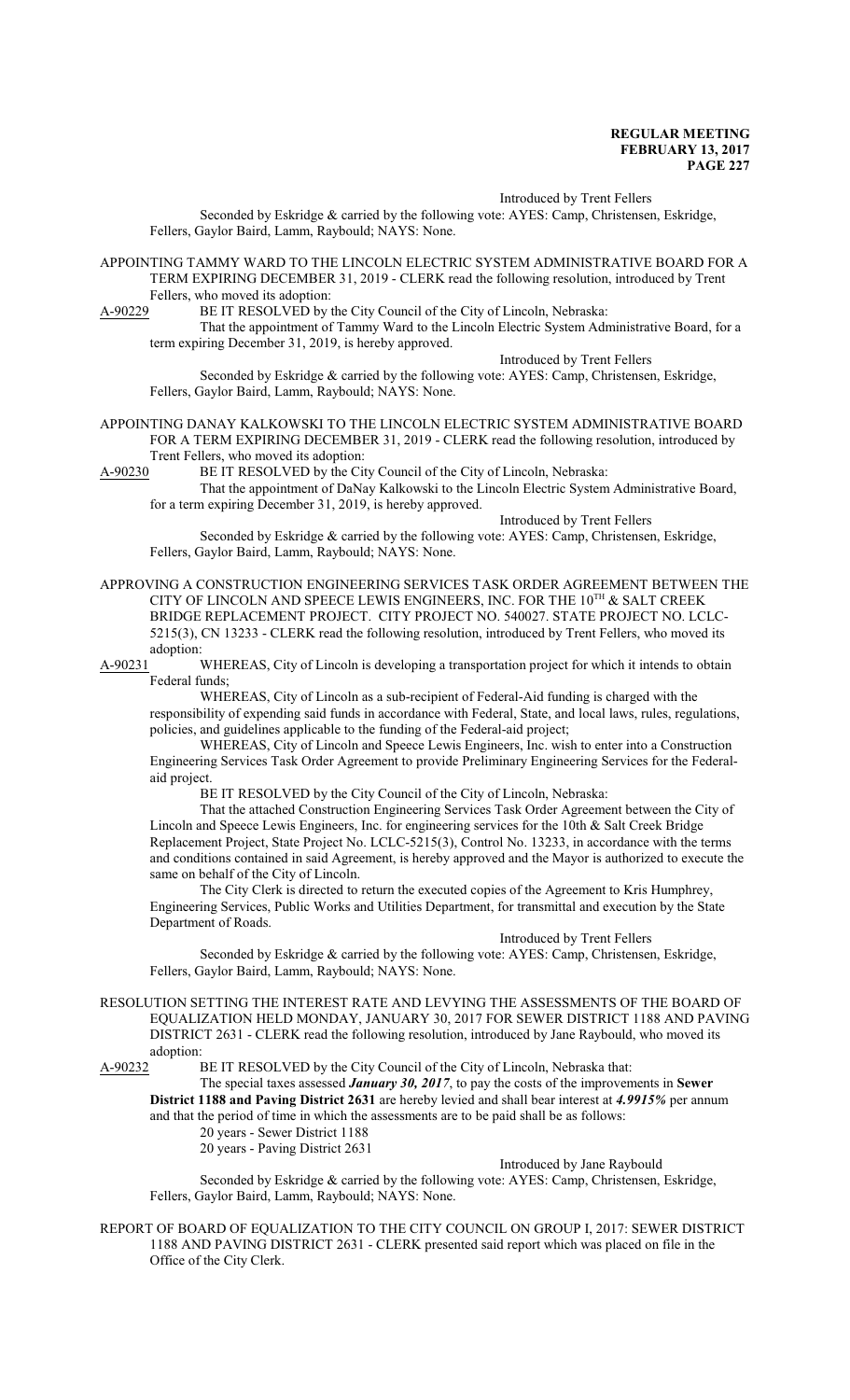- REPORT FROM CITY TREASURER OF CITY CASH ON HAND AT THE CLOSE OF BUSINESS ON DECEMBER 31, 2016 - CLERK presented said report which was placed on file in the Office of the City Clerk. **(5-21)**
- CLERK'S LETTER AND MAYOR'S APPROVAL OF RESOLUTION AND ORDINANCES PASSED BY CITY COUNCIL ON JANUARY 30, 2016 - CLERK presented said report which was placed on file in the Office of the City Clerk. **(27-1)**

### **PETITIONS & COMMUNICATIONS**

SETTING THE HEARING DATE OF MONDAY, MARCH 6, 2017 AT 3:00 P.M. ON THE APPLICATION OF STEELSON LLC DBA LA PAZ MEXICAN RESTAURANT FOR A CLASS I LIQUOR LICENSE AT 321 N. COTNER BLVD - CLERK read the following resolution, introduced by Jane Raybould, who moved its adoption:

A-90233 BE IT RESOLVED by the City Council, of the City of Lincoln, that a hearing date is hereby set for Monday, March 6, 2017, at 3:00 p.m. or as soon thereafter as possible in the City Council Chambers, County-City Building, 555 S. 10th St., Lincoln, NE for the Application of Steelson LLC dba La Paz Mexican Restaurant for a Class I Liquor License at 321 N. Cotner Blvd.

If the Police Dept. is unable to complete the investigation by said time, a new hearing date will be set.

Introduced by Jane Raybould

Seconded by Eskridge & carried by the following vote: AYES: Camp, Christensen, Eskridge, Fellers, Gaylor Baird, Lamm, Raybould; NAYS: None.

SETTING THE HEARING DATE OF MONDAY, MARCH 6, 2017 AT 3:00 P.M. ON THE APPLICATION OF LNK2 LODGING LLC DBA FAIRFIELD INN & SUITES FOR A CLASS C LIQUOR LICENSE AT 1000 WEST BOND STREET - CLERK read the following resolution, introduced by Jane Raybould, who moved its adoption:

A-90234 BE IT RESOLVED by the City Council, of the City of Lincoln, that a hearing date is hereby set for Monday, March 6, 2017, at 3:00 p.m. or as soon thereafter as possible in the City Council Chambers, County-City Building, 555 S. 10th St., Lincoln, NE for the Application of LNK2 Lodging LLC dba Fairfield Inn & Suites for a Class C Liquor License at 1000 West Bond Street.

If the Police Dept. is unable to complete the investigation by said time, a new hearing date will be set.

Introduced by Jane Raybould

Seconded by Eskridge & carried by the following vote: AYES: Camp, Christensen, Eskridge, Fellers, Gaylor Baird, Lamm, Raybould; NAYS: None.

- SETTING THE HEARING DATE OF MONDAY, MARCH 6, 2017 AT 3:00 P.M. ON THE APPLICATION OF BOILER BREWING COMPANY LLC DBA BOILER BREWING COMPANY FOR A CLASS C LIQUOR LICENSE AT 129 N. 10 STREET, SUITE 313 - CLERK read the following resolution, introduced by Jane Raybould, who moved its adoption:
- A-90235 BE IT RESOLVED by the City Council, of the City of Lincoln, that a hearing date is hereby set for Monday, March 6, 2017, at 3:00 p.m. or as soon thereafter as possible in the City Council Chambers, County-City Building, 555 S. 10th St., Lincoln, NE for the Application of Boiler Brewing Company LLC dba Boiler Brewing Company for a Class C Liquor License at 129 N. 10<sup>th</sup> Street, Suite 313. If the Police Dept. is unable to complete the investigation by said time, a new hearing date will be
	- set. Introduced by Jane Raybould

Seconded by Eskridge & carried by the following vote: AYES: Camp, Christensen, Eskridge, Fellers, Gaylor Baird, Lamm, Raybould; NAYS: None.

- SETTING THE HEARING DATE OF MONDAY, MARCH 6, 2017 AT 3:00 P.M. ON THE MANAGER APPLICATION OF MARK E. FORD FOR COTTONWOOD CAFÉ LLC DBA COTTONWOOD CAFÉ AT 440 S. 11<sup>TH</sup> STREET - CLERK read the following resolution, introduced by Jane Raybould, who moved its adoption:
- A-90236 BE IT RESOLVED by the City Council, of the City of Lincoln, that a hearing date is hereby set for Monday, March 6, 2017, at 3:00 p.m. or as soon thereafter as possible in the City Council Chambers, County-City Building, 555 S. 10th St., Lincoln, NE for the Manager Application of Mark E. Ford for Cottonwood Café LLC dba Cottonwood Café at 440 S. 11<sup>th</sup> Street.

If the Police Dept. is unable to complete the investigation by said time, a new hearing date will be set.

Introduced by Jane Raybould

Seconded by Eskridge & carried by the following vote: AYES: Camp, Christensen, Eskridge, Fellers, Gaylor Baird, Lamm, Raybould; NAYS: None.

SETTING THE HEARING DATE OF MONDAY, MARCH 6, 2017 AT 3:00 P.M. ON THE MANAGER APPLICATION OF ANGELIQUE J. CHAPMAN FOR QDOBA RESTAURANT CORPORATION DBA QDOBA MEXICAN GRILL #2647 AT 211 N.  $12^{TH}$  STREET - CLERK read the following resolution, introduced by Jane Raybould, who moved its adoption: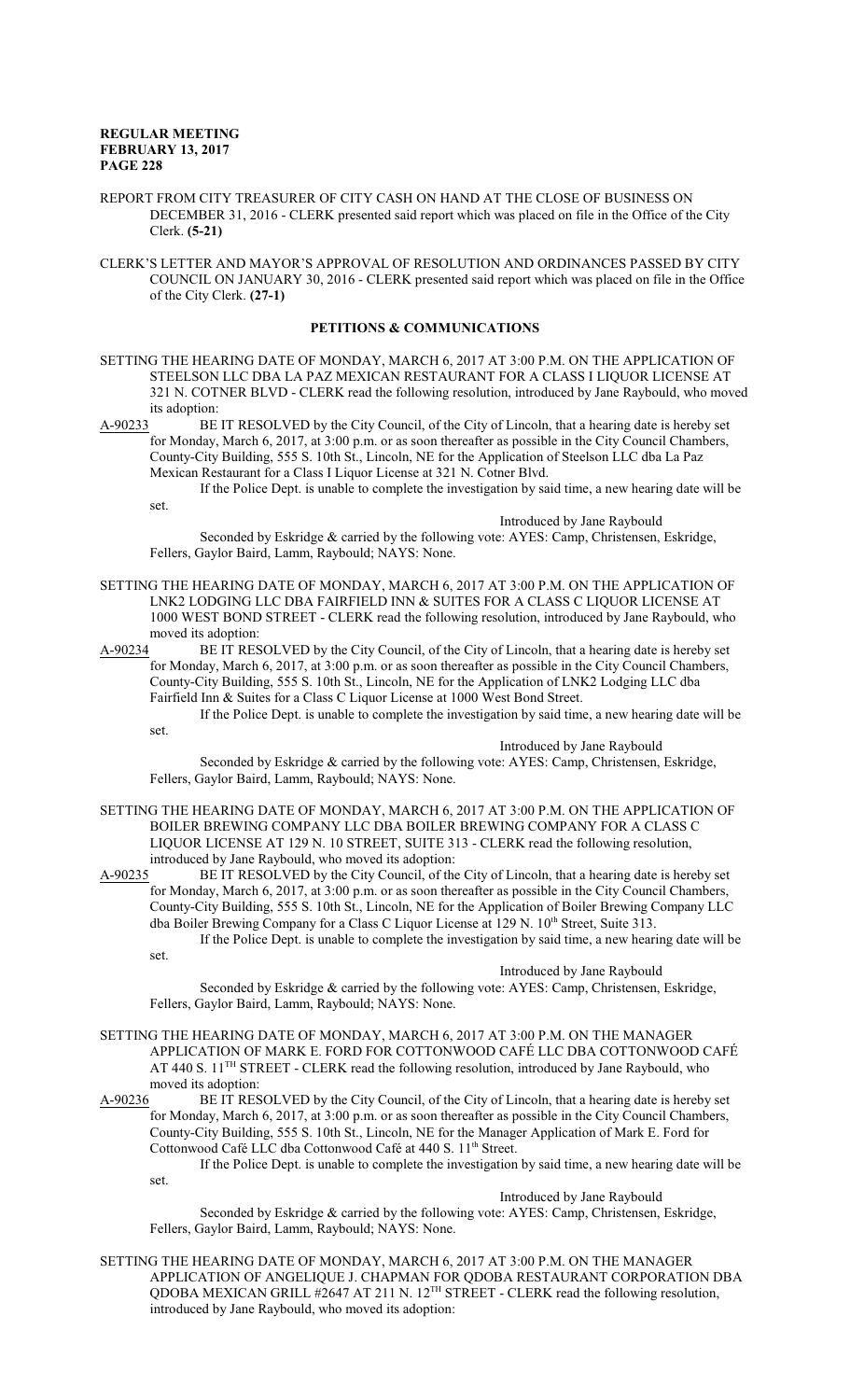A-90237 BE IT RESOLVED by the City Council, of the City of Lincoln, that a hearing date is hereby set for Monday, March 6, 2017, at 3:00 p.m. or as soon thereafter as possible in the City Council Chambers, County-City Building, 555 S. 10th St., Lincoln, NE for the Manager Application of Angelique J. Chapman for Qdoba Restaurant Corporation dba Qdoba Mexican Grill #2647 at 211 N. 12<sup>th</sup> Street.

If the Police Dept. is unable to complete the investigation by said time, a new hearing date will be set.

### Introduced by Jane Raybould

Seconded by Eskridge & carried by the following vote: AYES: Camp, Christensen, Eskridge, Fellers, Gaylor Baird, Lamm, Raybould; NAYS: None.

SETTING THE HEARING DATE OF MONDAY, MARCH 6, 2017 AT 3:00 P.M. ON THE MANAGER APPLICATION OF MICHAEL B. BARTON FOR BW&R CANOPY LLC DBA BUFFALO WINGS & RINGS AT 350 CANOPY STREET, SUITE 200 - CLERK read the following resolution, introduced by Jane Raybould, who moved its adoption:

A-90238 BE IT RESOLVED by the City Council, of the City of Lincoln, that a hearing date is hereby set for Monday, March 6, 2017, at 3:00 p.m. or as soon thereafter as possible in the City Council Chambers, County-City Building, 555 S. 10th St., Lincoln, NE for the Manager Application of Michael B. Barton for BW&R Canopy LLC dba Buffalo Wings & Rings at 350 Canopy Street, Suite 200.

If the Police Dept. is unable to complete the investigation by said time, a new hearing date will be set.

Introduced by Jane Raybould

Seconded by Eskridge & carried by the following vote: AYES: Camp, Christensen, Eskridge, Fellers, Gaylor Baird, Lamm, Raybould; NAYS: None.

#### **THE FOLLOWING WERE REFERRED TO THE PLANNING DEPT.:**

Change of Zone No. 08010A - Requested by Clark Enersen Partners, to add a maximum of 275 apartment units to the commercial center and reduce the overall commercial area, with a development plan which proposes to modify standards of the underlying zoning district, on property generally located at NW 48th Street and West Holdrege Street.

Special Permit No. 1995B - Requested by Clark Enersen Partners, to convert the apartment area to single-family attached and townhome units, with waivers to block length, lot area, lot width, and setbacks on property generally located at NW 48th Street and West Holdrege Street.

Change of Zone No. 16041 - Requested by Clark Enersen Partners, from AG (Agricultural District) to R-3 (Residential District), on property generally located at North 7th Street and Alvo Road.

Special Permit No. 872I - Requested by Firethorn Golf Company, for a modification to Special Permit No. 872 to adjust the sign requirements for special permitted uses to allow for increased sign area, and to permit allowed signs within the front yard, on generally located southeast of South 84th and Van Dorn Streets. Special Permit No. 16009 - Requested by Barbara Phalen, for the construction of a carport, on property generally located at 1801 Kings Highway.

### **LIQUOR RESOLUTIONS**

APPLICATION OF CEREUS SNOWBIRDS, LLC DBA BODEGA'S ALLEY FOR A CLASS C LIQUOR LICENSE AT 1418 O STREET - CLERK read the following resolution, introduced by Jon Camp, who moved its adoption for approval:<br>A-90239 BE IT RESOLVED by t

BE IT RESOLVED by the City Council of the City of Lincoln, Nebraska:

That after hearing duly had as required by law, consideration of the facts of this application, the Nebraska Liquor Control Act, and the pertinent City ordinances, the City Council recommends that the application of Cereus Snowbirds, LLC dba Bodega's Alley for a Class "C" liquor license at 1418 O Street, Lincoln, Nebraska, for the license period ending October 31, 2017, be approved with the condition that: 1. All employees must possess a valid Responsible Beverage Server/Seller Permit as

required by Section 5.04.124 of the Lincoln Municipal Code.

2. The premises must comply in every respect with all city and state regulations. The City Clerk is directed to transmit a copy of this resolution to the Nebraska Liquor Control Commission. Introduced by Jon Camp

Seconded by Christensen & carried by the following vote: AYES: Camp, Christensen, Eskridge, Fellers, Gaylor Baird, Lamm, Raybould; NAYS: None.

MANAGER APPLICATION OF RYAN C. DETLEFSEN FOR CEREUS SNOWBIRDS, LLC DBA BODEGA'S ALLEY AT 1418 O STREET - CLERK read the following resolution, introduced by Jon Camp, who moved its adoption for approval:

A-90240 WHEREAS, Cereus Snowbirds, LLC dba Bodega's Alley located at 1418 O Street, Lincoln, Nebraska has been approved for a Retail Class "C" liquor license, and now requests that Ryan C. Detlefsen be named manager;

WHEREAS, Ryan C. Detlefsen appears to be a fit and proper person to manage said business. NOW, THEREFORE, BE IT RESOLVED by the City Council of the City of Lincoln, Nebraska: That after hearing duly had as required by law, consideration of the facts of this application, the Nebraska Liquor Control Act, and the pertinent City ordinances, the City Council recommends that Ryan C. Detlefsen be approved as manager of this business for said licensee.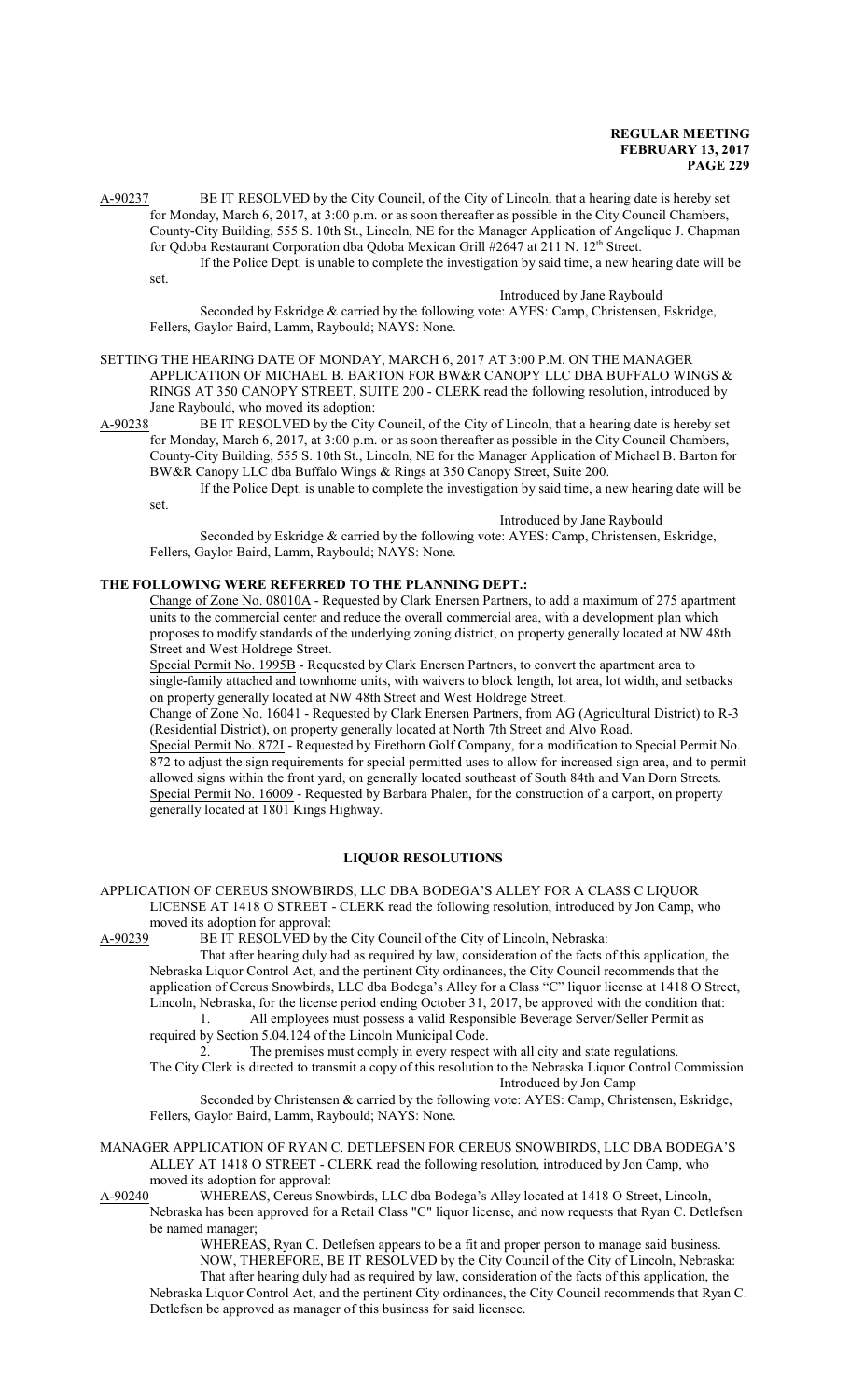The City Clerk is directed to transmit a copy of this resolution to the Nebraska Liquor Control Commission.

Introduced by Jon Camp

Seconded by Christensen & carried by the following vote: AYES: Camp, Christensen, Eskridge, Fellers, Gaylor Baird, Lamm, Raybould; NAYS: None.

APPLICATION OF BLUR PARTIES, INC. DBA BLUR PARTIES FOR A CLASS DK LIQUOR LICENSE AT 2501 WEST L STREET - CLERK read the following resolution, introduced by Jon Camp, who moved its adoption for approval:

A-90241 BE IT RESOLVED by the City Council of the City of Lincoln, Nebraska:

That after hearing duly had as required by law, consideration of the facts of this application, the Nebraska Liquor Control Act, and the pertinent City ordinances, the City Council recommends that the application of Blur Parties, Inc. dba Blur Parties for a Class "DK" liquor license at 2501 West L Street, Lincoln, Nebraska, for the license period ending April 30, 2017, be approved with the condition that:

1. Applicant must successfully complete the responsible beverage manager training course required by Section 5.04.035 of the Lincoln Municipal Code prior to receiving the liquor license from the City Clerk.

2. All employees must possess a valid Responsible Beverage Server/Seller Permit as required by Section 5.04.124 of the Lincoln Municipal Code.

3. The premises must comply in every respect with all city and state regulations.

The City Clerk is directed to transmit a copy of this resolution to the Nebraska Liquor Control Commission.

Introduced by Jon Camp

Seconded by Christensen & carried by the following vote: AYES: Camp, Christensen, Eskridge, Fellers, Gaylor Baird, Lamm, Raybould; NAYS: None.

MANAGER APPLICATION OF STACY C. LENERS FOR BLUR PARTIES, INC. DBA BLUR PARTIES AT 2501 WEST L STREET - CLERK read the following resolution, introduced by Jon Camp, who moved its adoption for approval:

A-90242 WHEREAS, Blur Parties, Inc. dba Blur Parties located at 2501 West L Street, Lincoln, Nebraska has been approved for a Retail Class "DK" liquor license, and now requests that Stacy C. Leners be named manager;

WHEREAS, Stacy C. Leners appears to be a fit and proper person to manage said business. NOW, THEREFORE, BE IT RESOLVED by the City Council of the City of Lincoln, Nebraska: That after hearing duly had as required by law, consideration of the facts of this application, the

Nebraska Liquor Control Act, and the pertinent City ordinances, the City Council recommends that Stacy C. Leners be approved as manager of this business for said licensee.

The City Clerk is directed to transmit a copy of this resolution to the Nebraska Liquor Control Commission.

Introduced by Jon Camp

Seconded by Christensen & carried by the following vote: AYES: Camp, Christensen, Eskridge, Fellers, Gaylor Baird, Lamm, Raybould; NAYS: None.

APPLICATION OF SAI PROPERTIES, INC. DBA COMFORT SUITES EAST LINCOLN FOR A CLASS I LIQUOR LICENSE AT 331 N COTNER BOULEVARD - CLERK read the following resolution,

introduced by Jon Camp, who moved its adoption for approval:<br>A-90243 BE IT RESOLVED by the City Council of the City of BE IT RESOLVED by the City Council of the City of Lincoln, Nebraska:

That after hearing duly had as required by law, consideration of the facts of this application, the Nebraska Liquor Control Act, and the pertinent City ordinances, the City Council recommends that the application of Sai Properties, Inc. dba Comfort Suites East Lincoln for a Class "I" liquor license at 331 N Cotner Boulevard, Lincoln, Nebraska, for the license period ending April 30, 2017, be approved with the condition that:

1. Applicant must successfully complete the responsible beverage manager training course required by Section 5.04.035 of the Lincoln Municipal Code prior to receiving the liquor license from the City Clerk.

2. All employees must possess a valid Responsible Beverage Server/Seller Permit as required by Section 5.04.124 of the Lincoln Municipal Code.

3. The premises must comply in every respect with all city and state regulations.

The City Clerk is directed to transmit a copy of this resolution to the Nebraska Liquor Control Commission.

Introduced by Jon Camp

Seconded by Christensen & carried by the following vote: AYES: Camp, Christensen, Eskridge, Fellers, Gaylor Baird, Lamm, Raybould; NAYS: None.

MANAGER APPLICATION OF GWENDOLYN D. FERGUSON FOR SAI PROPERTIES, INC. DBA COMFORT SUITES EAST LINCOLN AT 331 N COTNER BOULEVARD - CLERK read the following resolution, introduced by Jon Camp, who moved its adoption for approval:

A-90244 WHEREAS, Sai Properties, Inc. dba Comfort Suites East Lincoln located at 331 N Cotner Boulevard, Lincoln, Nebraska has been approved for a Retail Class "I" liquor license, and now requests that Gwendolyn D. Ferguson be named manager;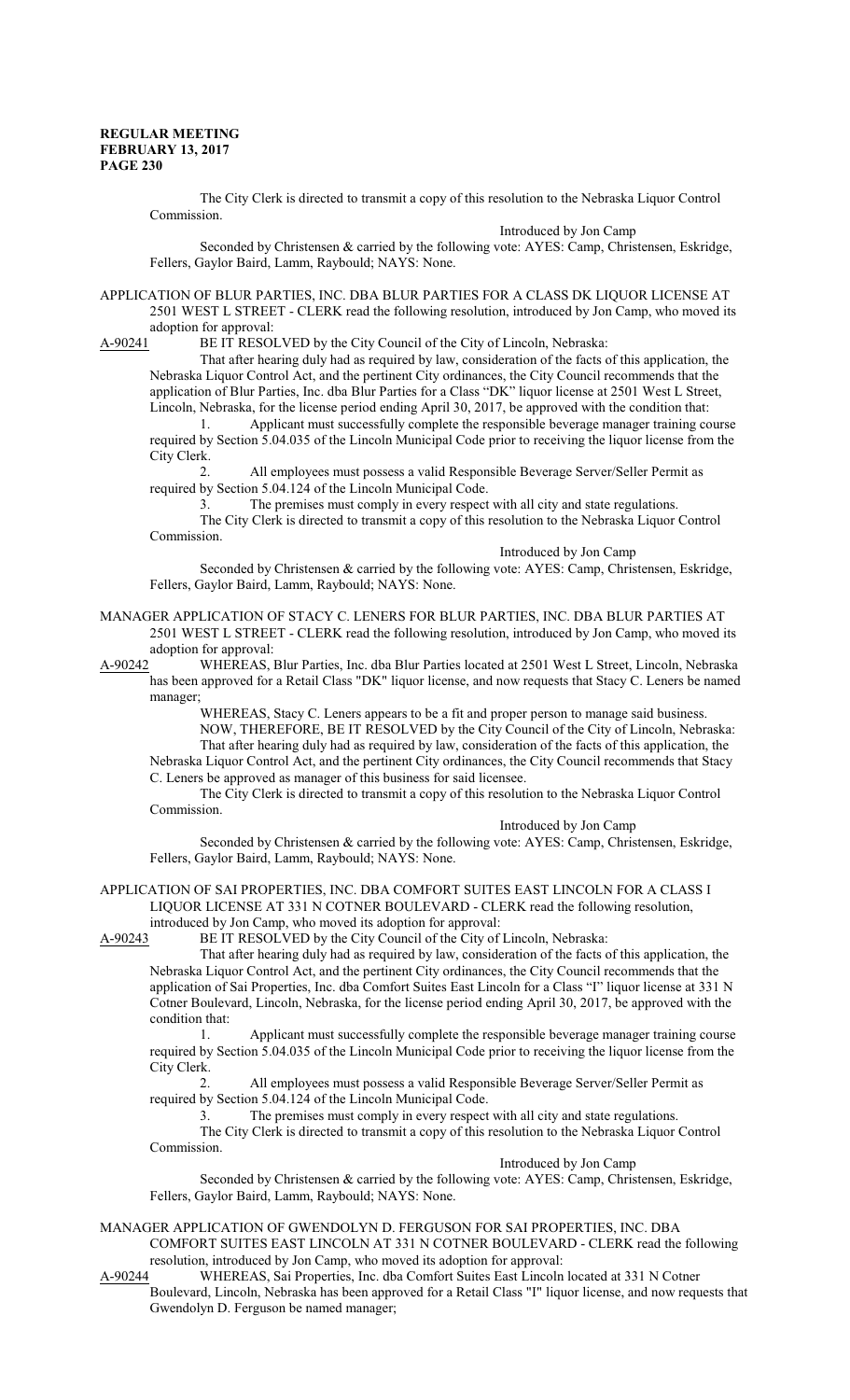WHEREAS, Gwendolyn D. Ferguson appears to be a fit and proper person to manage said business.

NOW, THEREFORE, BE IT RESOLVED by the City Council of the City of Lincoln, Nebraska: That after hearing duly had as required by law, consideration of the facts of this application, the Nebraska Liquor Control Act, and the pertinent City ordinances, the City Council recommends that Gwendolyn D. Ferguson be approved as manager of this business for said licensee.

The City Clerk is directed to transmit a copy of this resolution to the Nebraska Liquor Control Commission.

Introduced by Jon Camp

Seconded by Christensen & carried by the following vote: AYES: Camp, Christensen, Eskridge, Fellers, Gaylor Baird, Lamm, Raybould; NAYS: None.

#### **PUBLIC HEARING - RESOLUTIONS**

#### ACCEPTING THE REPORT OF NEW AND PENDING CLAIMS AGAINST THE CITY AND APPROVING DISPOSITION OF CLAIMS SET FORTH FOR THE PERIOD OF JANUARY 16-31, 2017 - CLERK read the following resolution, introduced by Trent Fellers, who moved its adoption:

A-90245 BE IT RESOLVED by the City Council of the City of Lincoln, Nebraska:

That the claims listed in the attached report, marked as Exhibit "A", dated January 16, 2017, of various new and pending tort claims filed against the City of Lincoln with the Office of the City Attorney or the Office of the City Clerk, as well as claims which have been disposed of, are hereby received as required by Neb. Rev. Stat. § 13-905 (Reissue 1997). The dispositions of claims by the Office of the City Attorney, as shown by the attached report, are hereby approved:

| <b>DENIED CLAIMS</b>              |               | ALLOWED/SETTLED CLAIMS                                                                           |            |
|-----------------------------------|---------------|--------------------------------------------------------------------------------------------------|------------|
| Pamela West                       | \$152.45      | Lyle Shearer                                                                                     | \$3,023.25 |
| Deb Trainor                       | 183.78        | Stephanie Lofton                                                                                 | 862.27     |
| Lauryl Schumacher                 | 1,577.90      | Kevin Helm                                                                                       | 272.98     |
| Alan Gorsett o/b/o                |               | Mike Kinser                                                                                      | 48.33      |
| Michelle Gorsett                  | $NAS^*$       |                                                                                                  |            |
|                                   | L.E.S. CLAIMS |                                                                                                  |            |
| <b>DENIED CLAIMS</b>              |               | ALLOWED/SETTLED CLAIMS                                                                           |            |
| Phoenix Loss Control o/b/o        |               | Brenda Bolejack                                                                                  | \$182.72   |
| Time Warner Cable                 | \$455.00      | Phoenix Loss Control o/b/o                                                                       |            |
| Tyrone Robinson & Bertilia Davila | 351.95        | Time Warner Cable                                                                                | 438.75     |
| Tyrone Robinson & Bertilia Davila | 228.61        | TJ Cable                                                                                         | 5,100.00   |
| Arck Foods, Inc.                  | 3,890.00      | Phoenix Loss Control o/b/o                                                                       |            |
| Claims Management Resources o/b/o |               | Time Warner Cable                                                                                | 1,783.15   |
| Windstream                        | 1,154.80      |                                                                                                  |            |
| Molly Leffers                     | 125.00        |                                                                                                  |            |
| Phoenix Loss Control o/b/o        |               |                                                                                                  |            |
| Time Warner Cable                 | 438.75        |                                                                                                  |            |
| Leslie Brooker                    | 60.00         |                                                                                                  |            |
| Lois R. Rood                      | 486.59        |                                                                                                  |            |
| Lincoln Orthopaedic Center        | $NAS^*$       |                                                                                                  |            |
| * No Amount Specified             |               |                                                                                                  |            |
|                                   |               | The City Attorney is hereby directed to mail to the various claimants listed herein a copy of th |            |

Attorney is hereby directed to mail to the various claimants listed herein a copy of this resolution which shows the final disposition of their claim.

#### Introduced by Trent Fellers

Seconded by Eskridge & carried by the following vote: AYES: Camp, Christensen, Eskridge, Fellers, Gaylor Baird, Lamm, Raybould; NAYS: None.

COMP. PLAN CONFORMANCE 16014 – APPROVING AN AMENDMENT TO THE LINCOLN CENTER REDEVELOPMENT PLAN TO ADD THE "11<sup>th</sup> AND P HOTEL AND LINCOLN COMMERCIAL CLUB REDEVELOPMENT PROJECT" TO REMOVE BLIGHTED AND SUBSTANDARD CONDITIONS THROUGH THE RENOVATION OF TWO OF DOWNTOWN LINCOLN'S OLDER BUILDINGS, INCLUDING THE LINCOLN COMMERCIAL CLUB BUILDING AT 200 NORTH  $11^{\rm{TH}}$ AND THE BUILDING AT 216 NORTH 11<sup>TH</sup> STREET - CLERK read the following resolution, introduced by Trent Fellers, who moved its adoption<br>A-90246 WHEREAS, the City Council has

WHEREAS, the City Council has previously adopted the Lincoln Center Redevelopment Plan (hereinafter the "Plan")¬ including plans for various redevelopment projects within the Redevelopment Plan area in accordance with the requirements and procedures of the Nebraska Community Development Law; and now desires to modify said plan by establishing the "11th and P Hotel and Lincoln Commercial Club Redevelopment Project" to remove blighted and substandard conditions through the renovation of two of Downtown Lincoln's older buildings, including the Lincoln Commercial Club Building at 200 North 11th Street and the building at 216 North 11th Street; and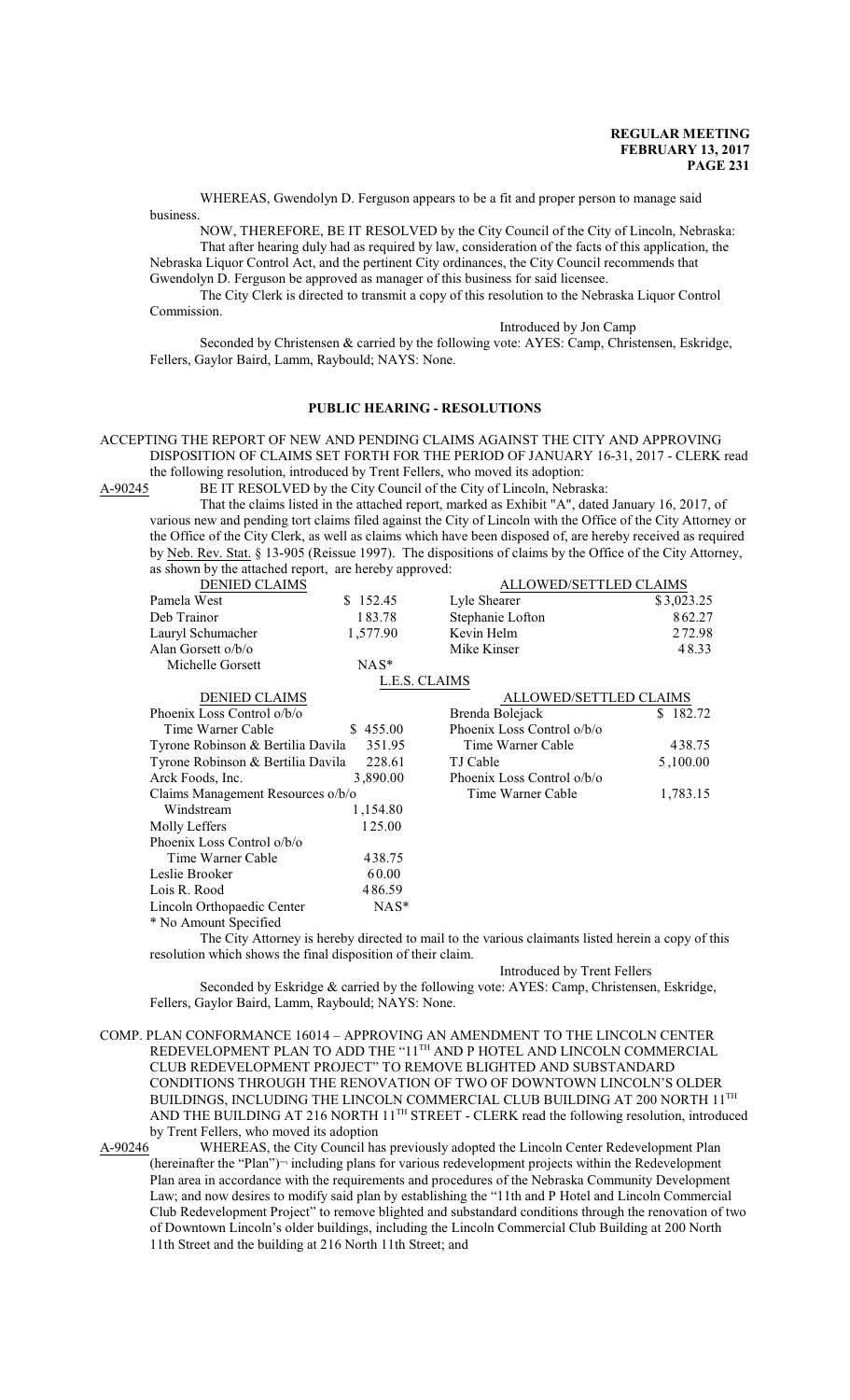WHEREAS, the Director of the Urban Development Department has filed with the City Clerk modifications to the Redevelopment Plan contained in the document entitled the "Amendment to the Lincoln Center Redevelopment Plan, 11th and P Hotel & Lincoln Commercial Club Redevelopment Project" which is attached hereto, marked as Attachment "A", and made a part hereof by reference, and has reviewed said plan and has found that it meets the conditions set forth in Neb. Rev. Stat. § 18-2111 and § 18-2113 (Reissue 2012); and

WHEREAS, on January 6, 2017, a notice of public hearing was mailed postage prepaid to the president or chairperson of the governing body of each county, school district, community college, educational service unit, and natural resource district in which the real property subject to such plan is located and whose property tax receipts would be directly affected and to all registered neighborhood associations located in whole or in part within one mile radius of the area to be redeveloped setting forth the time, date, place, and purpose of the public hearing to be held on January 18, 2017 before the Lincoln City - Lancaster County Planning Commission regarding the proposed amendments to the Redevelopment Plan to add the 11th and P Hotel & Lincoln Commercial Club Redevelopment Project, a copy of said notice and list of said governing bodies and registered neighborhood associations having been attached hereto as Attachment "B" and "C" respectively; and

WHEREAS, the proposed Amendments to the Lincoln Center Redevelopment Plan to add the 11<sup>th</sup> and P Hotel & Lincoln Commercial Club Redevelopment Project were submitted to the Lincoln-Lancaster County Planning Commission for review and recommendations, and, on January 18, 2017, the Lincoln-Lancaster County Planning Commission held a public hearing relating to the Plan Amendments and found the Plan Amendments to be in conformance with the Comprehensive Plan and recommended approval thereof; and

WHEREAS, on January 27, 2017, a notice of public hearing was mailed postage prepaid to the foregoing list of governing bodies and registered neighborhood associations setting forth the time, date, place, and purpose of the public hearing before the City Council to be held on February 13, 2017 regarding the proposed amendments to the Redevelopment Plan to add the 11th and P Hotel & Lincoln Commercial Club Redevelopment Project, a copy of said notice having been attached hereto as Attachment "D"; and

WHEREAS, on January 27, 2017 and February 3, 2017, a Notice of Public Hearing was published in the Lincoln Journal Star newspaper, setting the time, date, place, and purpose of the public hearing to be held on February 13, 2017 regarding the proposed amendments to the Lincoln Center Redevelopment Plan and to add the 11th and P Hotel & Lincoln Commercial Club Redevelopment Project, a copy of such notice having been attached hereto and marked as Attachment "E"; and

WHEREAS, on February 13, 2017 in the City Council chambers of the County-City Building, 555 South 10th Street, Lincoln, Nebraska, the City Council held a public hearing relating to the proposed modifications to the Redevelopment Plan and all interested parties were afforded at such public hearing a reasonable opportunity to express their views respecting said proposed modifications to the redevelopment plan; and

WHEREAS, the City Council has duly considered all statements made and materials submitted relating to said proposed modifications to the redevelopment plan.

NOW, THEREFORE, IT IS FOUND AND DETERMINED by the City Council of the City of Lincoln, Nebraska as follows:

1. That the 11th and P Hotel & Lincoln Commercial Club Redevelopment Project is described in sufficient detail and is designed with the general purpose of accomplishing a coordinated, adjusted, and harmonious development of the City and its environs which will promote the general health, safety, and welfare; the sound design and arrangement; the wise and efficient expenditure of public funds; and the prevention of the recurrence of unsanitary or unsafe dwelling accommodations or conditions of blight.

2. That incorporating the 11th and P Hotel & Lincoln Commercial Club Redevelopment Project into the Lincoln Center Redevelopment Plan is feasible and in conformity with the general plan for the development of the City of Lincoln as a whole and said Plan is in conformity with the legislative declarations and determinations set forth in the Community Development Law.

3. That the 11th and P Hotel & Lincoln Commercial Club Redevelopment Project would not be economically feasible without the use of tax-increment financing.

4. That the improvements to be implemented by the 11th and P Hotel & Lincoln Commercial Club Redevelopment Project would not occur in the community redevelopment area without the use of tax-increment financing.

5. That the costs and benefits of the redevelopment activities, including costs and benefits to other affected political subdivisions, the economy of the community, and the demand for public and private services have been analyzed by the City Council as the governing body for the City of Lincoln and have been found to be in the long-term best interest of the City of Lincoln.

NOW, THEREFORE, BE IT RESOLVED by the City Council of the City of Lincoln, Nebraska:<br>1 That the document attached hereto as Attachment "A" adding the 11th and P Hotel  $\&$ That the document attached hereto as Attachment "A" adding the 11th and P Hotel  $\&$ Lincoln Commercial Club Redevelopment Project to the Lincoln Center Redevelopment Plan, is hereby

accepted and approved by the City Council as the governing body for the City of Lincoln. 2. That the Urban Development Director, or his authorized representative, is hereby

authorized and directed to take all steps necessary to implement the provisions of said Redevelopment Plan as they relate to the above-described modifications.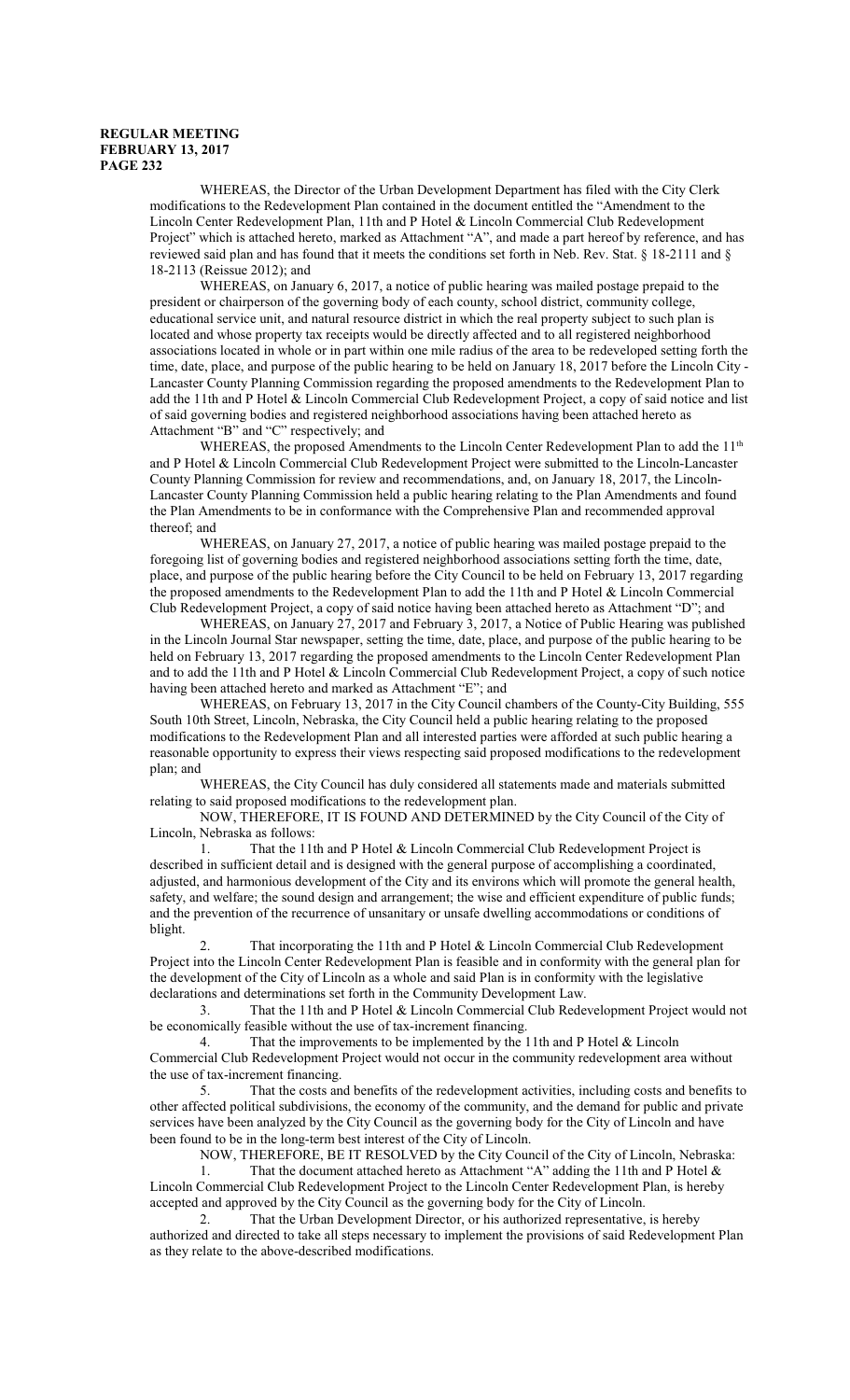3. That the 11th and P Hotel & Lincoln Commercial Club Redevelopment Project Area as described and depicted in the Plan Amendment is the Redevelopment Project Area comprising the property to be included in the area subject to the tax increment provision authorized in the Nebraska Community Development Law.

That the Finance Director is hereby authorized and directed to cause to be drafted and submitted to the City Council any appropriate ordinances and documents needed for the authorization to provide necessary funds including Community Improvement Financing in accordance with the Community Development Law to finance related necessary and appropriate public acquisitions, improvements, and other activities set forth in said Plan Amendment to the Lincoln Center Redevelopment Plan.

Introduced by Trent Fellers

Seconded by Eskridge & carried by the following vote: AYES: Camp, Christensen, Eskridge, Fellers, Gaylor Baird, Lamm, Raybould; NAYS: None.

COMP. PLAN CONFORMANCE 16012 – APPROVING AN AMENDMENT TO THE ANTELOPE VALLEY REDEVELOPMENT PLAN TO ADD THE "TELEGRAPH DISTRICT PHASE 2: TELEGRAPH FLATS & TELEGRAPH LOFTS EAST REDEVELOPMENT PROJECT" TO CREATE A MIXED-USE RESIDENTIAL AND RETAIL AREA IN WHAT WAS FORMERLY THE FISHER FOODS SITE GENERALLY LOCATED SOUTHEAST OF 20 TH AND N STREETS AND A 3-STORY MIXED-USE BUILDING PROVIDING FOR FIRST FLOOR RETAIL/RESTAURANT USES, LIVE/WORK LOFT, AND MULTI-FAMILY HOUSING WITH UPPER FLOORS CONTAINING ABOUT 46 RESIDENTIAL UNITS WITH A COMBINED AREA OF 61,975 SQUARE FEET, UNDERGROUND PARKING AND OFF-STREET SURFACE PARKING ARE ALSO INCLUDED, AND RENOVATED STREETSCAPE IMPROVEMENTS ARE PLANNED THROUGHOUT THE PHASE 2 PROJECT AREA, ON PROPERTY GENERALLY LOCATED BETWEEN L STREET AND THE ALLEY NORTH OF N STREET, AND SOUTH  $20^{\rm TH}$  STREET TO THE ANTELOPE VALLEY CHANNEL, INCLUDING THE MUNY POOL BUILDING - CLERK read the following resolution, introduced by Trent Fellers, who moved its adoption:

A-90247 WHEREAS, the City Council has previously adopted the Antelope Valley Redevelopment Plan (hereinafter the "Plan")¬ including plans for various redevelopment projects within the Redevelopment Plan area in accordance with the requirements and procedures of the Nebraska Community Development Law; and now desires to modify said plan by establishing the "Telegraph District Phase 2: Telegraph Flats & Telegraph Lofts East Redevelopment Project" consisting of two subphases – Telegraph Flats rehabs and reuses the former Fisher Foods campus, creating a mixed-use residential and retail area, and Telegraph Lofts East consists of approximately 61,975 square feet, for a 3-story mixed-use building providing for first floor retail/restaurant uses, live/work loft, and multi-family housing with upper floors containing about 46 residential units. Underground parking and off-street surface parking are also included, and renovated streetscape improvements are planned throughout the Phase 2 project area; and

WHEREAS, the Director of the Urban Development Department has filed with the City Clerk modifications to the Redevelopment Plan contained in the document entitled the "Amendment to the Antelope Valley Redevelopment Plan, Telegraph District Phase 2: Telegraph Flats and Telegraph Lofts East Redevelopment Project" which is attached hereto, marked as Attachment "A", and made a part hereof by reference, and has reviewed said plan and has found that it meets the conditions set forth in Neb. Rev. Stat. § 18-2111 and § 18-2113 (Reissue 2012); and

WHEREAS, on January 6, 2017, a notice of public hearing was mailed postage prepaid to the president or chairperson of the governing body of each county, school district, community college, educational service unit, and natural resource district in which the real property subject to such plan is located and whose property tax receipts would be directly affected and to all registered neighborhood associations located in whole or in part within one mile radius of the area to be redeveloped setting forth the time, date, place, and purpose of the public hearing to be held on January 18, 2017 before the Lincoln City - Lancaster County Planning Commission regarding the proposed amendments to the Redevelopment Plan to add the Telegraph District Phase 2: Telegraph Flats & Telegraph Lofts East Redevelopment Project, a copy of said notice and list of said governing bodies and registered neighborhood associations having been attached hereto as Attachment "B" and "C" respectively; and

WHEREAS, on January 18, 2017, the Lincoln City - Lancaster County Planning Commission adopted a motion to delay the public hearing and review of the Telegraph District Phase 2: Telegraph Flats & Telegraph Lofts East Redevelopment Project redevelopment plan amendment to February 1, 2017 at the request of the City of Lincoln; and

WHEREAS, on January 20, 2017, a notice of public hearing was mailed postage prepaid to the president or chairperson of the governing body of each county, school district, community college, educational service unit, and natural resource district in which the real property subject to such plan is located and whose property tax receipts would be directly affected and to all registered neighborhood associations located in whole or in part within one mile radius of the area to be redeveloped setting forth the time, date, place, and purpose of the public hearing to be held on February 1, 2017 before the Lincoln City - Lancaster County Planning Commission regarding the proposed amendments to the Redevelopment Plan to add the Telegraph District Phase 2: Telegraph Flats & Telegraph Lofts East Redevelopment Project, a copy of said notice having been attached hereto as Attachment "D" respectively; and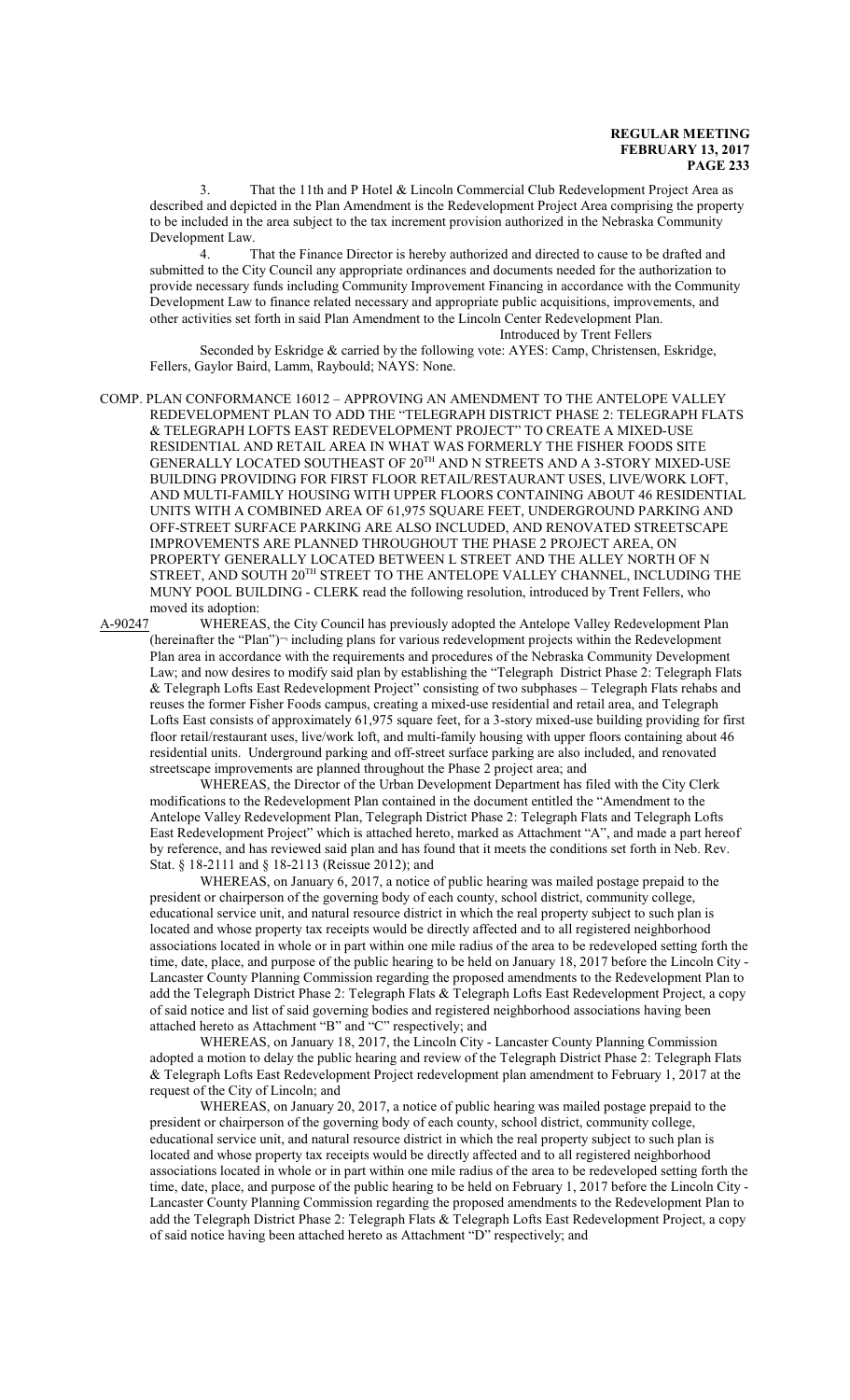WHEREAS, the proposed Amendments to the Antelope Valley Redevelopment Plan to add the Telegraph District Phase 2: Telegraph Flats & Telegraph Lofts East Redevelopment Project were submitted to the Lincoln-Lancaster County Planning Commission for review and recommendations, and, on February 1, 2017, the Lincoln-Lancaster County Planning Commission held a public hearing relating to the Plan Amendments and found the Plan Amendments to be in conformance with the Comprehensive Plan and recommended approval thereof; and

WHEREAS, on February 3, 2017 a notice of public hearing was mailed postage prepaid to the foregoing list of governing bodies and registered neighborhood associations setting forth the time, date, place, and purpose of the public hearing before the City Council to be held on February 13, 2017 regarding the proposed amendments to the Redevelopment Plan to add the Telegraph District Phase 2: Telegraph Flats & Telegraph Lofts East Redevelopment Project, a copy of said notice having been attached hereto as Attachment "E"; and

WHEREAS, on January 27, 2017 and February 3, 2017, a Notice of Public Hearing was published in the Lincoln Journal Star newspaper, setting the time, date, place, and purpose of the public hearing to be held on February 13, 2017 regarding the proposed amendments to the Antelope Valley Redevelopment Plan and to add the Telegraph District Phase 2: Telegraph Flats & Telegraph Lofts East Redevelopment Project, a copy of such notice having been attached hereto and marked as Attachment "F"; and

WHEREAS, on February 13, 2017 in the City Council chambers of the County-City Building, 555 South 10th Street, Lincoln, Nebraska, the City Council held a public hearing relating to the proposed modifications to the Redevelopment Plan and all interested parties were afforded at such public hearing a reasonable opportunity to express their views respecting said proposed modifications to the redevelopment plan; and

WHEREAS, the City Council has duly considered all statements made and materials submitted relating to said proposed modifications to the redevelopment plan.

NOW, THEREFORE, IT IS FOUND AND DETERMINED by the City Council of the City of Lincoln, Nebraska as follows:

1. That the Telegraph District Phase 2: Telegraph Flats & Telegraph Lofts East Redevelopment Project is described in sufficient detail and is designed with the general purpose of accomplishing a coordinated, adjusted, and harmonious development of the City and its environs which will promote the general health, safety, and welfare, sound design and arrangement, the wise and efficient expenditure of public funds, and the prevention of the recurrence of unsanitary or unsafe dwelling accommodations or conditions of blight.

2. That incorporating the Telegraph District Phase 2: Telegraph Flats & Telegraph Lofts East Redevelopment Project into the Antelope Valley Redevelopment Plan is feasible and in conformity with the general plan for the development of the City of Lincoln as a whole and said Plan is in conformity with the legislative declarations and determinations set forth in the Community Development Law.<br>3. That the Telegraph District Phase 2: Telegraph Flats & Telegraph Lofts East

That the Telegraph District Phase 2: Telegraph Flats & Telegraph Lofts East Redevelopment Project would not be economically feasible without the use of tax-increment financing.

4. That the improvements to be constructed as part of the Telegraph District Phase 2: Telegraph Flats & Telegraph Lofts East Redevelopment Project would not be constructed in the community redevelopment area without the use of tax-increment financing.

5. That the costs and benefits of the redevelopment activities, including costs and benefits to other affected political subdivisions, the economy of the community, and the demand for public and private services have been analyzed by the City Council as the governing body for the City of Lincoln and have been found to be in the long-term best interest of the City of Lincoln.

NOW, THEREFORE, BE IT RESOLVED by the City Council of the City of Lincoln, Nebraska:

1. That the document attached hereto as Attachment "A" adding the Telegraph District Phase 2: Telegraph Flats & Telegraph Lofts East Redevelopment Project to the Antelope Valley Redevelopment Plan, is hereby accepted and approved by the City Council as the governing body for the City of Lincoln.

2. That the Urban Development Director, or his authorized representative, is hereby authorized and directed to take all steps necessary to implement the provisions of said Redevelopment Plan as they relate to the above-described modifications.

3. That the Telegraph District Phase 2: Telegraph Flats & Telegraph Lofts East Redevelopment Project Area as described and depicted in the Plan Amendment is the Redevelopment Project Area comprising the property to be included in the area subject to the tax increment provision authorized in the Nebraska Community Development Law.

4. That the Finance Director is hereby authorized and directed to cause to be drafted and submitted to the City Council any appropriate ordinances and documents needed for the authorization to provide necessary funds including Community Improvement Financing in accordance with the Community Development Law to finance related necessary and appropriate public acquisitions, improvements, and other activities set forth in said Plan Amendment to the Antelope Valley Redevelopment Plan. Introduced by Trent Fellers

Seconded by Camp & carried by the following vote: AYES: Camp, Christensen, Eskridge, Fellers, Gaylor Baird, Lamm, Raybould; NAYS: None.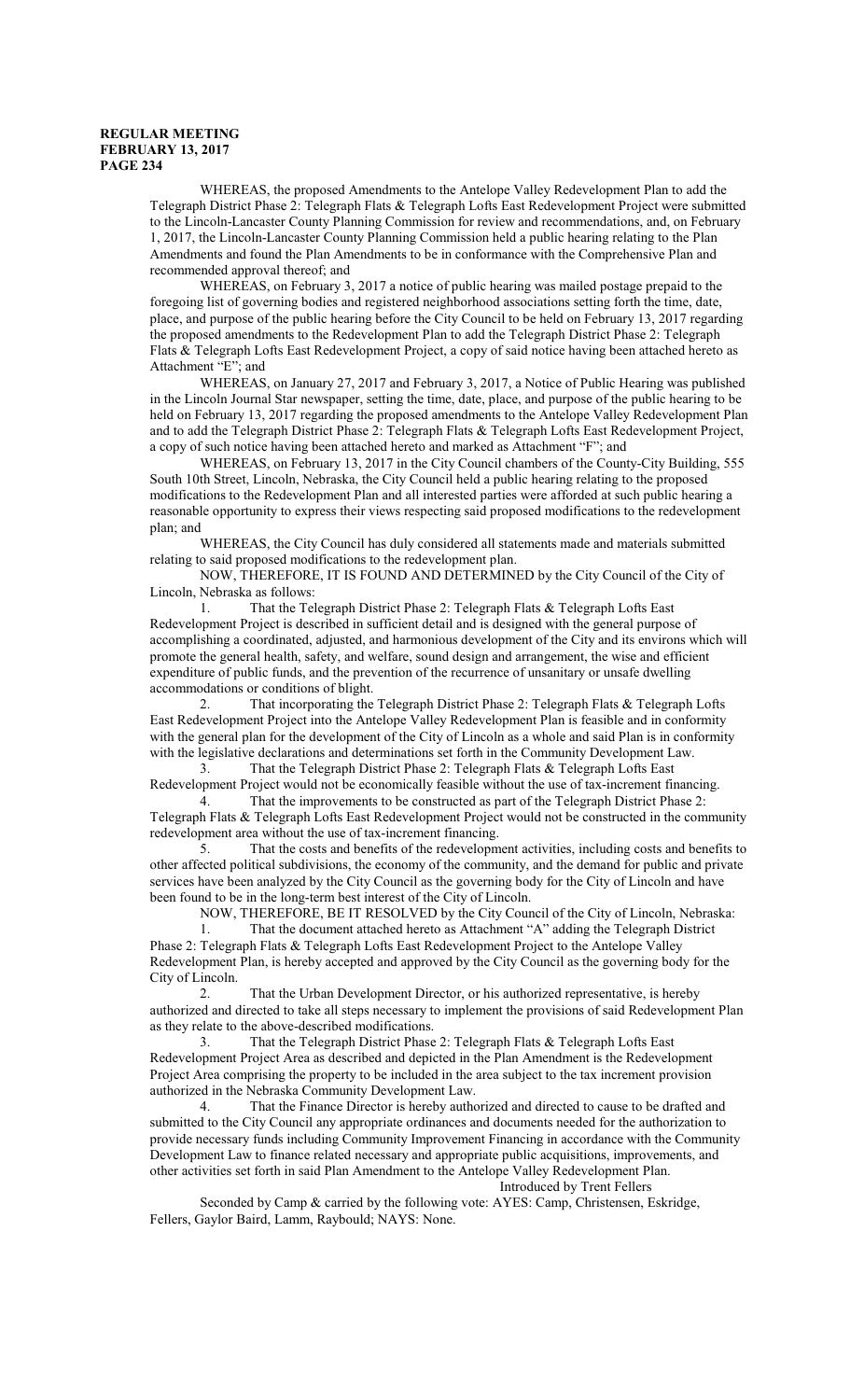### **PUBLIC HEARING ORDINANCES - 2ND READING & RELATED RESOLUTIONS**

- APPROVING THE TRANSFER OF FUNDS FROM APPROVED APPROPRIATIONS INTO THE PARKS  $\&$ RECREATION DEPARTMENT HVAC PROJECT FUND #465 CIP FOR RENOVATION OF THE HVAC (HEATING, VENTILATION, AIR CONDITIONING) SYSTEM AT BELMONT RECREATION CENTER - PRIOR to reading:<br>FELLERS Moved to continue Pu
- Moved to continue Public Hearing to  $02/27/17$  with Action on  $03/06/17$ . Seconded by Christensen & carried by the following vote: AYES: Camp, Christensen, Eskridge, Fellers, Gaylor Baird, Lamm, Raybould; NAYS: None.
- CLERK Read an ordinance, introduced by Trent Fellers, approving the transfer of funds from approved appropriations into the Parks & Recreation Department HVAC Project Fund #465 CIP for renovation of the HVAC (heating, ventilation, air conditioning) system at Belmont Recreation Center, the second time.
- APPROVING THE 1222 P STREET REDEVELOPMENT AGREEMENT BETWEEN THE CITY OF LINCOLN AND BRICK AND MORTAR INVESTMENTS, LLC RELATING TO THE REDEVELOPMENT OF PROPERTY LOCATED AT 1222 P STREET TO DEMOLISH THE EXISTING BUILDING EXCEPT FOR APPROXIMATELY THE FRONT 20 FEET ABUTTING P STREET, BY RENOVATING THE FAÇADE OF THE EXISTING BUILDING, AND BY CONSTRUCTING THREE NEW STORIES OVER A PORTION OF THE EXISTING TWO STORY BUILDING TO BE USED FOR RETAIL AND RESIDENTIAL SPACE. (RELATED ITEMS 17R-37, 17R-38, 17-17) (ACTION DATE: 2/27/17)
- AMENDING THE FY 16/17 CIP TO AUTHORIZE AND APPROPRIATE \$470,000 IN TIF FUNDS FOR THE 1222 P STREET PROJECT. (RELATED ITEMS 17R-37, 17R-38, 17-17) (ACTION DATE: 2/27/17)
- ORDINANCE AUTHORIZING THE ISSUANCE OF NOT TO EXCEED \$470,000 AGGREGATE PRINCIPAL AMOUNT OF 1222 P STREET REDEVELOPMENT PROJECT TAX ALLOCATION BONDS. (RELATED ITEMS 17R-37, 17R-38, 17-17) - CLERK read an ordinance, introduced by Trent Fellers, authorizing and providing for the issuance of City of Lincoln, Nebraska Tax Allocation Bonds, notes or other obligations, in one or more taxable or tax-exempt series, in an aggregate principal amount not to exceed \$470,000 for the purpose of (1) paying the costs of acquiring, purchasing, constructing, reconstructing, improving, extending, rehabilitating, installing, equipping, furnishing and completing certain improvements within the City's 1222 P Street Redevelopment Project Area, and (2) paying the costs of issuance thereof; prescribing the form and certain details of the bonds, notes or other obligations; pledging certain tax revenue and other revenue to the payment of the principal of and interest on the bonds, notes or other obligations as the same become due; limiting payment of the bonds, notes or other obligations to such tax revenues; creating and establishing funds and accounts; delegating, authorizing and directing the finance director to exercise his independent discretion and judgment in determining and finalizing certain terms and provisions of the bonds, notes or other obligations not specified herein; taking other actions and making other covenants and agreements in connection with the foregoing; and related matters, the second time.
- AMENDING CHAPTER 8.32 OF THE LINCOLN MUNICIPAL CODE RELATING TO SOLID WASTES BY AMENDING SECTION 8.32.010 TO CHANGE THE DEFINITIONS OF BUILDING RUBBISH AND DEMOLITION DEBRIS TO INCLUDE ROOF SHINGLES AND OTHER ROOF COVERINGS IN THOSE DEFINITIONS; AND REPEALING SECTION 8.32.010 AS HITHERTO EXISTING - CLERK read an ordinance, introduced by Trent Fellers, amending Chapter 8.32 of the Lincoln Municipal Code relating to Solid Wastes by amending Section 8.32.010 to change the definitions of Building rubbish and Demolition debris to include roof shingles and other roof coverings in those definitions; and repealing Section 8.32.010 as hitherto existing, the second time.
- STREET & ALLEY VACATION 16006 VACATING A PORTION OF THE NORTH 35 $^{\text{\tiny{\textsf{TH}}}}$  STREET RIGHT-F-WAY STUB DIRECTLY NORTH OF SUPERIOR STREET (RELATED ITEMS: 17-20, 17-21) - PRIOR to reading:
- CHRISTENSEN Moved to continue Public Hearing to 02/27/17.

Seconded by Fellers & carried by the following vote: AYES: Camp, Christensen, Eskridge, Fellers, Gaylor Baird, Lamm, Raybould; NAYS: None.

- CLERK Read and ordinance introduced by Trent Fellers, vacating a portion of Superior Street for the North 35th Street right-of-way stub directly north of Superior Street, located in the Southeast Quarter of Section 6, Township 10 North, Range 7 East of the 6th P.M., Lincoln, Lancaster County, Nebraska, and retaining title thereto in the City of Lincoln, Lancaster County, Nebraska, the second time.
- CHANGE OF ZONE 16038 APPLICATION OF ROBERT ROKEBY FOR A CHANGE OF ZONE TO DESIGNATE EXISTING R-3 ZONED PROPERTY AS A PLANNED UNIT DEVELOPMENT DISTRICT; AND APPROVAL OF THE DEVELOPMENT PLAN FOR THE TERRACE GARDENS PLANNED UNIT DEVELOPMENT, WHICH PROPOSES MODIFICATIONS TO THE ZONING ORDINANCE, LAND SUBDIVISION ORDINANCE, AND DESIGN STANDARDS TO ALLOW FOR A MIX OF SINGLE-FAMILY, SINGLE-FAMILY ATTACHED, COMMERCIAL, AND AGRICULTURAL USES, ON PROPERTY GENERALLY LOCATED AT SUPERIOR STREET AND NORTH 35 TH STREET. (RELATED ITEMS: 17-20, 17-21) - PRIOR to reading: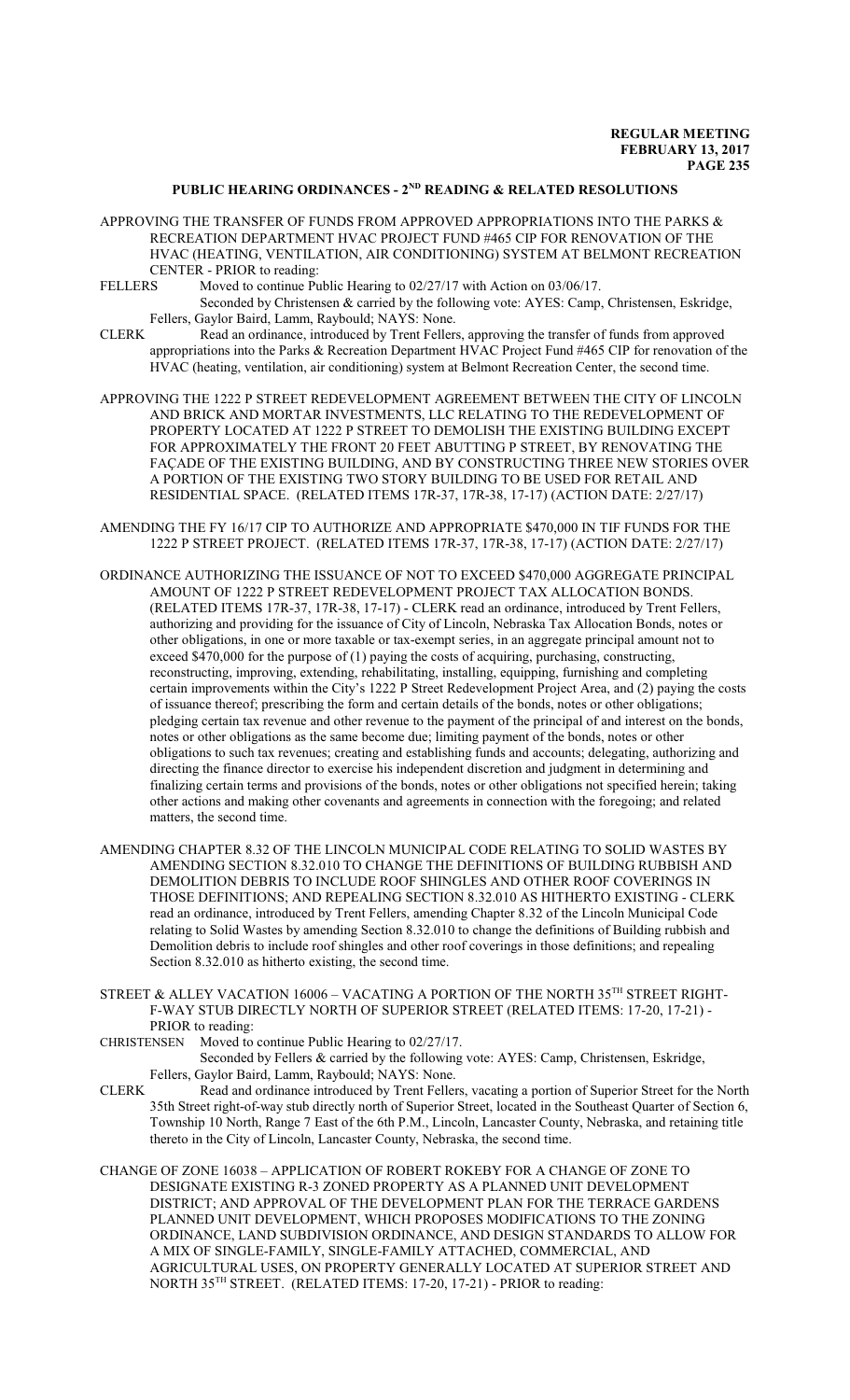CHRISTENSEN Moved to continue Public Hearing to 02/27/17.

- Seconded by Fellers & carried by the following vote: AYES: Camp, Christensen, Eskridge, Fellers, Gaylor Baird, Lamm, Raybould; NAYS: None.
- CLERK Read and ordinance introduced by Trent Fellers, amending the Lincoln Zoning District Maps attached to and made a part of Title 27 of the Lincoln Municipal Code, as provided by Section 27.05.020 of the Lincoln Municipal Code, by changing the boundaries of the districts established and shown thereon, the second time.
- CHANGE OF ZONE 16044 APPLICATION OF SOUTHWEST FOLSOM DEVELOPMENT, LLC FOR A CHANGE OF ZONE FROM R-4 RESIDENTIAL DISTRICT TO R-3 RESIDENTIAL DISTRICT ON PROPERTY GENERALLY LOCATED AT SOUTH FOLSOM STREET AND WEST AMARANTH LANE - CLERK read an ordinance, introduced by Carl Eskridge, amending the Lincoln Zoning District Maps adopted by reference and made a part of Title 27 of the Lincoln Municipal Code, pursuant to Section 27.05.020 of the Lincoln Municipal Code, by changing the boundaries of the districts established and shown thereon, the second time.
- PRELIMINARY PLAT 16008 APPEAL OF JON WILBECK, JAMES URBAUER, MICHAEL AND ANNATA SULLIVAN, HEIDI WRIGHT, LARRY D. FRAHM, MATTHEW L. THOMAS, AND JODY P. KRANENZEL FROM THE PLANNING COMMISSION'S APPROVAL OF A NEW R-3 RESIDENTIAL DISTRICT PRELIMINARY PLAT, WITH REQUESTED WAIVERS TO SUBDIVISION REGULATIONS AND DESIGN STANDARDS, ON PROPERTY GENERALLY LOCATED AT SOUTH FOLSOM STREET AND WEST AMARANTH LANE. (RELATED ITEMS: 17-14, 17R-29) (ACTION DATE: 2/27/17)

### **ORDINANCES - 3RD READING & RELATED RESOLUTIONS**

- ANNEXATION 16014 AMENDING THE LINCOLN CORPORATE LIMITS MAP BY ANNEXING APPROXIMATELY 9.25 ACRES OF PROPERTY GENERALLY LOCATED AT NORTHWEST  $48^{\text{\tiny{TH}}}$ STREET AND WEST HOLDREGE STREET. (RELATED ITEMS: 17-12, 17-13) - CLERK read an ordinance, introduced by Carl Eskridge, annexing and including the below described land as part of the City of Lincoln, Nebraska and amending the Corporate Limits Map attached to and made a part of Ordinance No. 18208, to reflect the extension of the corporate limits boundary of the City of Lincoln, Nebraska established and shown thereon, the third time.
- ESKRIDGE Moved to pass the ordinance as read.
	- Seconded by Fellers & carried by the following vote: AYES: Camp, Christensen, Eskridge, Fellers, Gaylor Baird, Lamm, Raybould; NAYS: None.

The ordinance, being numbered **#20444**, is recorded in Ordinance Book 32.

- CHANGE OF ZONE 07063A APPLICATION OF RINGNECK DEVELOPMENT, LLC, TO AMEND THE I-80 WEST LINCOLN BUSINESS CENTER PLANNED UNIT DEVELOPMENT FOR A CHANGE OF ZONE FROM AG AGRICULTURAL DISTRICT TO R-3 RESIDENTIAL DISTRICT; UNDER A PLANNED UNIT DEVELOPMENT DISTRICT DESIGNATION OF SAID PROPERTY; AND TO APPROVE AN AMENDED DEVELOPMENT PLAN WHICH PROPOSES MODIFICATIONS TO THE ZONING ORDINANCE AND DESIGN STANDARDS TO ALLOW THE DEVELOPMENT OF UP TO 41 DWELLING UNITS, WITH A MIX OF SINGLE-FAMILY DETACHED AND ATTACHED UNITS, ON PROPERTY GENERALLY LOCATED AT NORTHWEST  $48^{\text{TH}}$  STREET AND WEST HOLDREGE STREET (RELATED ITEMS: 17-12, 17-13) - CLERK read an ordinance, introduced by Carl Eskridge, amending the Lincoln Zoning District Maps attached to and made a part of Title 27 of the Lincoln Municipal Code, as provided by Section 27.05.020 of the Lincoln Municipal Code, by changing the boundaries of the districts established and shown thereon, the third time.<br>ESKRIDGE Moved to pass the ordinance as read.
- Moved to pass the ordinance as read.

Seconded by Fellers & carried by the following vote: AYES: Camp, Christensen, Eskridge, Fellers, Gaylor Baird, Lamm, Raybould; NAYS: None.

The ordinance, being numbered **#20445**, is recorded in Ordinance Book 32.

TEXT AMENDMENT 16017 – AMENDING SECTIONS 4.36.010, 4.36.030, 4.36.040, 4.36.050, 27.06.070, 27.06.100, 27.06.130, 27.06.170, 27.06.180, 27.25.080, 27.35.080, 27.56.017, 27.56.120, 27.56.160, 27.57.150, 27.62.040, 27.63.175, 27.69.040, AND 27.72.030, REPEALING SAID SECTIONS AS HITHERTO EXISTING, ADDING A NEW SECTION 4.36.070, AND REPEALING SECTION 27.67.050; TO ADD ZONING APPLICATION REVIEW RESPONSIBILITIES FOR THE URBAN DESIGN COMMITTEE, THE CAPITOL ENVIRONS DISTRICT, AND HISTORIC PRESERVATION COMMISSION; TO AMEND PROVISIONS REGARDING THE CAPITOL ENVIRONS DISTRICT TO REVISE DEFINITIONS, AND MODIFY ADDITIONAL HEIGHT AND AREA REQUIREMENTS; TO AMEND ZONING REGULATIONS REGARDING THE B-4 DISTRICT, TO DELETE CERTAIN USES FROM THE B-4 DISTRICT, TO PROVIDE THERE IS NO REQUIRED PARKING IN THE B-4 DISTRICT, TO DELETE B-4 DISTRICT SPECIAL PARKING REQUIREMENTS, AND TO MODIFY B-4 DISTRICT SIGN REQUIREMENTS AND HEIGHT AND LOT REQUIREMENTS; TO AMEND B-4 AND O-1 ZONING REGULATIONS TO PROVIDE THAT IN THE B-4 AND O-1 DISTRICTS APPLICATION FOR A BUILDING PERMIT SHALL BE REVIEWED FOR COMPLIANCE WITH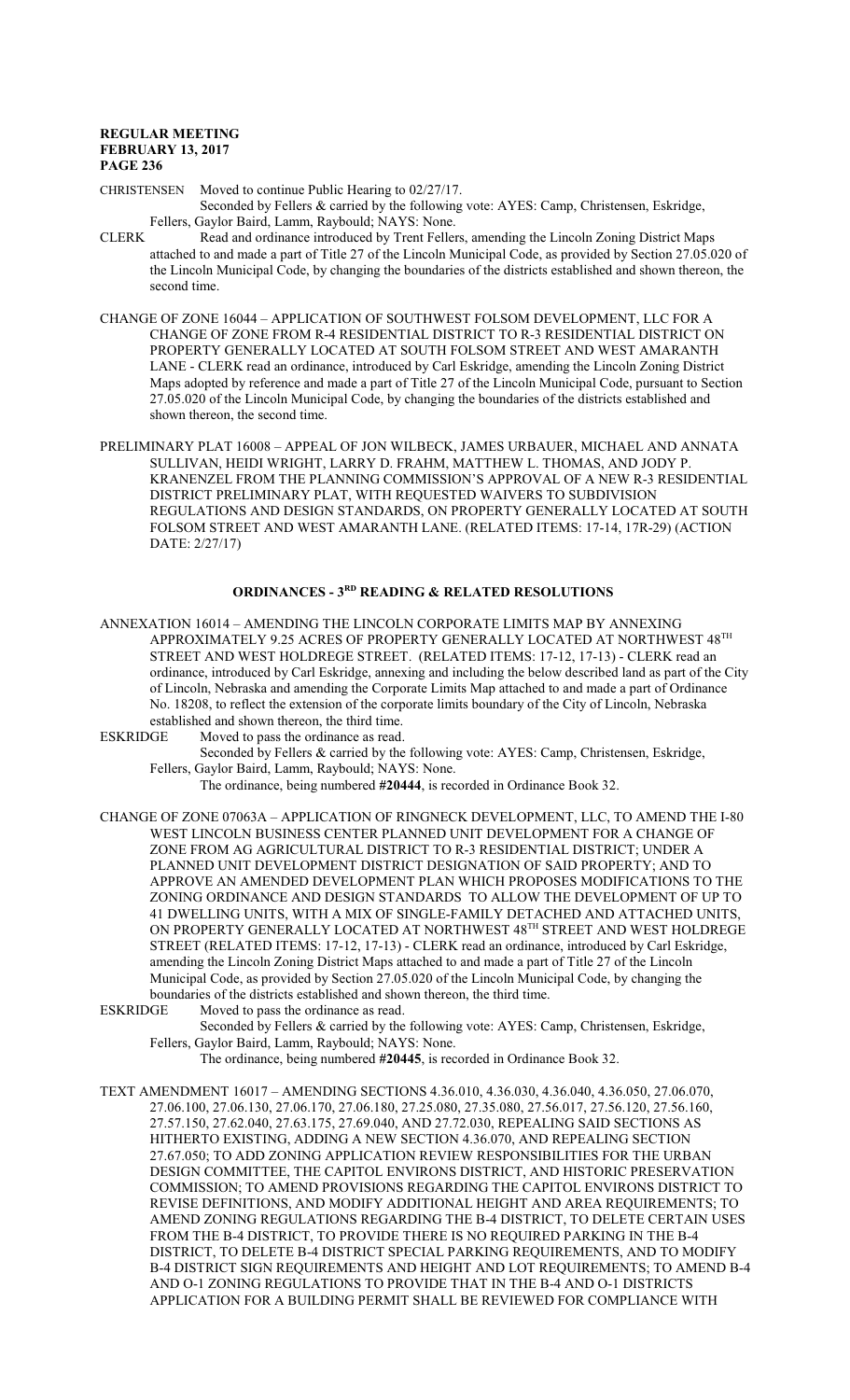SUBAREA DESIGN STANDARDS; AND TO DEFINE B-4 AND O-1 ZONED AREAS SUBJECT TO SOUTH HAYMARKET DESIGN STANDARDS. (RELATED ITEMS 17-15, 17R-26) - CLERK read an ordinance, introduced by Carl Eskridge, amending provisions of the Lincoln Municipal Code related to Zoning by amending Chapter 4.36 of the Lincoln Municipal Code relating to the Urban Design Committee by amending Section 4.36.010 to capitalize the name City; by amending Section 4.36.030 to expand the duties of the Committee to include advising other public agencies and acting as the Appeals Board for appeals of administrative decisions relating to the Downtown, South Haymarket, and Neighborhood Design Standards for zoning regulations; by amending Section 4.36.040 to clarify the Urban Design Committee review process is advisory and to modify the process; by amending Section 4.36.050 to require the Committee when acting as the Appeal Board to give notice of public hearing as provided in Chapter 1.00 of the City of Lincoln Design Standards; by adding a new Section 4.36.070 to provide that findings and actions of the Urban Design Committee acting as the Appeals Board may be appealed as provided in Chapter 1.00 of the City of Lincoln Design Standards; by amending Sections 27.06.070, 27.06.100, 27.06.130, 27.06.170, and 27.06.180 to update the Household Living, Civic Services, Retail Sales and Services, Heavy Commercial Services, and Manufacturing, Processing, Storage and Distribution Use Group Tables to delete certain commercial and industrial uses in the B-4 District; by amending Section 27.25.080, relating to O-1 Office District to provide that applications for a building permit shall be reviewed for compliance with Subarea Design Standards and to define an O-1 zoned area subject to the South Haymarket Design Standards; by amending Section 27.35.080, relating to B-4 Lincoln Center Business District, to provide that applications for a building permit shall be reviewed for compliance with Subarea Design Standards, to define a B-4 zoned area subject to the South Haymarket Design Standards, and to repeal Figure 27.35.070 (a) B-4 Lincoln Center Business District Height Regulations which has been superseded by Figure 27.72.030 (a); by amending Section 27.56.017, relating to the Capitol Environs District, to revise the definitions of Capitol Environs District and Capitol View Corridors; by amending Sections 27.56.120 and 27.57.150, relating to the Capitol Environs District and the Historic Preservation District respectively, to revise the timeframe for the Nebraska Capitol Environs Commission and the Preservation Commission approving or denying an application; by amending Section 27.56.160, relating to the Capitol Environs District, to change street references from South 15<sup>th</sup> Street to Goodhue Boulevard and to clarify that new buildings, facing one of the malls abutting Capitol Square, shall have an eave or cornice line of at least 30 feet in height on Centennial Mall and Lincoln Mall and at least 20 feet in height on Goodhue Boulevard and J Street; by amending Section 27.62.040, relating to the Household Living Use Group, to delete dwelling units as a conditional use in the B-4 zoning district; by amending Section 27.63.175, relating to Special Permits, to provide that parking garages allowed by special permit in the O-1 District shall not abut Capitol Square or J Street West of 9<sup>th</sup> Street; by amending Figure 27.67.020, relating to Parking, to provide that there is no required parking in the B-4 District; by repealing Section 27.67.050, relating to Parking, to delete the B-4 district special parking requirements; by amending Section 27.69.040, relating to signs, by amending Table 3 Signs for Commercial and Industrial Zoning Districts to provide that beginning 150 feet west of 9<sup>th</sup> Street and continuing to the western boundary of the B-4 District the maximum height of any free standing sign is eight feet tall; by amending Section 27.72.030, relating to Height and Lot Regulations in the B-4 district to expand the exception to the general building height requirements to include all of the B-4 district, to modify the general yard requirement in the B-4 district to require a 5 foot yard adjacent to any wall of a building which contains windows for a dwelling, to provide that an abutting street may be counted as part or all of the required yard; and repealing Sections 4.36.010, 4.36.030, 4.36.040, 4.36.050, 27.06.070, 27.06.100, 27.06.130, 27.06.170, 27.06.180, 27.25.080, 27.35.080, 27.56.017, 27.56.120, 27.56.160, 27.57.150, 27.62.040, 27.63.175, 27.69.040, and 27.72.030 as hitherto existing, the third time.<br>ESKRIDGE Moved to pass the ordinance as read. Moved to pass the ordinance as read.

Seconded by Fellers & carried by the following vote: AYES: Camp, Christensen, Eskridge, Fellers, Gaylor Baird, Lamm, Raybould; NAYS: None.

The ordinance, being numbered **#20446**, is recorded in Ordinance Book 32.

TEXT AMENDMENT 16018 – AMENDING TITLE 1 GENERAL PROVISIONS OF THE CITY OF LINCOLN DESIGN STANDARDS TO MODIFY THE PROCEDURES REGARDING WAIVERS; AMENDING TITLE 3 LINCOLN DESIGN STANDARDS BY AMENDING CHAPTER 3.75 NEIGHBORHOOD DESIGN STANDARDS, CHAPTER 3.76 LINCOLN DOWNTOWN DESIGN STANDARDS, AND CHAPTER 3.85 CAPITOL ENVIRONS DESIGN STANDARDS; BY ADDING A NEW CHAPTER 3.77 TO ADOPT SOUTH HAYMARKET DESIGN STANDARDS; AND REPEAL REFERENCED SECTIONS OF THE CITY OF LINCOLN DESIGN STANDARDS AS HITHERTO EXISTING. (RELATED ITEMS 17-15, 17R-26) - CLERK read the following resolution, introduced by Carl Eskridge, who moved its adoption:

A-90248 WHEREAS, the City of Lincoln has previously adopted the City of Lincoln Design Standards consisting of four titles (Title 1. General Provisions, Title 2. Design Standards for Subdivision Regulations, Title 3. Design Standards for Zoning Regulations, and Title 4. Miscellaneous Design Standards) and Appendix A – Sight Distance which are maintained in pdf format on the Planning Departments website under Development Review; and

WHEREAS, the Planning Director has proposed to amend Title 1 by amending Section 2 of Chapter 1.00 Request for Waiver, Procedure to modify the procedures regarding approval of waivers to the Design Standards and appeals from such approval; and repealing Section 2 of Chapter 1.00 as hitherto existing; and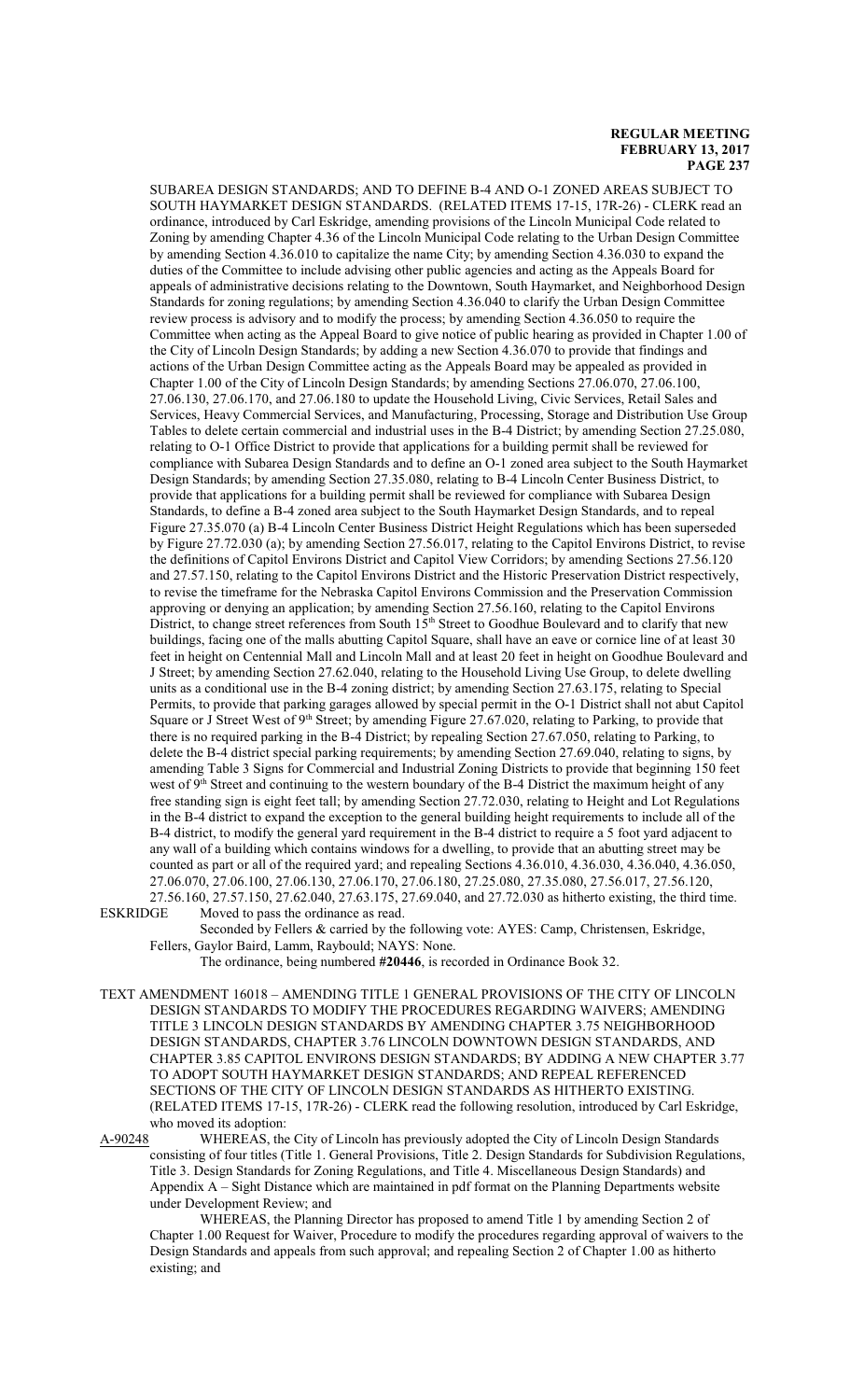WHEREAS, the Planning Director has proposed to amend Title 3 by amending Section 5 of Chapter 3.75 Neighborhood Design Standards to provide that any request for deviation from the Neighborhood Design Standards may be approved by the Planning Director, Appeals Board, or City Council as provided in Chapter 1.00 of the City of Lincoln Design Standards; and repealing Section 5 of Chapter 3.75 as hitherto existing.

WHEREAS, the Planning Director has proposed to amend Title 3 Design Standards for Zoning Regulations by amending Section 1 of Chapter 3.76 Lincoln Downtown Design Standards to designate those areas in Lincoln-Downtown considered to be South Haymarket; by amending Section 2, Section 3, and Section 4 of Chapter 3.76 to make minor modifications; and by amending Section 5 of Chapter 3.76 to modify the procedure for approval of a waiver of the Lincoln Downtown Design Standards; and repealing Sections 1 through 5 of Chapter 3.76 as hitherto existing.

WHEREAS, the Planning Director has proposed to amend Title 3 of the City of Lincoln Design Standards to add a new Chapter 3.77 to adopt South Haymarket Design Standards.

WHEREAS, the Planning Director has proposed to amend Title 3 of the City of Lincoln Design Standards by amending Section 2 of Chapter 3.85 Capitol Environs Design Standards to identify the Malls around Capitol Square and to define the limits of Capitol Square, by amending Section 3 of Chapter 3.85 to clarify that the Commission's annual report is also sent to the Nebraska Capitol Commission, by amending Section 4 of Chapter 3.85 Capitol Environs Design Standards to revise and add design standards and guidelines for the Capitol Environs District including design standards for buildings and landscape on the Malls around Capitol Square.

NOW, THEREFORE, BE IT RESOLVED by the City Council of the City of Lincoln, Nebraska: 1. That Section 2 of Chapter 1.00 Request for Waiver, Procedure be and the same is hereby

amended as shown on Attachment "A" which is attached hereto and incorporated herein by this reference. 2. That Section 5 of Chapter 3.75 Neighborhood Design Standards be and the same is

hereby amended as shown on Attachment "B" which is attached hereto and incorporated herein by this reference.

3. That Chapter 3.76 Lincoln Downtown Design Standards be and the same is hereby amended as shown on Attachment "C" which is attached hereto and incorporated herein by this reference.

4. That Title 3 of the City of Lincoln Design Standards be amended by adding a new Chapter 3.77 South Haymarket Design Standards as shown on Attachment "D" which is attached hereto and incorporated herein by this reference.

5. That Sections 2, 3, and 4 of Chapter 3.85 Capitol Environs Design Standards be amended as shown on Attachment "E" which is attached hereto and incorporated herein by this reference.

6. That Section 2 of Chapter 1.00, Section 5 of Chapter 3.75, Sections 1 through 5 of Chapter 3.76, and Sections 2, 3, and 4 of Chapter 3.85 of the City of Lincoln Design Standards are repealed as hitherto existing.

Introduced by Carl Eskridge

Seconded by Fellers & carried by the following vote: AYES: Camp, Christensen, Eskridge, Fellers, Gaylor Baird, Lamm, Raybould; NAYS: None.

### **RESOLUTIONS - 1ST READING**

REAPPOINTING ANDREW BUDELL TO THE BOARD OF ZONING APPEALS FOR A TERM EXPIRING FEBRUARY 1, 2022. *(CONSENT)*

- APPROVING A CONTRACT BETWEEN THE CITY OF LINCOLN AND INSIGHT PUBLIC SECTOR, INC. FOR COMMERCIAL OFF THE SHELF (COTS) SOFTWARE VALUE ADDED RESELLER SERVICES, PURSUANT TO NASPO VALUEPOINT MASTER AGREEMENT ADSPO16-138244, STATE OF NEBRASKA CONTRACT NO. 14682 OC, FOR A TERM EFFECTIVE UPON THE CITY'S EXECUTION OF THIS CONTRACT THROUGH APRIL 7, 2018 IN THE AMOUNT OF \$125,000.00. *(CONSENT)*
- APPROVING CONTRACTS AMONG THE CITY OF LINCOLN, LANCASTER COUNTY, LINCOLN-LANCASTER COUNTY PUBLIC BUILDING COMMISSION AND AMERICAN FENCE OF LINCOLN AND EMPIRE FENCE & NETTING FOR UNIT PRICE – FENCING SERVICES, PURSUANT TO BID NO. 16-280, EACH FOR A TWO YEAR TERM BEGINNING MARCH 1, 2017 THROUGH FEBRUARY 28, 2019 WITH THE OPTION TO RENEW FOR TWO ADDITIONAL TWO YEAR TERMS. *(CONSENT)*
- APPROVING CONTRACTS BETWEEN THE CITY OF LINCOLN AND ABC ELECTRIC COMPANY, INC., CAPITOL CITY ELECTRIC, INC., COMMONWEALTH ELECTRIC COMPANY OF THE MIDWEST, WATTS ELECTRIC COMPANY, AND WCHE FOR UNIT PRICE – TRAFFIC SIGNALS, PURSUANT TO BID NO. 16-304, EACH FOR A TWO YEAR TERM BEGINNING MARCH 1, 2017 THROUGH FEBRUARY 28, 2019 WITH THE OPTION TO RENEW FOR TWO ADDITIONAL TWO YEAR TERMS. *(CONSENT)*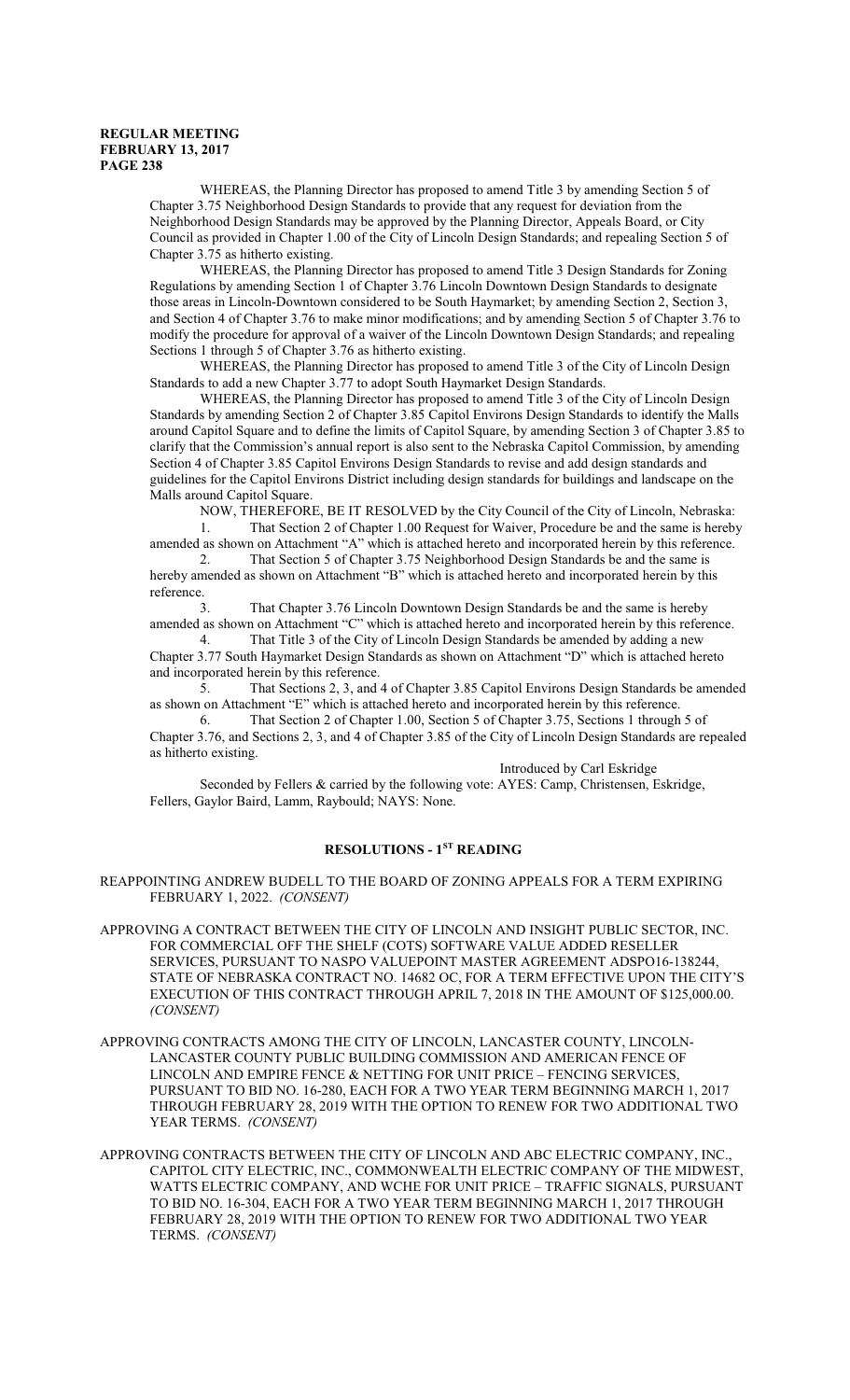- APPROVING CONTRACTS AMONG THE CITY OF LINCOLN, LANCASTER COUNTY, CITY OF LINCOLN-LANCASTER COUNTY PUBLIC BUILDING COMMISSION AND FLOORS, INC. AND MIDWEST FLOOR COVERING INC. FOR UNIT PRICE – CARPET, TILE AND EDGING INSTALLATION, PURSUANT TO BID NO. 16-288, EACH FOR A TWO YEAR TERM BEGINNING MARCH 1, 2017 THROUGH FEBRUARY 28, 2019 WITH THE OPTION TO RENEW FOR TWO ADDITIONAL TWO YEAR TERMS. *(CONSENT)*
- APPROVING CONTRACTS AMONG THE CITY OF LINCOLN, LANCASTER COUNTY, CITY OF LINCOLN-LANCASTER COUNTY PUBLIC BUILDING COMMISSION AND THE OVERHEAD DOOR CO. OF LINCOLN, INC. AND PIONEER OVERHEAD DOOR, INC. FOR UNIT PRICE – OVERHEAD DOOR – REPAIR AND REPLACEMENT SERVICES, PURSUANT TO BID NO. 16-289, EACH FOR A TWO YEAR TERM BEGINNING MARCH 1, 2017 THROUGH FEBRUARY 28, 2019 WITH THE OPTION TO RENEW FOR TWO ADDITIONAL TWO YEAR TERMS. *(CONSENT)*
- APPROVING CONTRACTS AMONG THE CITY OF LINCOLN, LANCASTER COUNTY, CITY OF LINCOLN-LANCASTER COUNTY PUBLIC BUILDING COMMISSION AND HUNT IRRIGATION, INC., JUDSON IRRIGATION, INC., AND LAMPLIGHTERS LIGHTING & IRRIGATION FOR UNIT PRICE – IRRIGATION MAINTENANCE AND REPAIR SERVICES, PURSUANT TO BID NO. 16-291, EACH FOR A TWO YEAR TERM BEGINNING MARCH 1, 2017 THROUGH FEBRUARY 28, 2019 WITH THE OPTION TO RENEW FOR TWO ADDITIONAL TWO YEAR TERMS. *(CONSENT)*
- APPROVING CONTRACTS AMONG THE CITY OF LINCOLN, LANCASTER COUNTY, CITY OF LINCOLN-LANCASTER COUNTY PUBLIC BUILDING COMMISSION AND CAMPBELL'S NURSERIES & GARDEN CENTERS, MR. YARDS AND MORE LLC, AND NEBRASKA NURSERY AND COLOR GARDENS FOR UNIT PRICE – LANDSCAPE INSTALLATION AND MAINTENANCE SERVICES, PURSUANT TO BID NO. 16-290, EACH FOR A TWO YEAR TERM BEGINNING MARCH 1, 2017 THROUGH FEBRUARY 28, 2019 WITH THE OPTION TO RENEW FOR TWO ADDITIONAL TWO YEAR TERMS. *(CONSENT)*
- APPROVING CONTRACTS BETWEEN THE CITY OF LINCOLN AND GENERAL EXCAVATING, JT&K SERVICES INC., K2 CONSTRUCTION, RAY LIPSEY INC, SELECT PLUMBING & UTILITY, T.J. OSBORN CONSTRUCTION INC., AND WALTON CONSTRUCTION CO, INC. FOR UNIT PRICE – EMERGENCY REPAIR AND UNDERGROUND UTILITY SERVICES, PURSUANT TO BID NO. 16- 293, EACH FOR A TWO YEAR TERM BEGINNING MARCH 1, 2017 THROUGH FEBRUARY 28, 2019 WITH THE OPTION TO RENEW FOR TWO ADDITIONAL TWO YEAR TERMS. *(CONSENT)*
- APPROVING CONTRACTS AMONG THE CITY OF LINCOLN, LANCASTER COUNTY, CITY OF LINCOLN-LANCASTER COUNTY PUBLIC BUILDING COMMISSION AND BRANDT EXCAVATING COMPANY, COMPLETE CONSTRUCTION SERVICES, GANA TRUCKING & EXCAVATING, H.R. BOOKSTROM CONSTRUCTION, INC, HIGH PLAINS ENTERPRISES INC, AND WALTON CONSTRUCTION CO, INC. FOR UNIT PRICE – EXCAVATING, GRADING AND DOZING SERVICES, PURSUANT TO BID NO. 16-292, EACH FOR A TWO YEAR TERM BEGINNING MARCH 1, 2017 THROUGH FEBRUARY 28, 2019 WITH THE OPTION TO RENEW FOR TWO ADDITIONAL TWO YEAR TERMS. *(CONSENT)*
- APPROVING CONTRACTS AMONG THE CITY OF LINCOLN, LANCASTER COUNTY, CITY OF LINCOLN-LANCASTER COUNTY PUBLIC BUILDING COMMISSION AND ATHEY PAINTING INC., DICKEY - HINDS - MUIR INCORPORATED, SCHNEIDER CONSTRUCTION LLC, AND SMITH SERVICES FOR UNIT PRICE – PAINTING SERVICES, PURSUANT TO BID NO. 16-286, EACH FOR A TWO YEAR TERM BEGINNING MARCH 1, 2017 THROUGH FEBRUARY 28, 2019 WITH THE OPTION TO RENEW FOR TWO ADDITIONAL TWO YEAR TERMS. *(CONSENT)*
- APPROVING CONTRACTS AMONG THE CITY OF LINCOLN, LANCASTER COUNTY, CITY OF LINCOLN-LANCASTER COUNTY PUBLIC BUILDING COMMISSION AND BRANDT EXCAVATING COMPANY, COMPLETE CONSTRUCTION SERVICES, GANA TRUCKING & EXCAVATING, HIGH PLAINS ENTERPRISES INC., MWE SERVICES, INC., NEW HORIZONS, LLC, AND VASA CONSTRUCTION FOR UNIT PRICE – DEMOLITION SERVICES, PURSUANT TO BID NO. 16-279, EACH FOR A TWO YEAR TERM BEGINNING MARCH 1, 2017 THROUGH FEBRUARY 28, 2019 WITH THE OPTION TO RENEW FOR TWO ADDITIONAL TWO YEAR TERMS. *(CONSENT)*
- APPROVING CONTRACTS AMONG THE CITY OF LINCOLN, LANCASTER COUNTY, CITY OF LINCOLN-LANCASTER COUNTY PUBLIC BUILDING COMMISSION AND BOB AND DON'S PLUMBING, DWORAK PLUMBING, HAYES MECHANICAL, JOHN HENRY'S PLUMBING, HEATING AND AC, AND JT&K SERVICES INC. FOR UNIT PRICE – PLUMBING SERVICES, PURSUANT TO BID NO. 16-283, EACH FOR A TWO YEAR TERM BEGINNING MARCH 1, 2017 THROUGH FEBRUARY 28, 2019 WITH THE OPTION TO RENEW FOR TWO ADDITIONAL TWO YEAR TERMS. *(CONSENT)*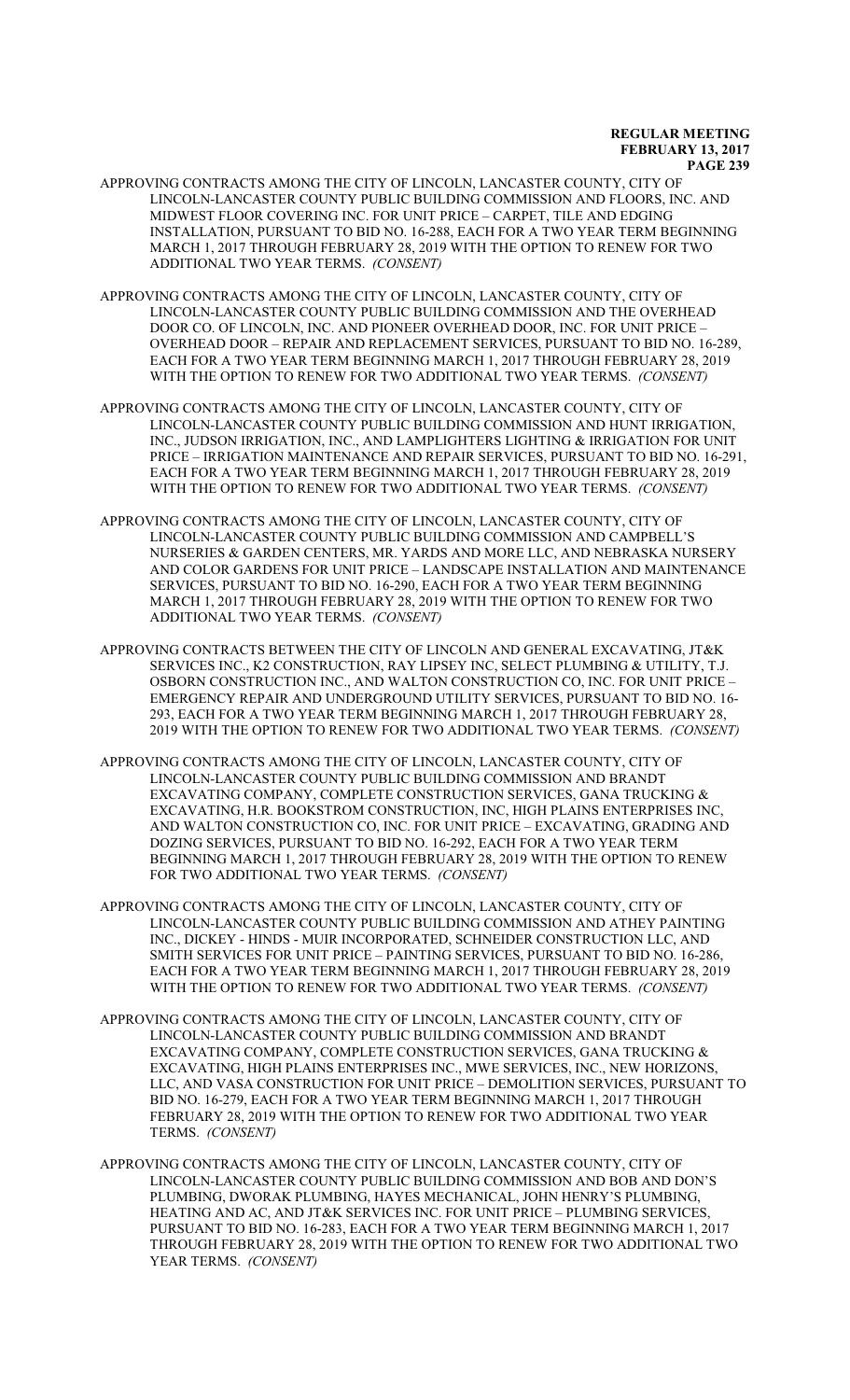- APPROVING CONTRACTS AMONG THE CITY OF LINCOLN, LANCASTER COUNTY, CITY OF LINCOLN-LANCASTER COUNTY PUBLIC BUILDING COMMISSION AND CAPITOL CITY ELECTRIC INC., COMMONWEALTH ELECTRIC COMPANY OF THE MIDWEST, GREGG ELECTRIC COMPANY, HY-ELECTRIC, INC., PROGRESSIVE ELECTRIC, AND WILLMAR ELECTRIC SERVICE CORP. FOR UNIT PRICE – ELECTRICAL AND LARGE SCALE ELECTRICAL SERVICES, PURSUANT TO BID NO. 16-284, EACH FOR A TWO YEAR TERM BEGINNING MARCH 1, 2017 THROUGH FEBRUARY 28, 2019 WITH THE OPTION TO RENEW FOR TWO ADDITIONAL TWO YEAR TERMS. *(CONSENT)*
- APPROVING CONTRACTS AMONG THE CITY OF LINCOLN, LANCASTER COUNTY, CITY OF LINCOLN-LANCASTER COUNTY PUBLIC BUILDING COMMISSION AND WSI SERVICES, HEARTLAND MOVING (LINCOLN RELOCATION), AND SELECT VAN & STORAGE - MAYFLOWER TRANSIT (SELECT VAN & STORAGE INC.) FOR UNIT PRICE – MOVING SERVICES, PURSUANT TO BID NO. 16-282, EACH FOR A TWO YEAR TERM BEGINNING MARCH 1, 2017 THROUGH FEBRUARY 28, 2019 WITH THE OPTION TO RENEW FOR TWO ADDITIONAL TWO YEAR TERMS. *(CONSENT)*
- APPROVING CONTRACTS AMONG THE CITY OF LINCOLN, LANCASTER COUNTY, CITY OF LINCOLN-LANCASTER COUNTY PUBLIC BUILDING COMMISSION AND A-J ROOFING (RENT-A-ROOFER INC.), IRONHIDE CONSTRUCTION INC., MC ENTERPRISES, OVER THE TOP ROOFING & CONSTRUCTION, SPRAGUE ROOFING COMPANY, WEATHERCRAFT COMPANY OF LINCOLN, AND WHITE CASTLE ROOFING & GUTTERS (WHITE CASTLE ROOFING & CONTRACTING INC.) FOR UNIT PRICE – ROOFING SERVICES, PURSUANT TO BID NO. 16-294, EACH FOR A TWO YEAR TERM BEGINNING MARCH 1, 2017 THROUGH FEBRUARY 28, 2019 WITH THE OPTION TO RENEW FOR TWO ADDITIONAL TWO YEAR TERMS. *(CONSENT)*
- APPROVING CONTRACTS AMONG THE CITY OF LINCOLN, LANCASTER COUNTY, CITY OF LINCOLN-LANCASTER COUNTY PUBLIC BUILDING COMMISSION AND BENES HEATING AND AIR CONDITIONING, INC., CAPITOL HEATING & AIR CONDITIONING, INC., CONTROL SERVICES INC., ENGINEERED CONTROLS INC., HAYES MECHANICAL, JOHNSON CONTROLS, INC., M C LARKINS HEATING/AIR CONDITIONING, MMC CONTRACTORS, AND SIEMENS INDUSTRY FOR UNIT PRICE – HVAC AND HVAC CONTROL SERVICES, PURSUANT TO BID NO. 16-281, EACH FOR A TWO YEAR TERM BEGINNING MARCH 1, 2017 THROUGH FEBRUARY 28, 2019 WITH THE OPTION TO RENEW FOR TWO ADDITIONAL TWO YEAR TERMS. *(CONSENT)*
- APPROVING CONTRACTS AMONG THE CITY OF LINCOLN, LANCASTER COUNTY, CITY OF LINCOLN-LANCASTER COUNTY BUILDING COMMISSION AND CONCEPTS AV INTEGRATION, GOVDIRECT, INC./BIZCO, AND ELECTRONIC CONTRACTING COMPANY FOR UNIT PRICE – AUDIO-VISUAL REPAIRS AND REPLACEMENT SERVICES, PURSUANT TO BID NO. 16-287, EACH FOR A TWO YEAR TERM BEGINNING MARCH 1, 2017 THROUGH FEBRUARY 28, 2019 WITH THE OPTION TO RENEW FOR TWO ADDITIONAL TWO YEAR TERMS. *(CONSENT)*
- APPROVING CONTRACTS AMONG THE CITY OF LINCOLN, LANCASTER COUNTY, CITY OF LINCOLN-LANCASTER COUNTY PUBLIC BUILDING COMMISSION AND A&J DONNER CONSTRUCTION INC., AYARS & AYARS, INC., BRAGER CONSTRUCTION INC., DICKEY - HINDS - MUIR INCORPORATED, EXCEL CONSTRUCTION, LLC, IRONHIDE CONSTRUCTION INC., KINGERY CONSTRUCTION CO., NGC GROUP INC., SMITH SERVICES, AND VASA CONSTRUCTION FOR UNIT PRICE – GENERAL CONSTRUCTION SERVICES, PURSUANT TO BID NO. 16-278, EACH FOR A TWO YEAR TERM BEGINNING MARCH 1, 2017 THROUGH FEBRUARY 28, 2019 WITH THE OPTION TO RENEW FOR TWO ADDITIONAL TWO YEAR TERMS. *(CONSENT)*
- APPROVING CONTRACTS AMONG THE CITY OF LINCOLN, LANCASTER COUNTY, CITY OF LINCOLN-LANCASTER COUNTY PUBLIC BUILDING COMMISSION AND A&J DONNER CONSTRUCTION INC., AYARS & AYARS, INC., CATHER & SON'S CONSTRUCTION, INC., DICKEY - HINDS - MUIR INCORPORATED, K2 CONSTRUCTION, MTZ CONSTRUCTION LLC, PAVERS, INC., PRECISION CONCRETE CUTTING, R & C CONCRETE, SCHMIEDING CONCRETE, INC., SILVER RIDGE CONSTRUCTION, VASA CONSTRUCTION, AND WALTON CONSTRUCTION CO., INC. FOR UNIT PRICE – PAVING/CONCRETE SERVICES, PURSUANT TO BID NO. 16-285, EACH FOR A TWO YEAR TERM BEGINNING MARCH 1, 2017 THROUGH FEBRUARY 28, 2019 WITH THE OPTION TO RENEW FOR TWO ADDITIONAL TWO YEAR TERMS. *(CONSENT)*
- APPROVING A CONSTRUCTION ENGINEERING SERVICES TASK ORDER AGREEMENT BETWEEN THE CITY OF LINCOLN AND OLSSON ASSOCIATES, INC. FOR THE SUPERIOR STREET,  $27^{\rm TH}$ STREET TO CORNHUSKER HIGHWAY PAVEMENT REPAIR PROJECT. CITY PROJECT NO. 540031. STATE PROJECT NO. LCLC-5254(10), CN 13316. *(CONSENT)*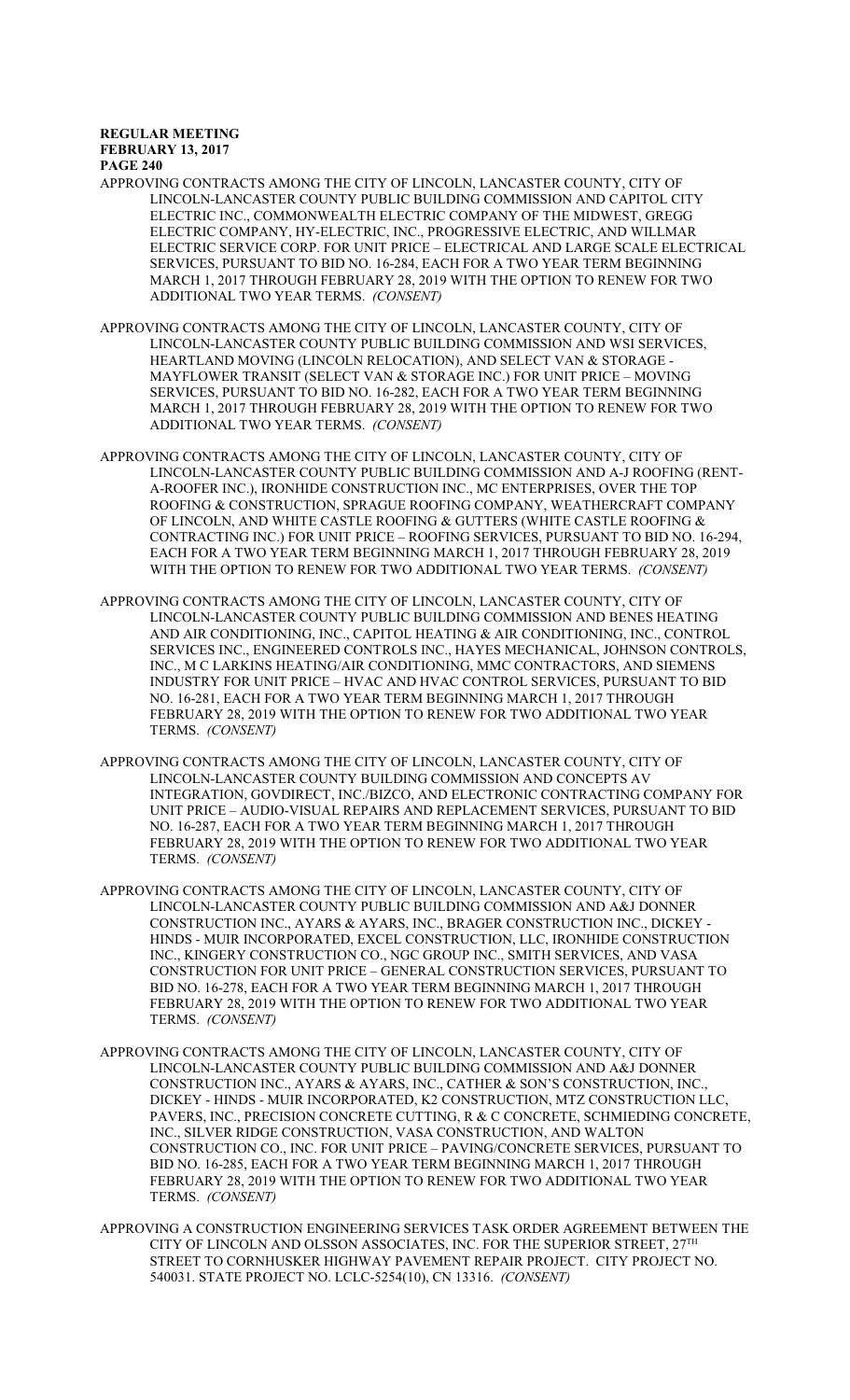APPROVING A CONSTRUCTION ENGINEERING SERVICES TASK ORDER AGREEMENT BETWEEN THE CITY OF LINCOLN AND OLSSON ASSOCIATES, INC. FOR THE 27 $^{\text{\tiny{TH}}}$  STREET, HOLDREGE STREET TO FLETCHER AVENUE PAVEMENT REPAIR PROJECT. CITY PROJECT NO. 540040. STATE PROJECT NO. LCLC-5231(16), CN 13317. *(CONSENT)*

### **ORDINANCES - 1ST READING & RELATED RESOLUTIONS (AS REQUIRED)**

- AMENDING CHAPTER 24.42 OF THE LINCOLN MUNICIPAL CODE RELATING TO REGULATION OF PROPERTY TRANSFERS WITH ON-SITE SYSTEMS BY AMENDING SECTION 24.42.070 TO REMOVE REVIEW FEE PROVISIONS AND REPEALING SECTION 24.42.070 OF THE LINCOLN MUNICIPAL CODE AS HITHERTO EXISTING - CLERK read an ordinance, introduced by Jane Raybould, amending Chapter 24.42 of the Lincoln Municipal Code relating to Regulation of Property Transfers With On-site Wastewater Treatment Systems by amending Section 24.42.070 to amend provisions related to when the review fee is to be collected, the first time.
- AMENDING CHAPTER 8.20 OF THE LINCOLN MUNICIPAL CODE RELATING TO LINCOLN FOOD CODE BY AMENDING SECTION 8.20.050 TO ADOPT THE STATE FOOD CODE AND REPEALING SECTION 8.20.050 OF THE LINCOLN MUNICIPAL CODE AS HITHERTO EXISTING - CLERK read an ordinance, introduced by Jane Raybould, amending Chapter 8.20 of the Lincoln Municipal Code relating to Lincoln Food Code by amending Section 8.20.050 to adopt the most recently adopted State Food Code, the first time.
- ANNEXATION 16009 AMENDING THE LINCOLN CORPORATE LIMITS MAP BY ANNEXING APPROXIMATELY 30.33 ACRES OF PROPERTY GENERALLY LOCATED AT NORTH  $70^{\mathrm{TH}}$ STREET AND ARBOR ROAD. (RELATED ITEMS: 17-24, 17-25, 17R-62) - CLERK read an ordinance, introduced by Jane Raybould, annexing and including the below described land as part of the City of Lincoln, Nebraska and amending the Corporate Limits Map attached to and made a part of Ordinance No. 18208, to reflect the extension of the corporate limits boundary of the City of Lincoln, Nebraska established and shown thereon, the first time.
- CHANGE OF ZONE 16031 APPLICATION OF DWAINE SCOTT ROGGE, HANOVER II, LLC, HANOVER III, LLC, AND RF PROPERTIES, INC. FOR A CHANGE OF ZONE FROM AG AGRICULTURAL DISTRICT TO I-2 INDUSTRIAL PARK DISTRICT ON PROPERTY GENERALLY LOCATED AT NORTH 70 TH STREET AND ARBOR ROAD. (RELATED ITEMS: 17-24, 17-25, 17R-62)- CLERK read an ordinance, introduced by Jane Raybould, amending the Lincoln Zoning District Maps adopted by reference and made a part of Title 27 of the Lincoln Municipal Code, pursuant to Section 27.05.020 of the Lincoln Municipal Code, by changing the boundaries of the districts established and shown thereon, the first time.
- APPROVING A CONDITIONAL ANNEXATION AND ZONING AGREEMENT BETWEEN THE CITY OF LINCOLN, NEBRASKA, DWAINE SCOTT ROGGE, HANOVER II, LLC, HANOVER III, LLC, AND RF PROPERTIES, INC. FOR THE DEVELOPMENT AND ANNEXATION OF PROPERTY GENERALLY LOCATED AT NORTH 70TH STREET AND ARBOR ROAD. (RELATED ITEMS: 17-24, 17-25, 17R-62) (ACTION DATE: 3/6/17)
- ANNEXATION 16008 AMENDING THE LINCOLN CORPORATE LIMITS MAP BY ANNEXING APPROXIMATELY 5.12 ACRES OF PROPERTY GENERALLY LOCATED ON THE NORTH SIDE OF VAN DORN STREET, WEST OF SOUTH 91<sup>st</sup> STREET. (RELATED ITEMS: 17-26, 17R-63, 17R-61)- CLERK read an ordinance, introduced by Jane Raybould, annexing and including the below described land as part of the City of Lincoln, Nebraska and amending the Corporate Limits Map attached to and made a part of Ordinance No. 18208, to reflect the extension of the corporate limits boundary of the City of Lincoln, Nebraska established and shown thereon, the first time.
- APPROVING THE ANNEXATION AGREEMENT FOR VAN DORN STREET COALITION BETWEEN JLW LP, CLAIR W. COOLEY AND LINDA COOLEY, ROGER H. GRAFF, MATODOL, LLC, DARYL LEE BOHAC AND KRISTIE A. BOHAC, CHRISTOPHER A. KIDWELL, AND THE CITY OF LINCOLN, NEBRASKA FOR THE PHASED DEVELOPMENT AND ANNEXATION OF PROPERTY GENERALLY LOCATED ON THE NORTH SIDE OF VAN DORN STREET, WEST OF SOUTH 91<sup>st</sup> STREET. (RELATED ITEMS: 17-26, 17R-63, 17R-61) (ACTION DATE: 3/6/17)
- AMENDING THE FY 2016/2017 2017/2018 BIENNIAL BUDGET FOR BOTH FY 2016/2017 AND 2017/2018 TO INCREASE THE TOTAL APPROPRIATIONS BY \$4,200,000 FOR STEVENS CREEK SANITARY TRUNK SEWER CIP PROJECT #0827 TO ACCOMMODATE ADDITIONAL DEVELOPMENT. (RELATED ITEMS: 17-26, 17R-63, 17R-61) (ACTION DATE: 3/6/17)